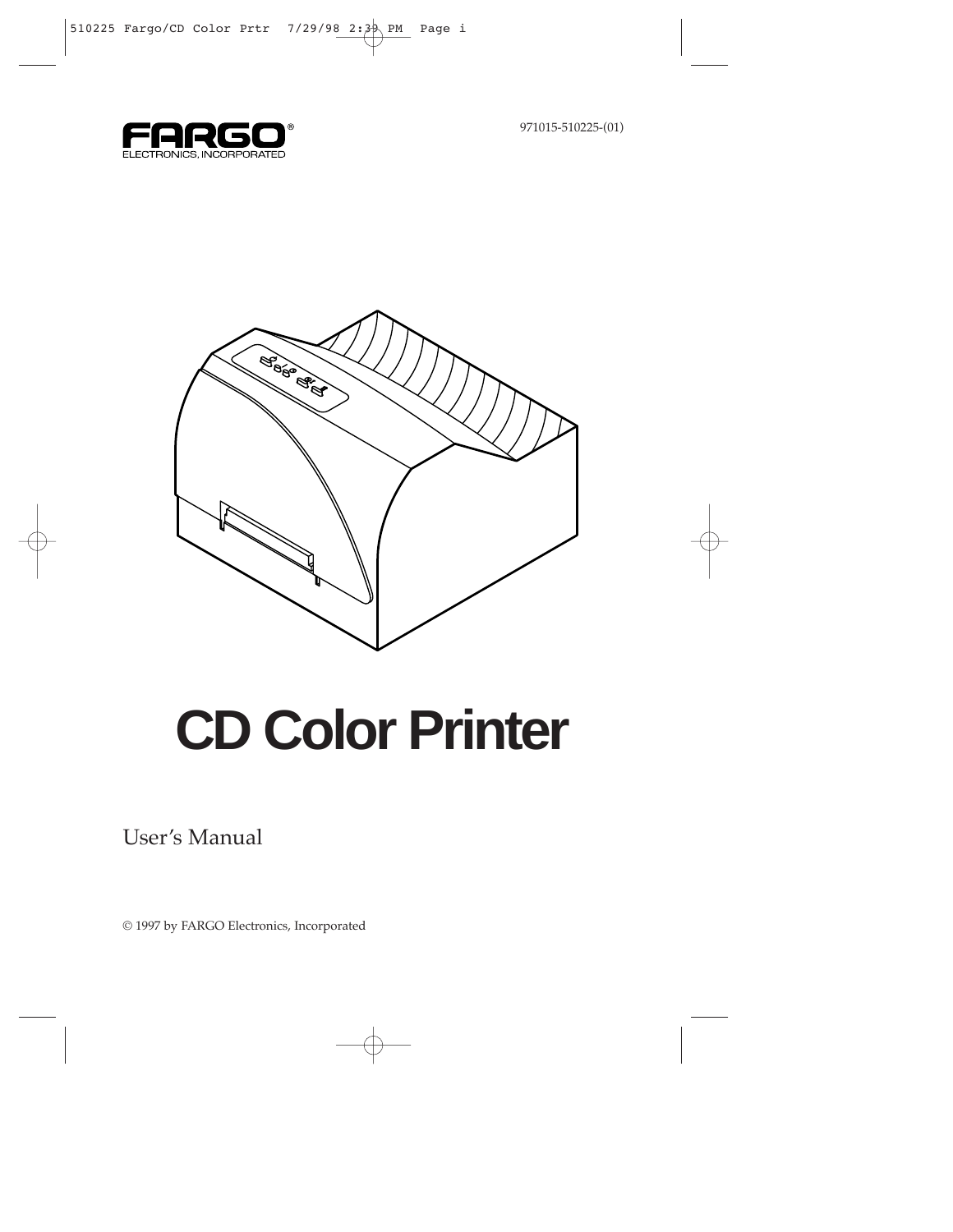#### **Notices**

The information in this document is subject to change without notice.

NO WARRANTY OF ANY KIND IS MADE WITH REGARD TO THIS MATERIAL, INCLUDING, BUT NOT LIMITED TO, THE IMPLIED WARRANTIES OF MERCHANTABILITY AND FITNESS FOR A PARTICULAR PURPOSE.

No liability is assumed for errors contained herein or for incidental damages in connection with the furnishing, performance, or use of this material.

This document contains proprietary information which is protected by copyright. All rights are reserved. No part of this document may be photocopied, reproduced, or translated into another language without the prior written consent.

#### **Trademark Acknowledgments**

IBM is a registered trademark of International Business Machines Corporation. Windows is a trademark of Microsoft Corporation. Apple and Macintosh are registered trademarks and QuickDraw and AppleTalk are trademarks of Apple Computer, Inc. All other trademarks are the property of their respective owners.

#### **Printing History**

Edition 1.1, #971015 © Copyright 1997 by FARGO Electronics, Incorporated All rights reserved.

#### **For Users in the United States:**

This equipment has been tested and found to comply with the limits for a Class B digital device, pursuant to Part 15 of the FCC Rules. These limits are designed to provide reasonable protection against harmful interference in a residential installation. This equipment generates, uses, and can radiate radio frequency energy and, if not installed and used in accordance with the instructions, may cause harmful interference to radio communications. However, there is no guarantee that interference will not occur in a particular installation. If this equipment does cause harmful interference to radio or television reception, which can be determined by turning the equipment off and on, the user is encouraged to try to correct the interference by one or more of the following measures:

- Re-orient or relocate the receiving antenna.
- Increase the separation between the equipment and receiver.
- Connect the equipment into an outlet on a circuit different from that to which the receiver is connected.
- Consult the dealer or an experienced radio/TV technician for help.

Use of a shielded cable is required to comply with the Class B limits of Part 15 of the FCC Rules.

You are cautioned that any changes or modifications not expressly approved in this manual could void your authority to operate and/or obtain warranty service for this equipment.

#### **For Users in Canada:**

This digital apparatus does not exceed the Class B limits for radio noise for digital apparatus set out on the Radio Interference Regulations of the Canadian Department of Communications.

Le present appareil numerique n'emet pas de bruits radioelectriques depassant les limites applicables aux appareils numeriques de la class B prescrites dans le Reglement sur le brouillage radioelectrique edicte par le ministere des Communications du Canada.

#### **CAUTION!**

TO PREVENT FIRE OR SHOCK HAZARD, DO NOT EXPOSE THE UNIT TO RAIN OR MOISTURE. TO REDUCE THE RISK OF ELECTRIC SHOCK, DO NOT REMOVE EXTERIOR PANELS. NO USER-SERVICEABLE PARTS INSIDE. REFER SERVICING TO QUALIFIED SERVICE PERSONNEL. OPERATE THE UNIT ONLY ON 100-120 VAC, 50/60 HZ. FOR PRINTERS THAT HAVE BEEN SHIPPED OUTSIDE OF THE UNITED STATES AND CANADA, OPERATE THE UNIT ONLY ON 220-250 VAC, 50/60 HZ. USE PRINTER ONLY WITH THE POWER SUPPLY LABELED FOR USE WITH THE CD COLOR PRINTER.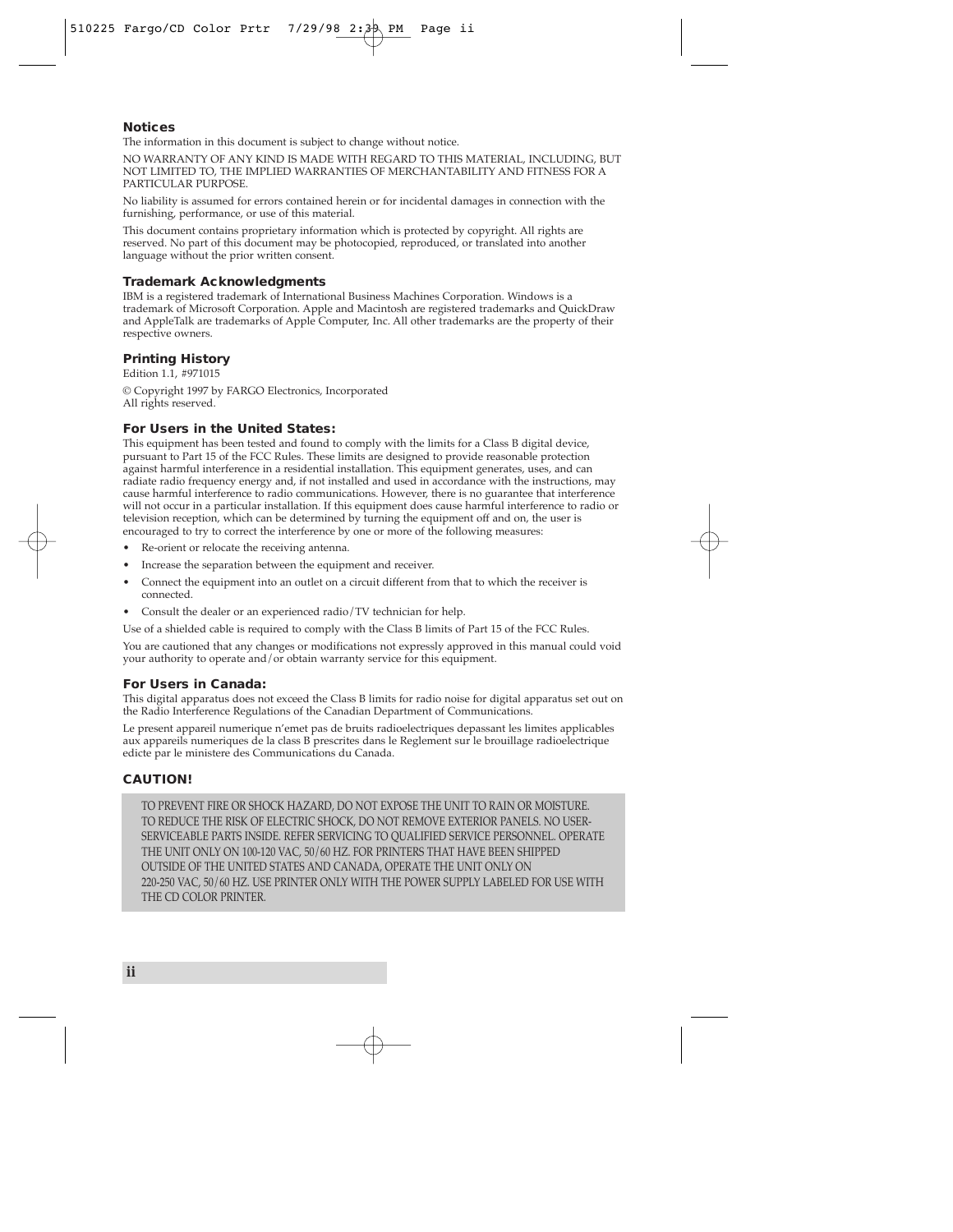## **Table of Contents**

|    | <b>Section 1: Getting Started</b>                     |
|----|-------------------------------------------------------|
|    |                                                       |
| В. |                                                       |
|    |                                                       |
|    |                                                       |
|    | Section 2: Ink Cartridges and Printable CD-R's        |
|    |                                                       |
|    |                                                       |
|    |                                                       |
|    |                                                       |
| Е. |                                                       |
|    | Section 3: Using the CD Color Printer with Windows    |
|    |                                                       |
|    |                                                       |
|    |                                                       |
|    |                                                       |
|    |                                                       |
|    | Section 4: Using the CD Color Printer with Macintosh  |
|    |                                                       |
| В. |                                                       |
|    |                                                       |
|    |                                                       |
| Е. |                                                       |
|    | Section 5: Using the Print Backgrounder for Macintosh |
|    |                                                       |
|    |                                                       |
|    |                                                       |
|    |                                                       |
|    |                                                       |
|    |                                                       |
|    | <b>Section 7: Maintaining the Printer</b>             |
|    |                                                       |
|    |                                                       |
|    |                                                       |
|    |                                                       |
|    |                                                       |
|    | <b>Appendix A: Interfacing Information</b>            |
|    |                                                       |
| B. |                                                       |
|    |                                                       |
|    |                                                       |
|    |                                                       |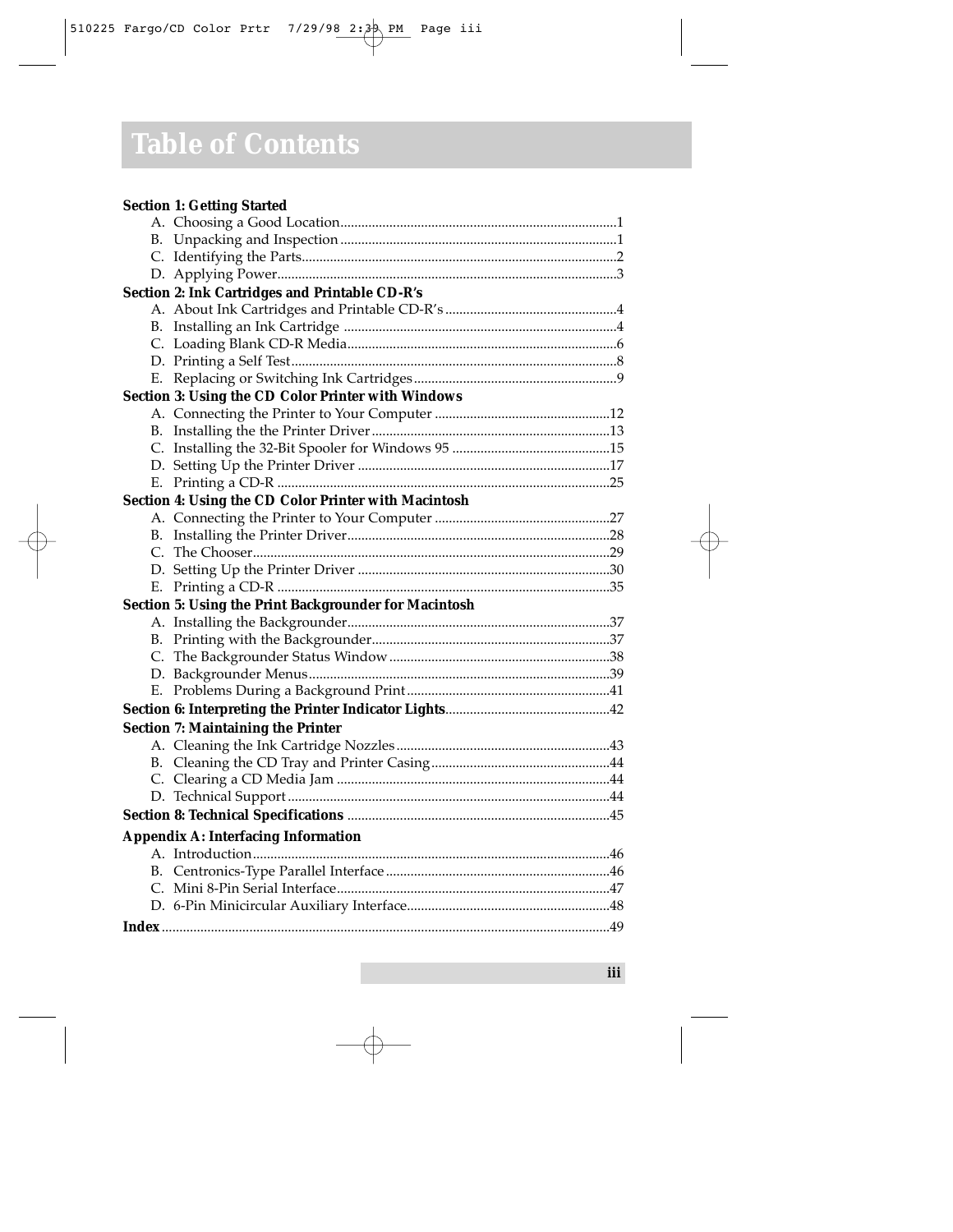#### **THANK YOU…**

...for choosing the CD Color Printer. This printer is the perfect way for you to label all of your custom CD's quickly, easily, and with a touch of class. The CD Color Printer lets you print razor-sharp text, vibrant spot colors, and even stunning photorealistic photographs directly onto the surface of printable CD's. Operation is simple, quality is high, and printed images are durable and highly smudge-resistant.

To begin using the printer, please refer to the remainder of this manual. This User's Manual is your complete step-by-step guide to quickly and easily setting up and printing with your new CD Color Printer!

#### **A. CHOOSING A GOOD LOCATION**

- Place the printer in a location with adequate air circulation to prevent internal heat build up.
- Do not place the printer near heat sources such as radiators or air ducts or in a place subject to direct sun-light, excessive dust, mechanical vibration or shock.
- Allow for adequate clearance in front of the printer to accommodate the length of the unit with its CD Tray open.

#### **B. UNPACKING AND INSPECTION**

While unpacking your printer, inspect the carton to ensure that no damage has occurred during shipping. Make sure that all supplied accessories are included with your unit. The following items should be included:

- Printer
- Power Cord
- Printer Driver Software
- 32-Bit Print Spooler Software for Windows® 95
- Windows CD Creation Software
- Color Ink Cartridge
- Spare Ink Cartridge Holder
- Cardboard CD Templates (5)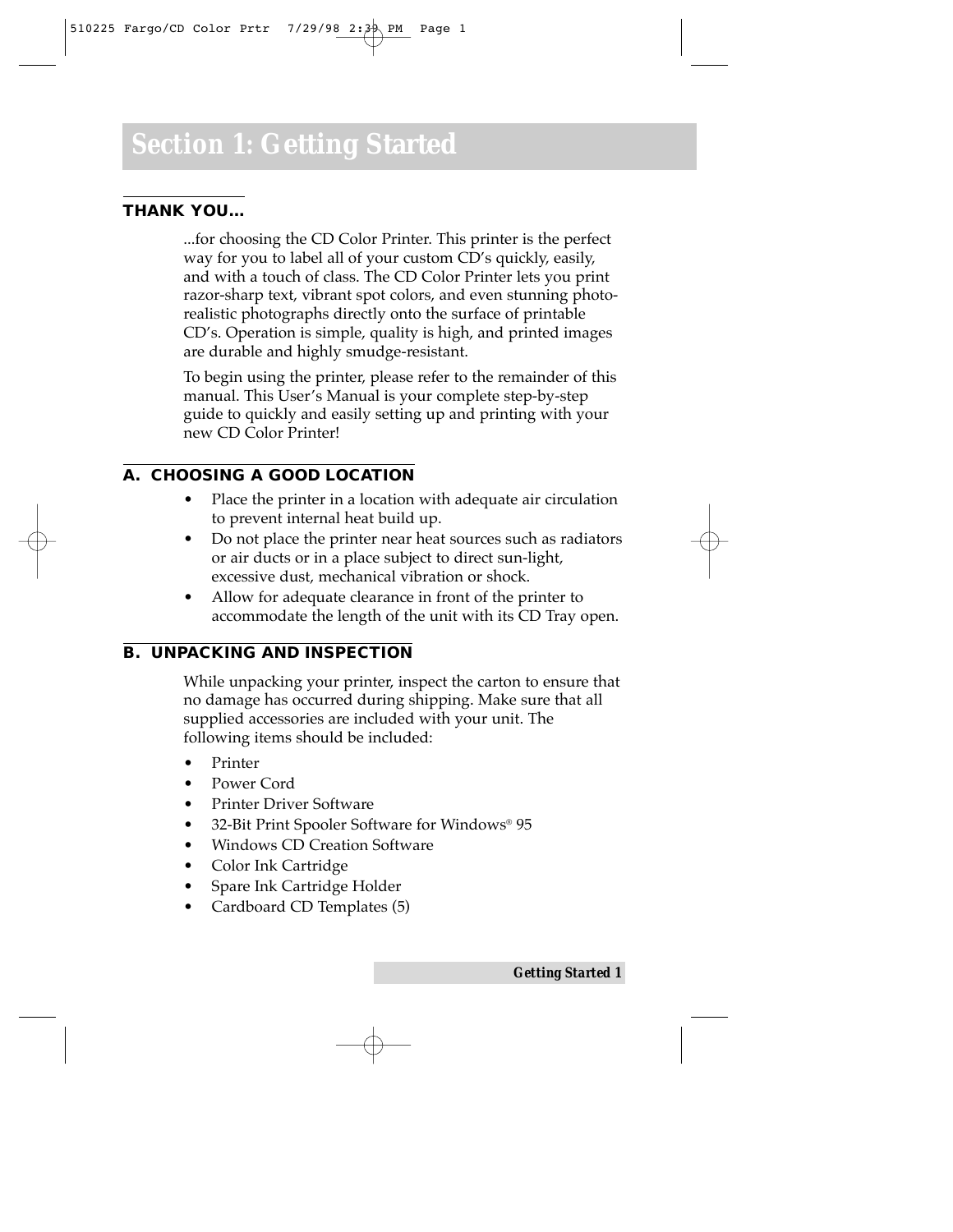- Warranty Statement and Registration Card
- This manual and other printed information

Save the carton and packing materials. They will come in handy when transporting the printer.

#### **C. IDENTIFYING THE PARTS**

This illustration shows the extended CD Tray and all of the control buttons and LED indicator lights found on the printer.



The  $\circlearrowleft$  **Power Button** turns the printer's power ON and OFF. This button also serves to cancel the current print job if a print error occurs and to reset the printer for the next print job.

The **CD Tray Button** opens or closes the CD Tray for loading and ejecting CD's.

The **1 Ink Cartridge Button** positions the Cartridge Carrier for easy ink cartridge replacement.

The **Power Light** indicates that power is ON. The  $\odot$  **Busy** Light indicates that the printer is printing, processing, or is in some way busy. Both of these lights can also indicate several other printer conditions. For complete information on these lights, please refer to Section 6.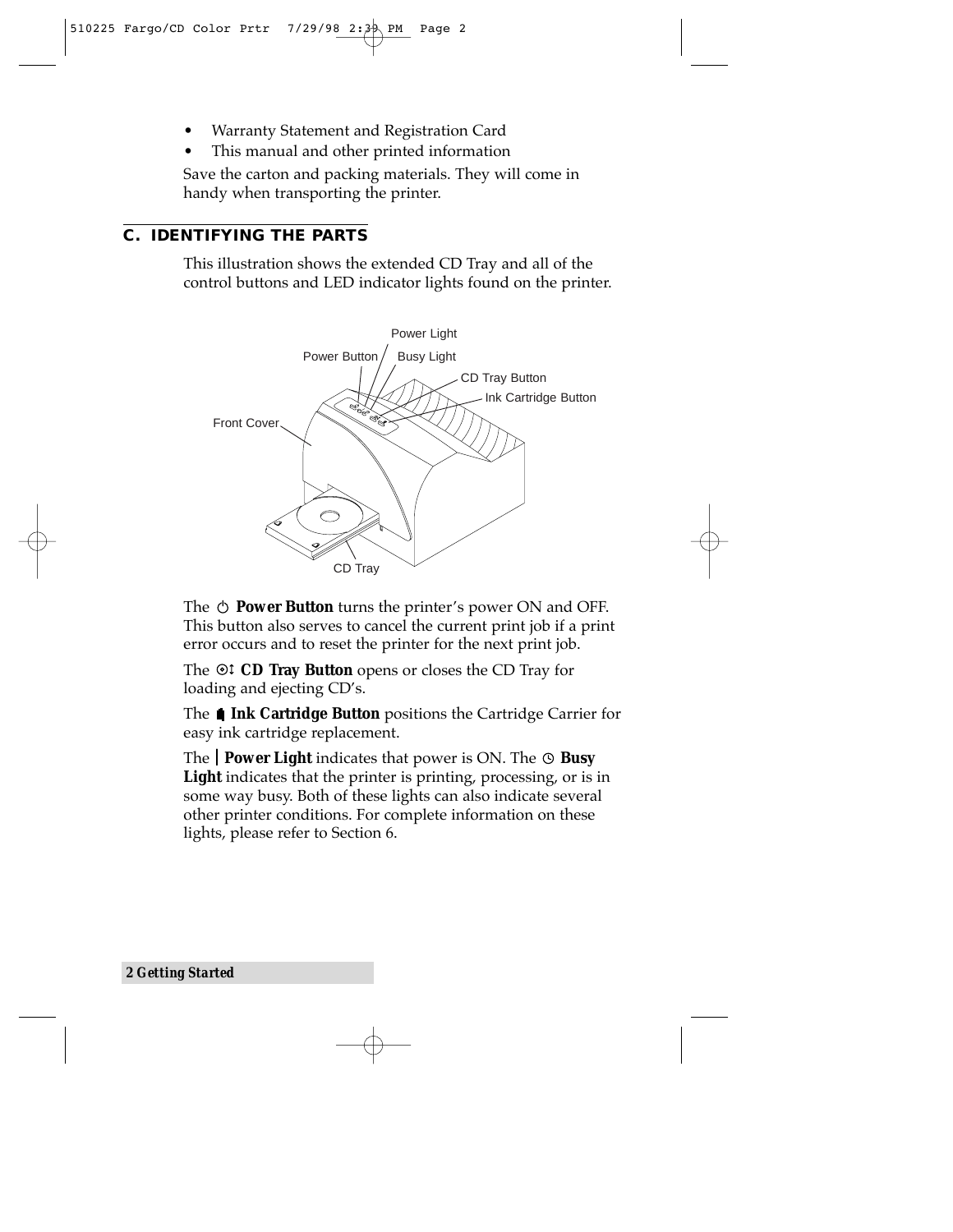This illustration shows the input ports found on the rear panel of the printer. Both a parallel and a serial interface port are provided. If using the printer with Windows, you will use its Parallel Interface Port. If using the printer with an Apple® Macintosh, you will use its Serial Interface Port. Note that the printer's auxiliary port is for factory use only unless otherwise directed. For more information on each of the interface ports, please refer to Appendix A.



#### **D. APPLYING POWER**

- 1. Locate the power cord supplied with your printer.
- 2. Place one end of the cord into the power port on the rear panel of the printer.



- 3. Place the other end of the power cord into an available wall outlet.
- 4. Once the power cord is connected, press and release the  $\circlearrowright$  Power button to turn the printer power ON.

*Getting Started 3*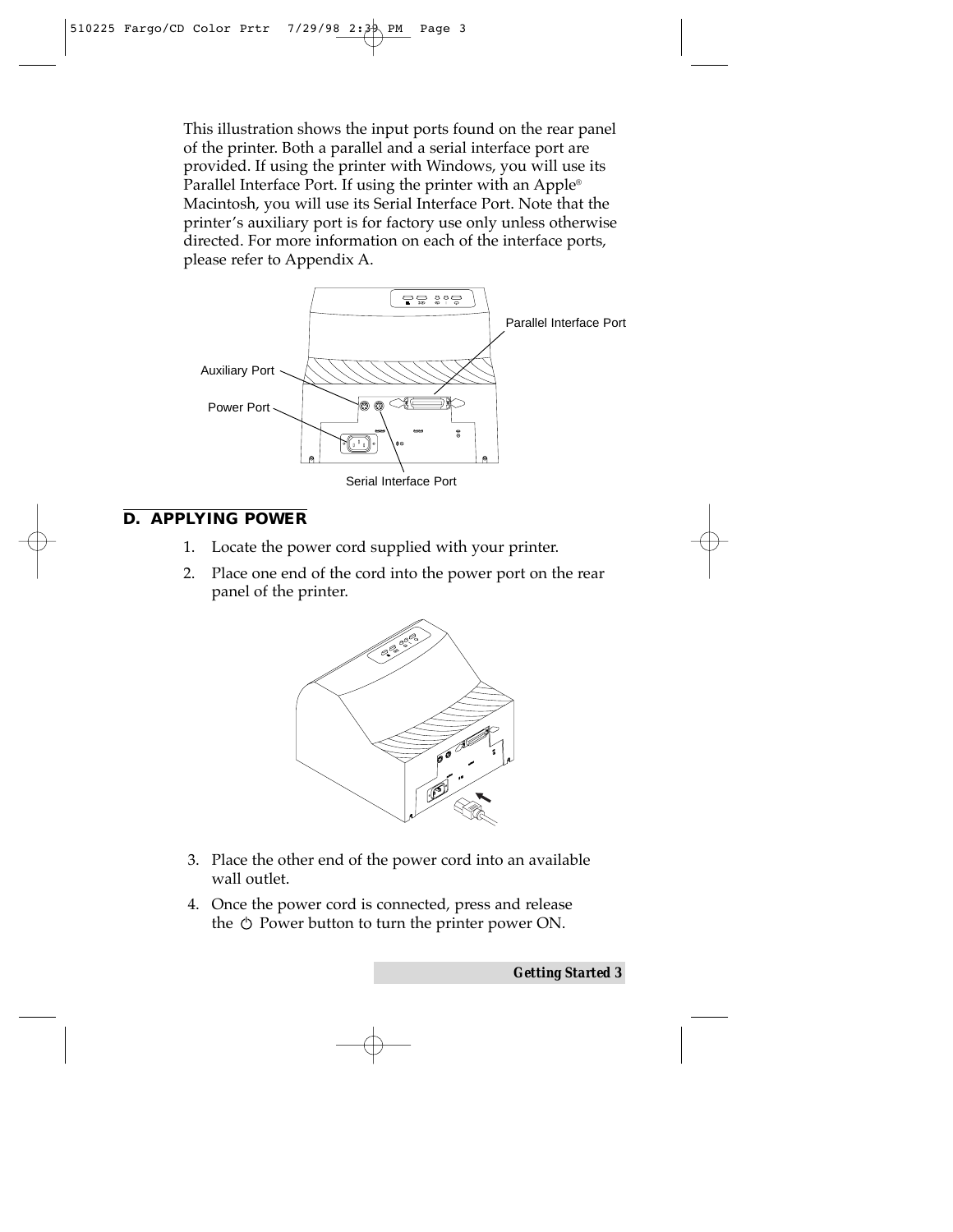### *Section 2:* **Ink Cartridges and Printable CD-R's**

#### **A. ABOUT INK CARTRIDGES AND PRINTABLE CD-R'S**

For full-color printing, a 3-color ink cartridge is available. This cartridge contains the three process-color inks of yellow, magenta, and cyan, which combine to produce up to 16.7 million printable colors. A monochrome ink cartridge is also available for fast, inexpensive black and white printing.

With either of these ink cartridges, you can print directly onto virtually any brand of printable-surface CD-R media. Since different brands of CD-R's have different printable coatings, however, you may need to adjust the printer driver settings to accommodate your specific brand of CD-R media. Refer to Section 3 or 4 for further printer driver information.

Due to the wide variety of printable-surface CD-R media, you may find that certain brands of CD-R's provide higher print quality than others. For maximum print quality, use CD-R media authorized by the printer manufacturer. Contact your local CD Color Printer reseller or contact the printer manufacturer directly for selection and pricing on all printer supplies and accessories.

#### **B. INSTALLING AN INK CARTRIDGE**

1. With the CD Tray closed, open the printer's front cover by pulling down on its top-left corner.

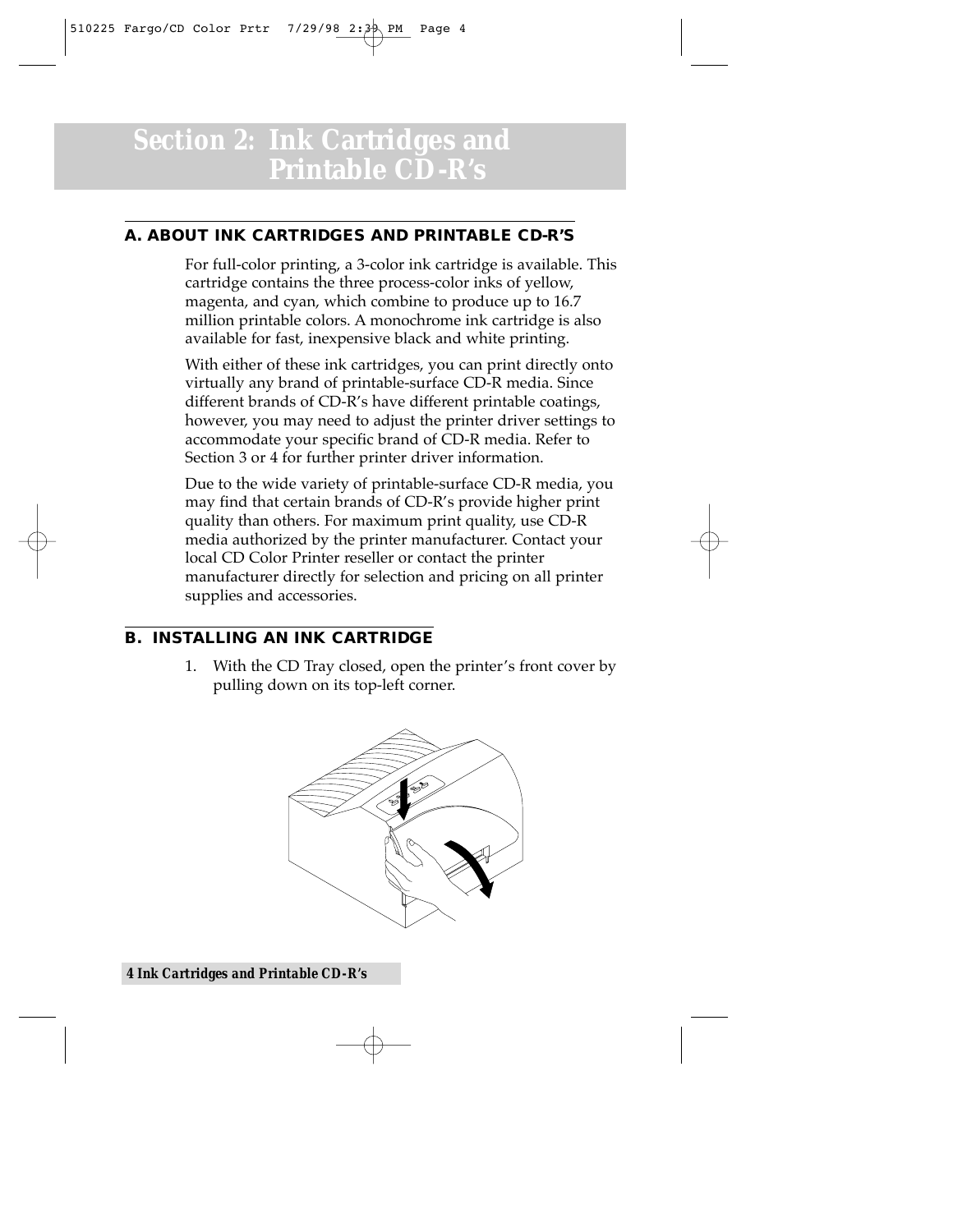- 2. Remove the ink cartridge from its packaging.
- 3. Remove the tape covering the cartridge's printhead. *DO NOT TOUCH THE COPPER AREA!*



- 4. Press and release the **I** Ink Cartridge button to move the carrier to the load position.
- 5 Insert the ink cartridge into the cartridge carrier, copperend first.



6. Push the cartridge back until it snaps into place.



- 7. Press and release the ∎ Ink Cartridge button again to reset the cartridge carrier.
- 8. Close the printer's front cover.
- **NOTE:** *A Spare Ink Cartridge Holder is included with your printer. This holder provides a convenient place to store an extra ink cartridge and also prevents an opened ink cartridge from drying out. To use this holder, simply insert an Ink Cartridge into the holder, copper-end first, until it snaps into place.*

*Ink Cartridges and Printable CD-R's 5*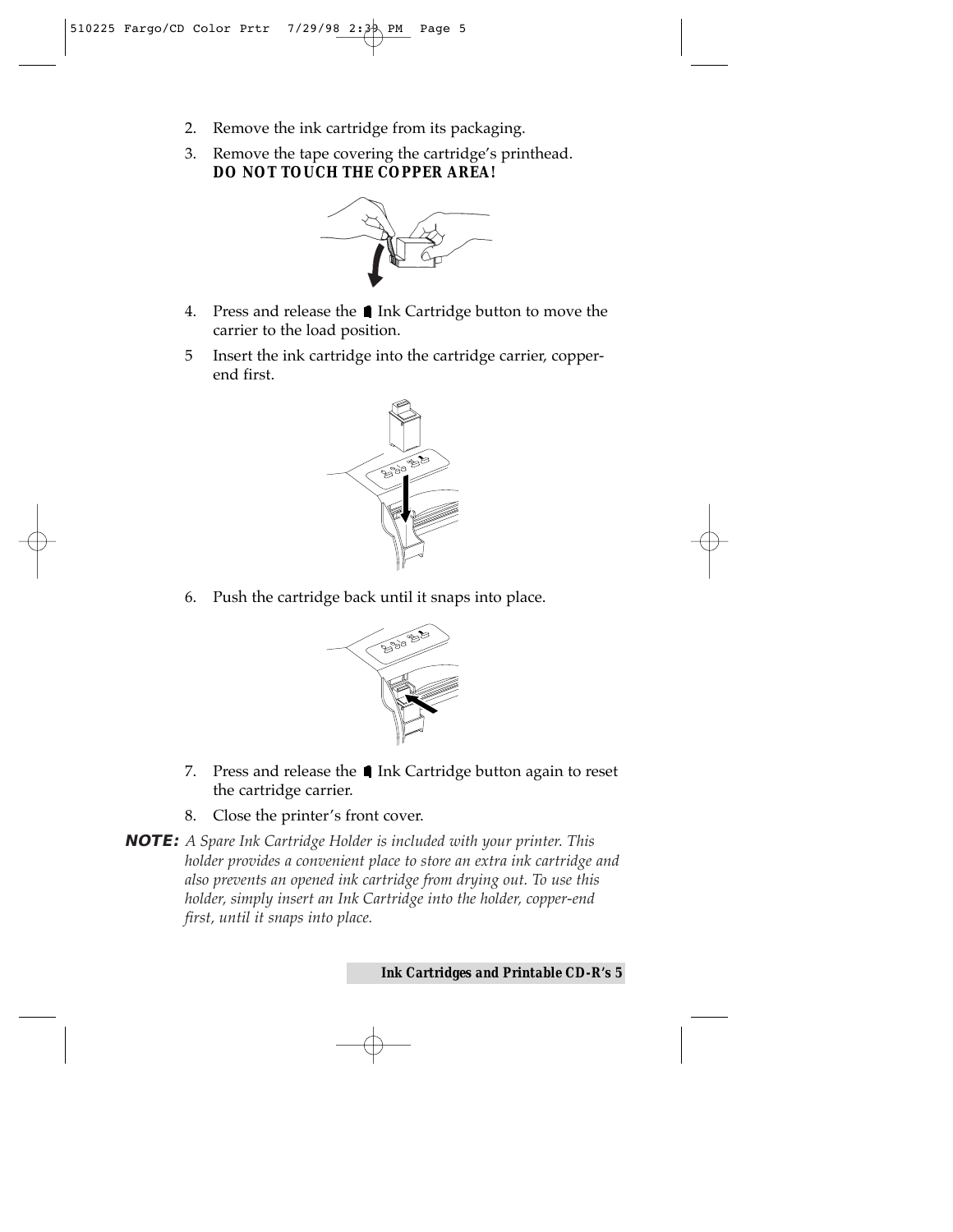#### **C. LOADING BLANK CD-R MEDIA**

The CD Color Printer is capable of printing onto a variety of CD-R related media including printable CD-R's, cardboard CD templates, and jewel case booklets and inserts. Each of these items is loaded one at a time, before the start of each print job.

#### **Loading a Blank CD-R**



- 1. With the printer's front cover shut, press and release the  $\odot$  CD Tray button.
- 2. Once the CD Tray is fully extended, place the blank CD-R onto the tray with the printable side facing upward. Handle the CD-R only along its edges and **DO NOT** touch its printable surface.
- 3. Press and release the CD Tray button to close the CD Tray. If you wish, you may also leave the CD Tray open and it will automatically close at the start of the print job. Once the CD-R has been printed, the CD Tray will automatically re-open so the next blank CD-R can be loaded.
- **NOTE:** *Blank Cardboard CD templates are available for printing inexpensive test prints and can be printed on both sides. Load in the exact same fashion as an actual CD-R.*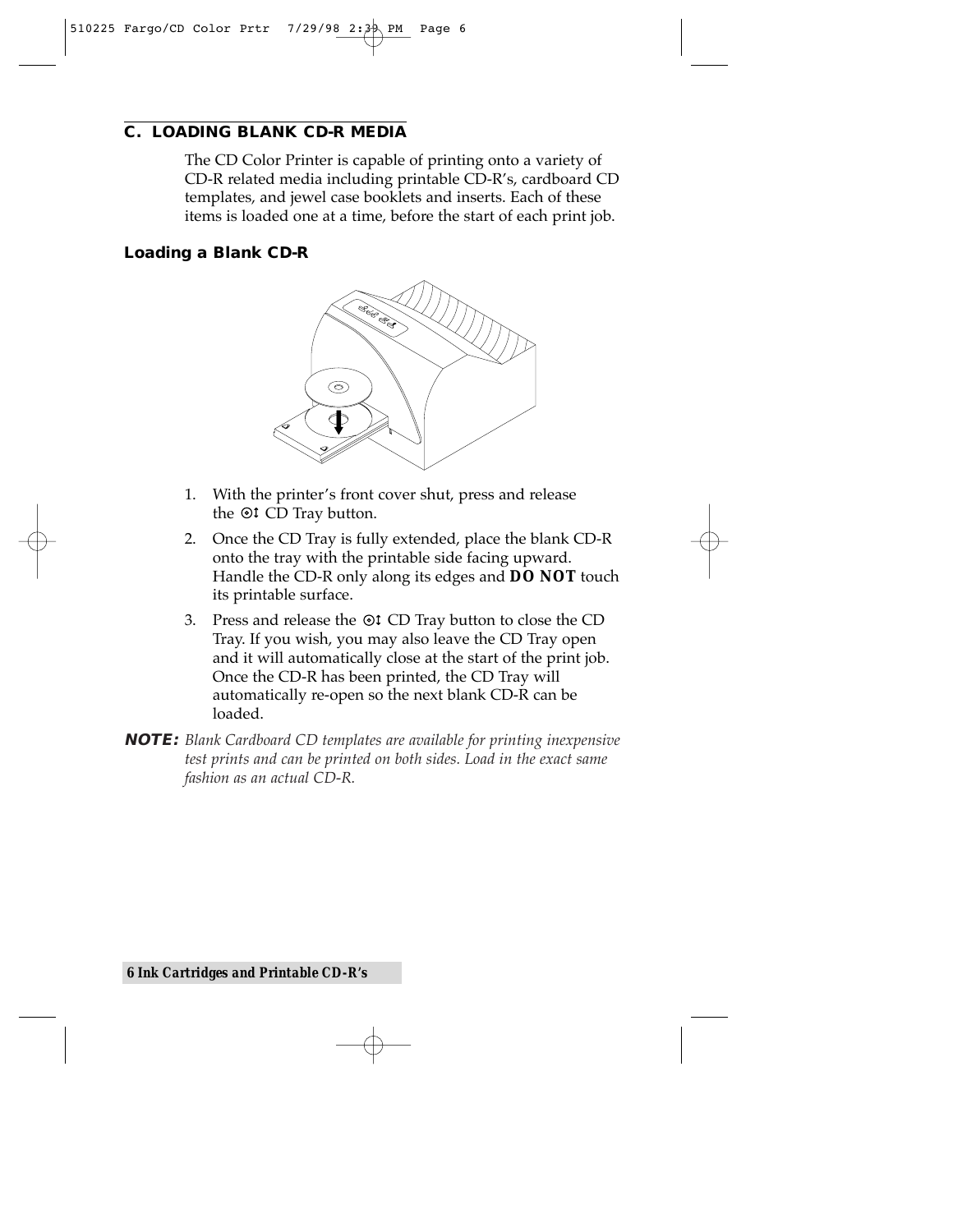#### **Loading a Blank Jewel Case Booklet or Insert**

Blank CD-R jewel case booklets and inserts are available for creating custom jewel case labels. The jewel case booklet is what slips into the top lid of the jewel case. The jewel case insert is what is enclosed along the spine and back of the jewel case. To load either, refer to the following:

- 1. With the printer's front cover shut, press and release the  $\odot$  CD Tray button.
- 2. Once the CD Tray is fully extended, place the blank jewel case media into the CD Tray's securing clips as shown below. Be sure to read the instructions printed on the media for a description of which tear-off sections of the media to remove before and/or after printing.



First insert leading edge into printer.



Then, pull back and secure beneath securing clips.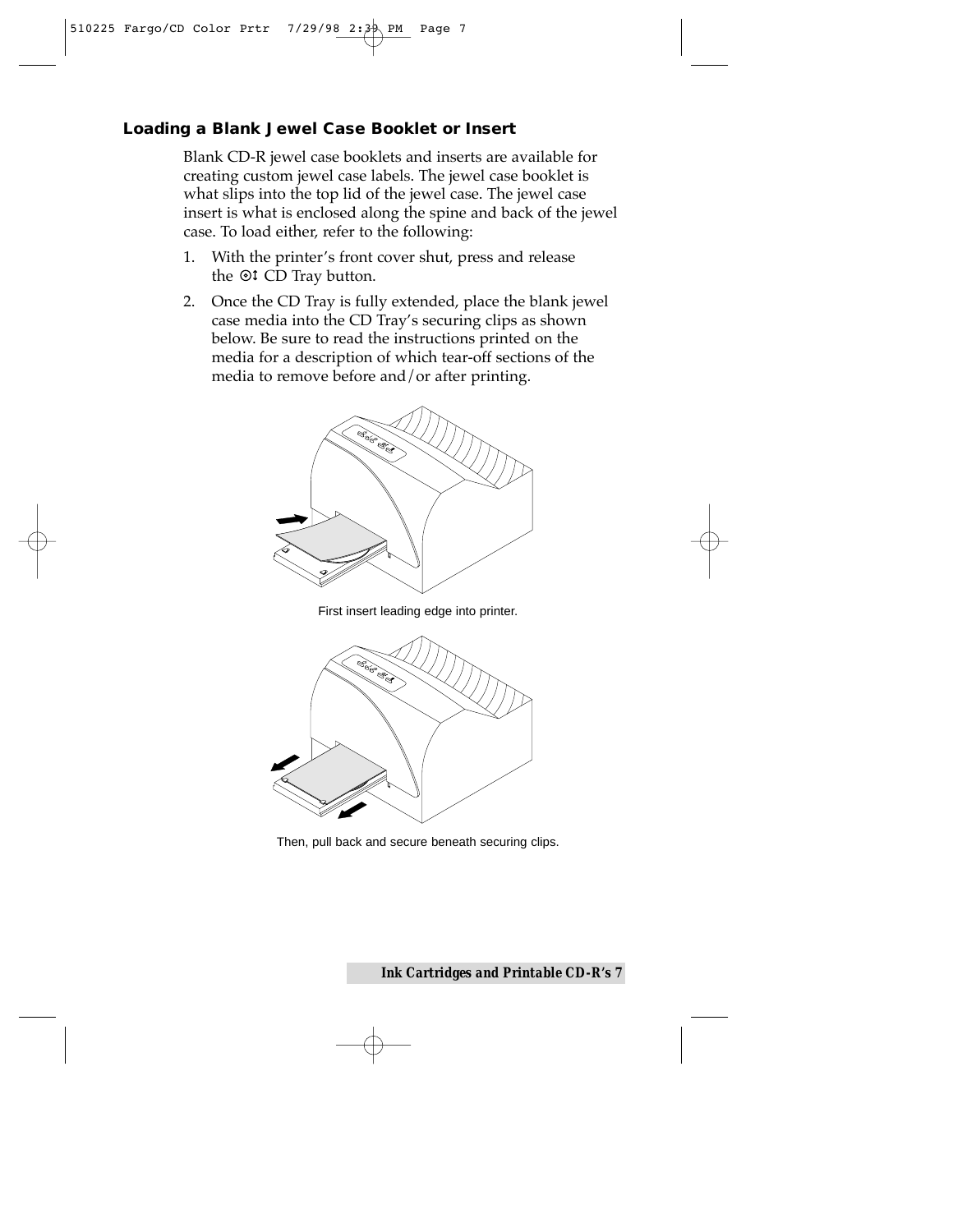3. Press and release the CD Tray button to close the CD Tray. If you wish, you may also leave the CD Tray open and it will automatically close at the start of the print job. Once printing is complete, the CD Tray will automatically re-open.

In order for the printer to print properly, CD-R media must be installed. If you accidentally attempt to print without installing any media, the CD Tray will open and the printer will pause until media is loaded and the CD Tray is closed. When closing the CD Tray, do not manually push on the front of the tray to close it. Instead, always press the  $\odot$  CD Tray button to open or close the CD Tray.

**IMPORTANT!** *After you have loaded the CD-R media, you must also select the appropriate Media option from within the printer driver setup window. Please refer to Section 3 or 4 for more information on selecting printer driver settings.*

#### **D. PRINTING A SELF TEST**

Now that the printer is set up and print supplies are loaded, a self test should be performed to check for proper operation of the printer. A sample of the self test print is shown below. Refer to the following steps to run a self test:

- 1. If power is ON, turn it OFF now. The Power light should be OFF. Verify that print supplies are installed and that the CD Tray is closed.
- 2. With the printer's front cover shut, press and hold the  $\circledcirc$ CD Tray button as you turn the printer power ON.
- 3. Continue to hold the  $\odot$  CD Tray button down for approximately 8 seconds, until you hear the self test begin to print.



*8 Ink Cartridges and Printable CD-R's*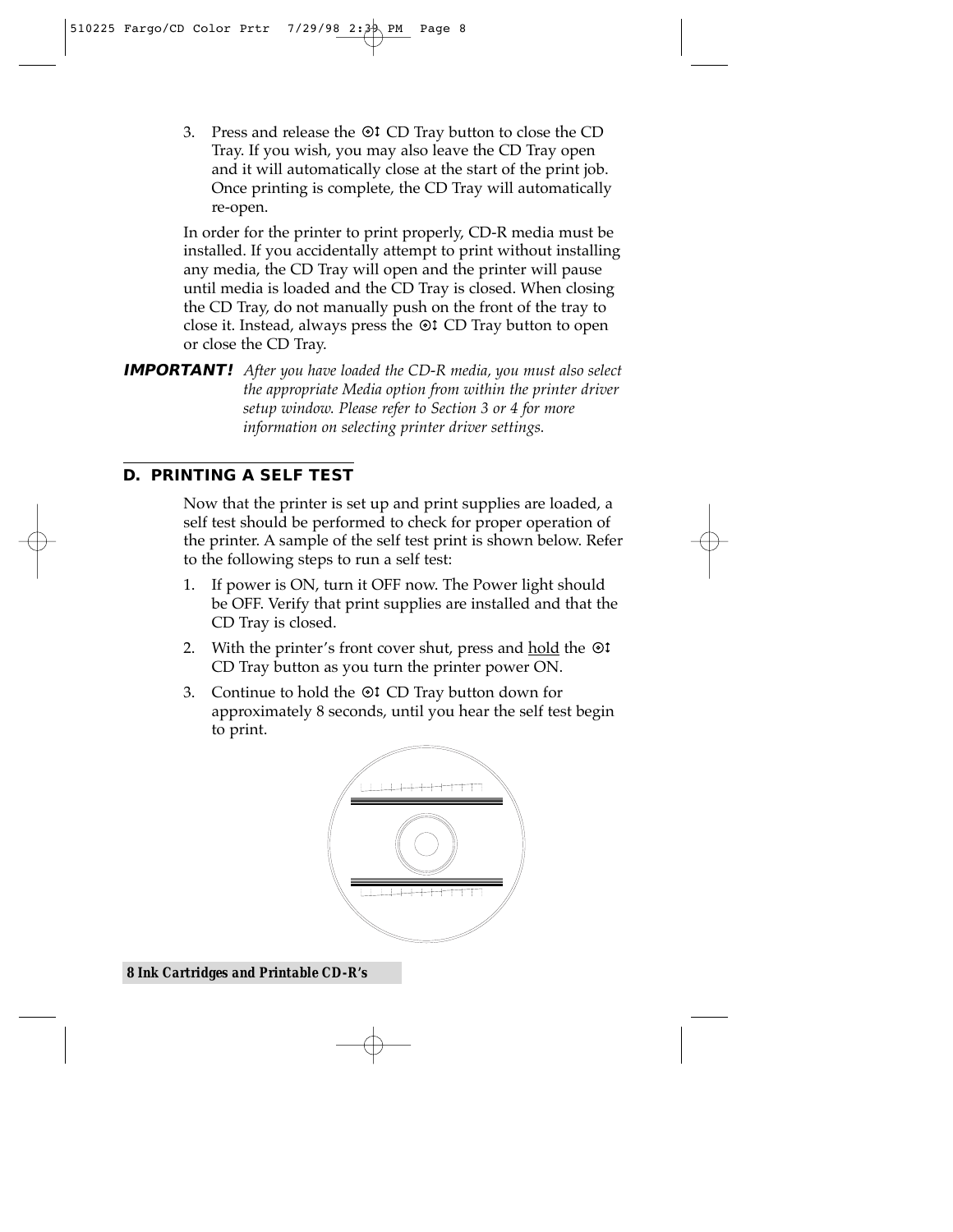#### **E. REPLACING OR SWITCHING INK CARTRIDGES**

Once you begin using your CD Color Printer on a regular basis, you will eventually need to replace an empty ink cartridge or switch between color and monochrome cartridges. **To do this from a Macintosh, Windows 3.1x, or Windows NT, use the same steps described in Part B of this section.** To do this from Windows 95, please refer to the following steps:

1. With the CD Tray closed, open the printer's front cover by pulling down on its top-left corner.



2. If installing a new, replacement ink cartridge, remove the cartridge from its packaging and remove the tape covering the cartridge's printhead. **DO NOT TOUCH THE COPPER AREA!**



3. If switching between color and monochrome cartridges, simply remove the extra cartridge from the Spare Ink Cartridge Holder by grasping the top of the cartridge and firmly pulling it straight toward you. You will hear the cartridge snap out of position.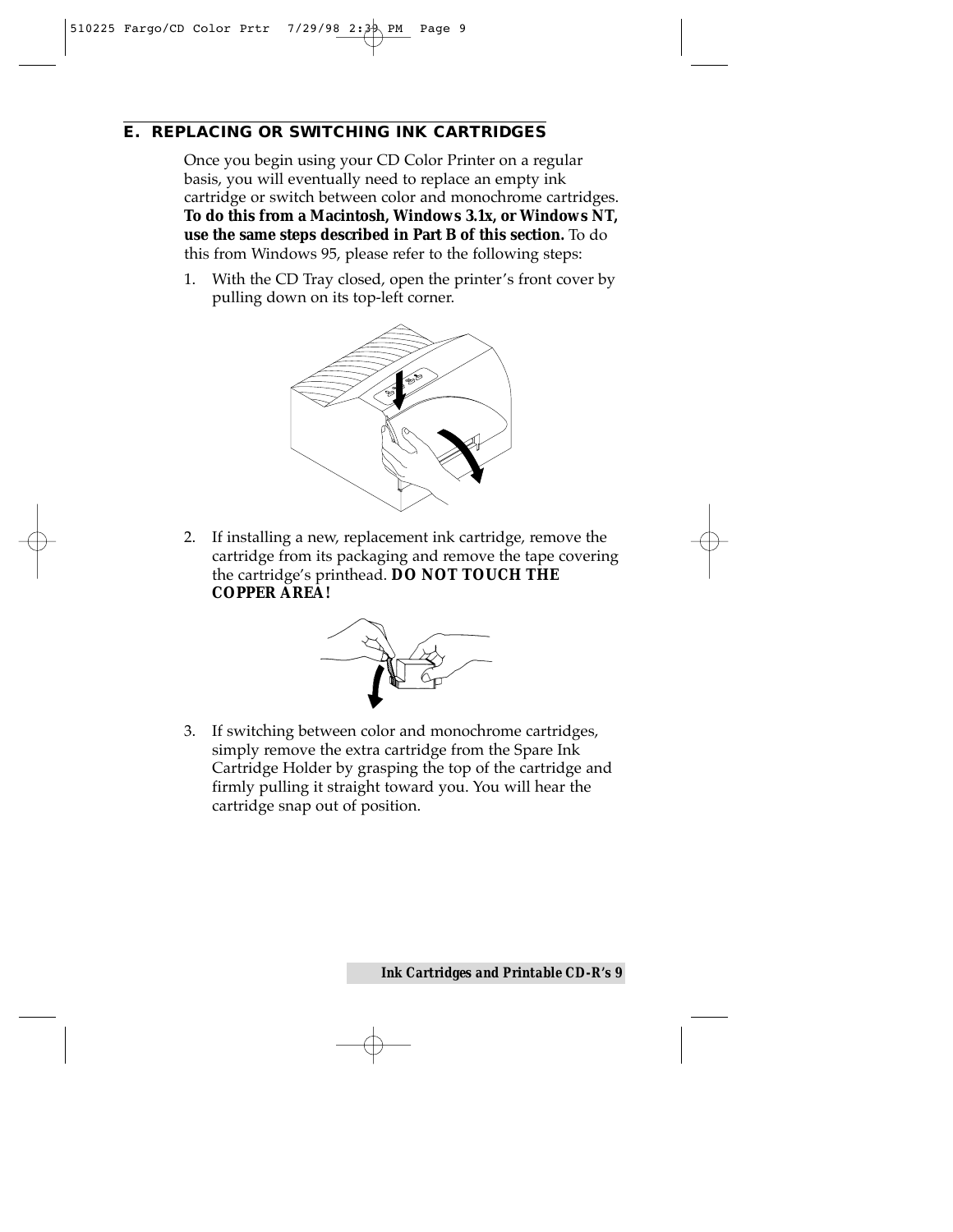- 4. From within the printer driver setup window, click on the **Cartridge** button and then on the **Change** button to move the carrier to the load position. Note that the printer driver must be installed and that the printer must be connected to your computer (see Section 3) in order to complete this step.
- 5. Remove the installed ink cartridge by grasping the top of the cartridge and firmly pulling it straight toward you. You will hear the cartridge snap out of position. Remove it from the printer.



6. Insert the replacement or extra ink cartridge into the cartridge carrier, copper-end first.

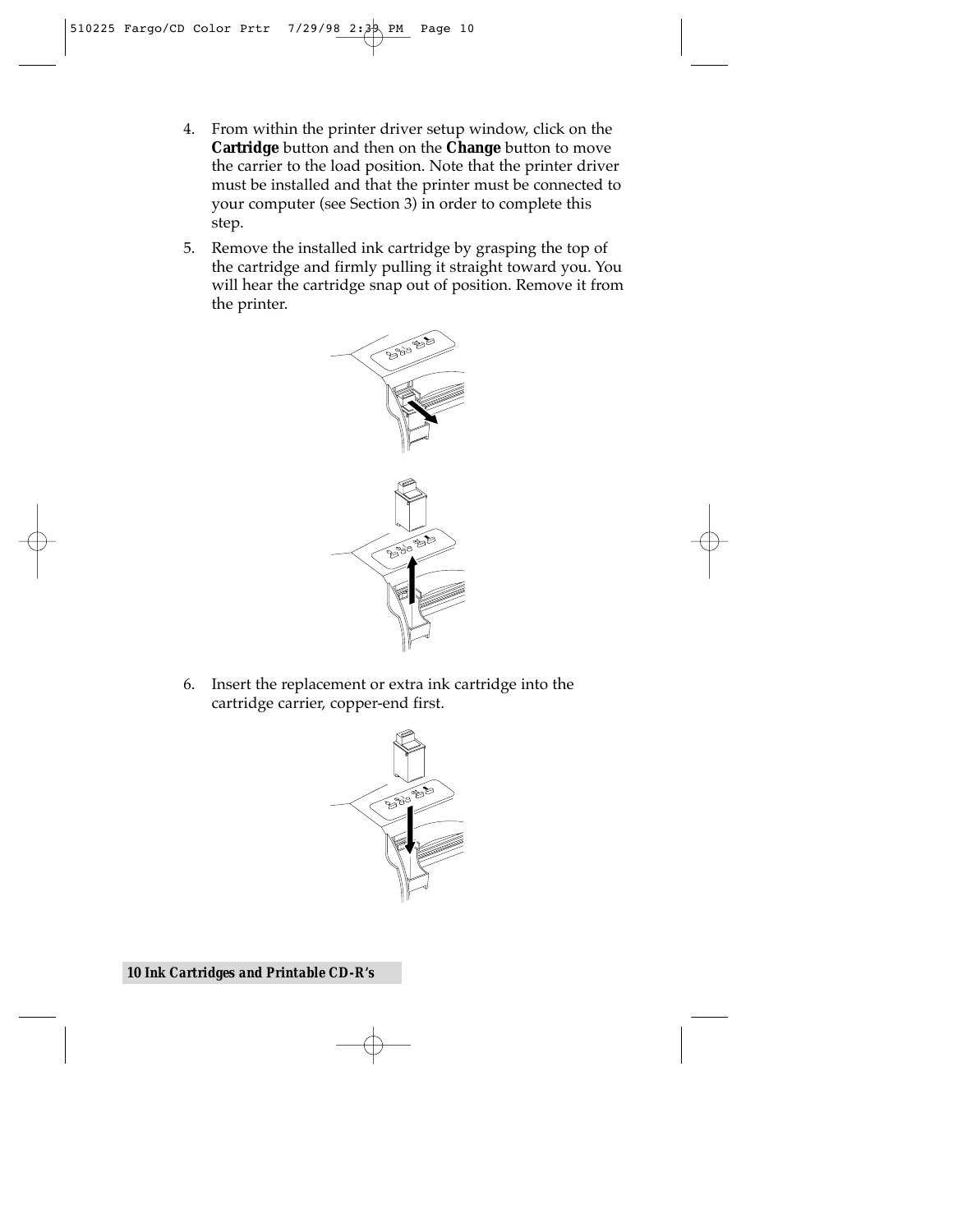7. Push the cartridge back until it snaps into place.



- 8. Go back to the printer driver setup window and click on either the **New Cartridge Installed** or the **Old Cartridge Installed** button to indicate whether you installed a fresh, new cartridge or simply switched between a previously used color cartridge and a previously used monochrome cartridge. The cartridge carrier will return to its home position. See Section 3-D for more information on these buttons.
- 9. Close the printer's front cover.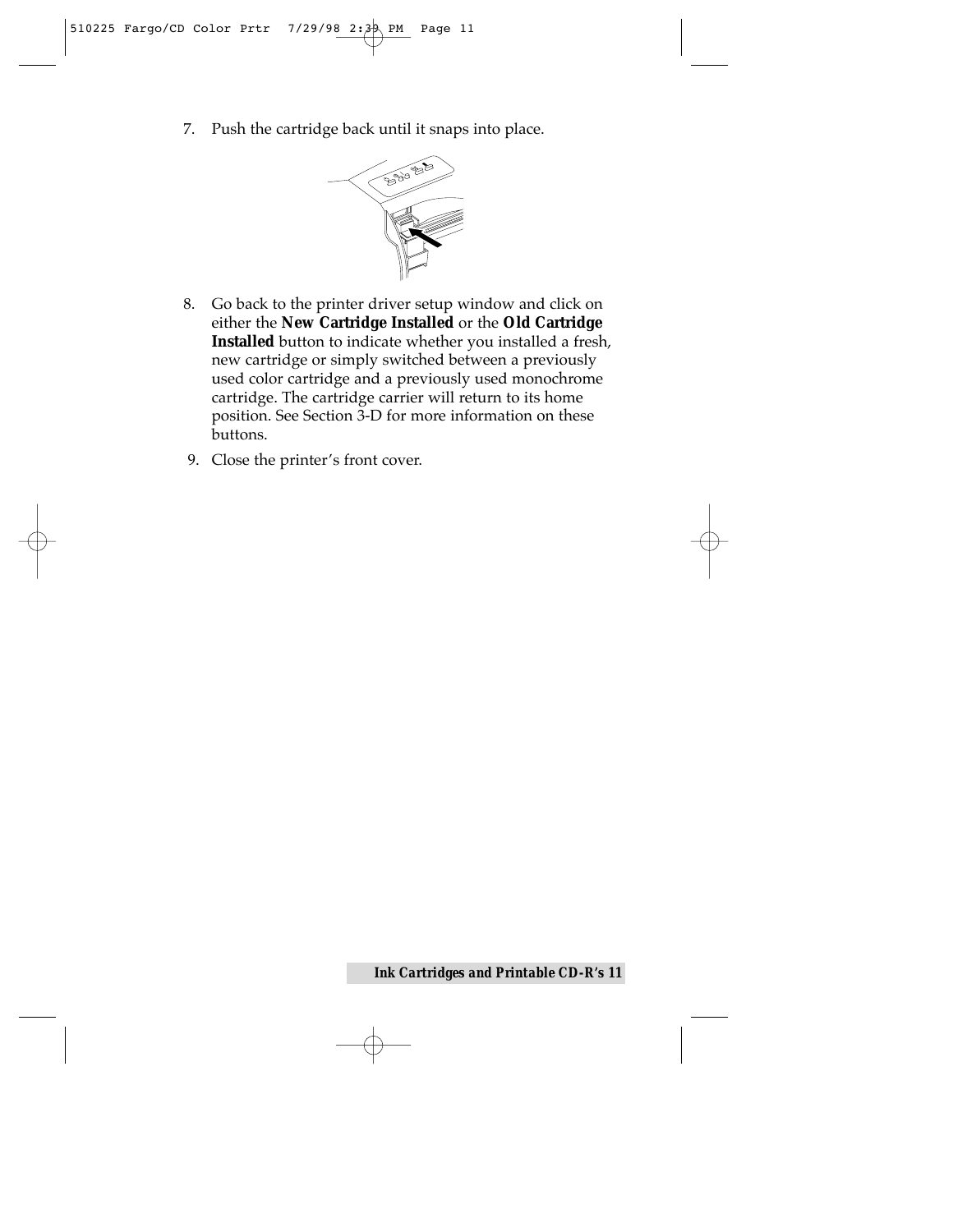## *Section 3:* **Using the CD Color Printer with Windows**

#### **A. CONNECTING THE PRINTER TO YOUR COMPUTER**

The CD Color Printer is designed to be used with nearly any IBM-PC® or compatible running Windows 3.1x, Windows NT, or Windows 95. For best performance, a minimum of a 486/66 computer with 8Mb of RAM or higher is recommended.

The printer is equipped with a standard 8-bit Centronics-type parallel port. This port is the means through which it receives data from your computer. To connect the printer to your computer, simply obtain a shielded, bidirectional parallel cable, and refer to the following steps:

- **NOTE** *You may experience printing problems if your computer's parallel port mode is set to ECP. For best results, set your computer's parallel port to the standard "Printer Port" setting. Refer to your computer's system documentation for instructions on checking and/or changing the parallel port mode.*
	- 1. Connect the Centronics-type parallel side of the cable to the printer. Snap the fastening clips into place.



2. Connect the other side to the back of your computer at LPT1, LPT2, or the PARALLEL connector.



#### *12 Using the CD Color Printer with Windows*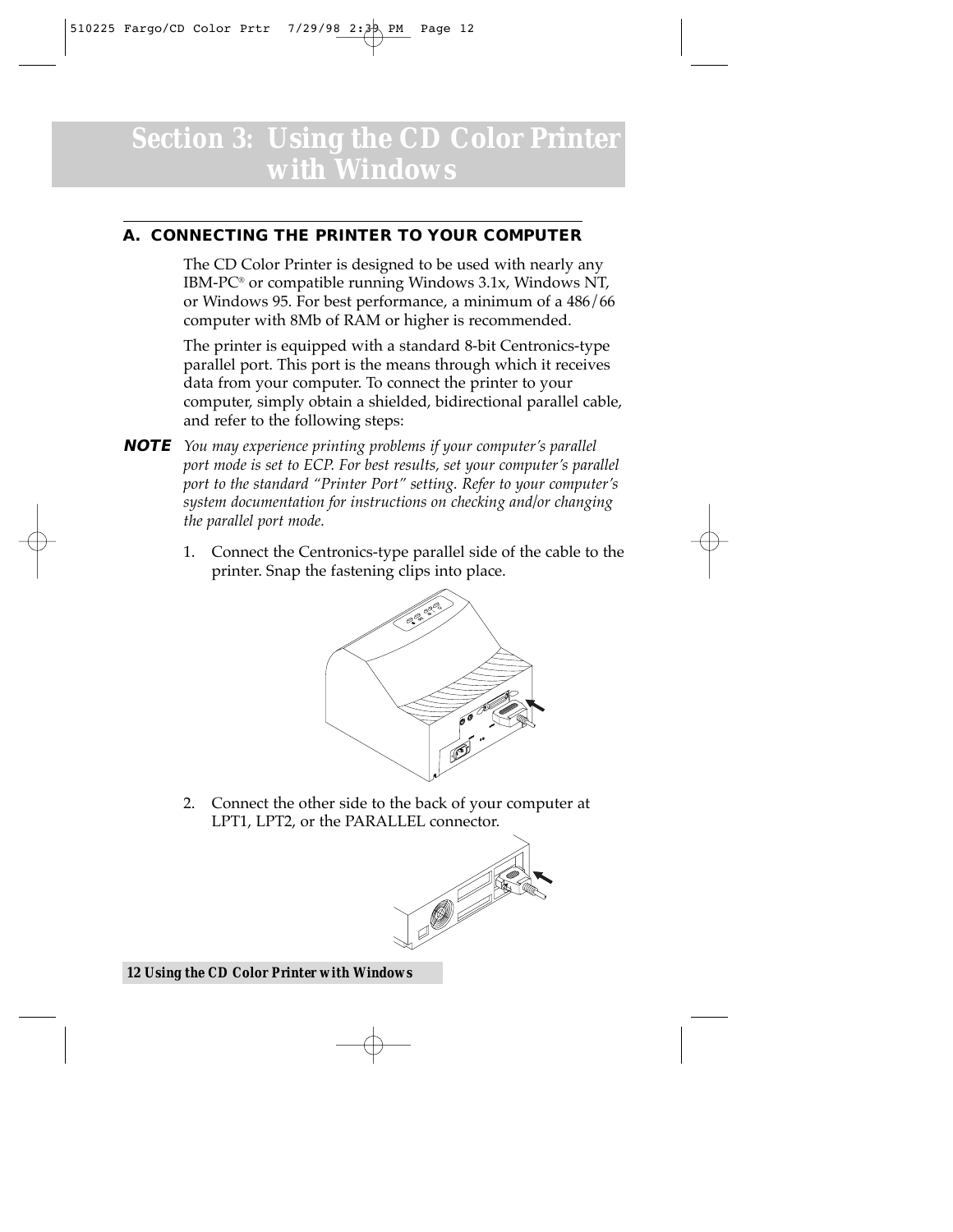The printer must have its Power light illuminated to receive data. If the light is not on, press the  $\circlearrowright$  Power button.

#### **B. INSTALLING THE PRINTER DRIVER**

The Color CD Printer can be used with virtually any Windows application program. This is accomplished by installing in Windows what is called a "printer driver." The printer driver is simply a diskette with software on it which gives the printer all the information needed for printing. Use the following steps to install the printer driver. Once the driver is installed, put it away in a safe place in case it ever needs to be re-installed.

**NOTE:** *This section of the Operator's Manual assumes that you are already familiar with Windows and know how it operates. If you are not yet familiar with Windows, consult the appropriate Microsoft documentation to become familiar with the basics of Windows before proceeding.*

#### **Windows 95/Windows NT**

To install the printer driver into Windows 95 or Windows NT, refer to the following:

- 1. Insert the printer driver diskette into your computer's disk drive.
- 2. Click the **Start** button, point to **Settings,** and select **Printers.**

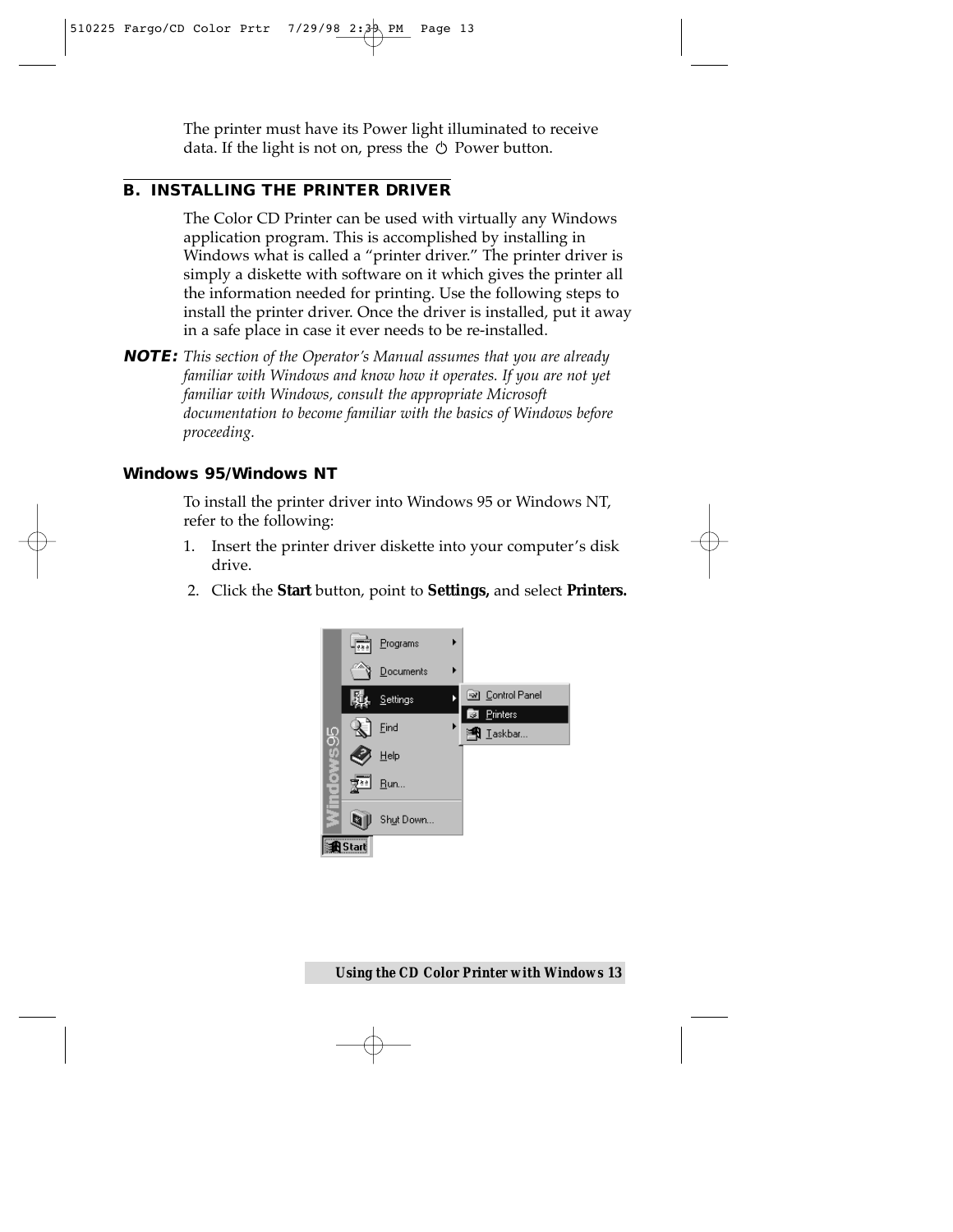3. Double-click on the **Add Printer** icon.



4. Follow the on-screen instructions to complete installation. When prompted, do not have Windows print a test print since you most likely performed a printer self test in Section 2. Once installed, the "CD Color Printer" icon will appear in the Printers folder.



**NOTE** *Before installing updated printer driver versions, always delete the existing printer driver version from your system. To do this, simply select the printer driver icon from within the Printers folder, and press the Delete key.*

#### **Windows 3.1x**

To install the printer driver into Windows 3.1x, refer to the following:

- 1. After starting Windows, go to the Main program group and select **Control Panel.**
- 2. From the Control Panel, select **Printers.**
- 3. Select **Use Print Manager** from the bottom left of the Printers window.
- 4. Select the **Add>>** button.
- 5. Highlight the **Install Unlisted or Updated Printer** option from List of Printers.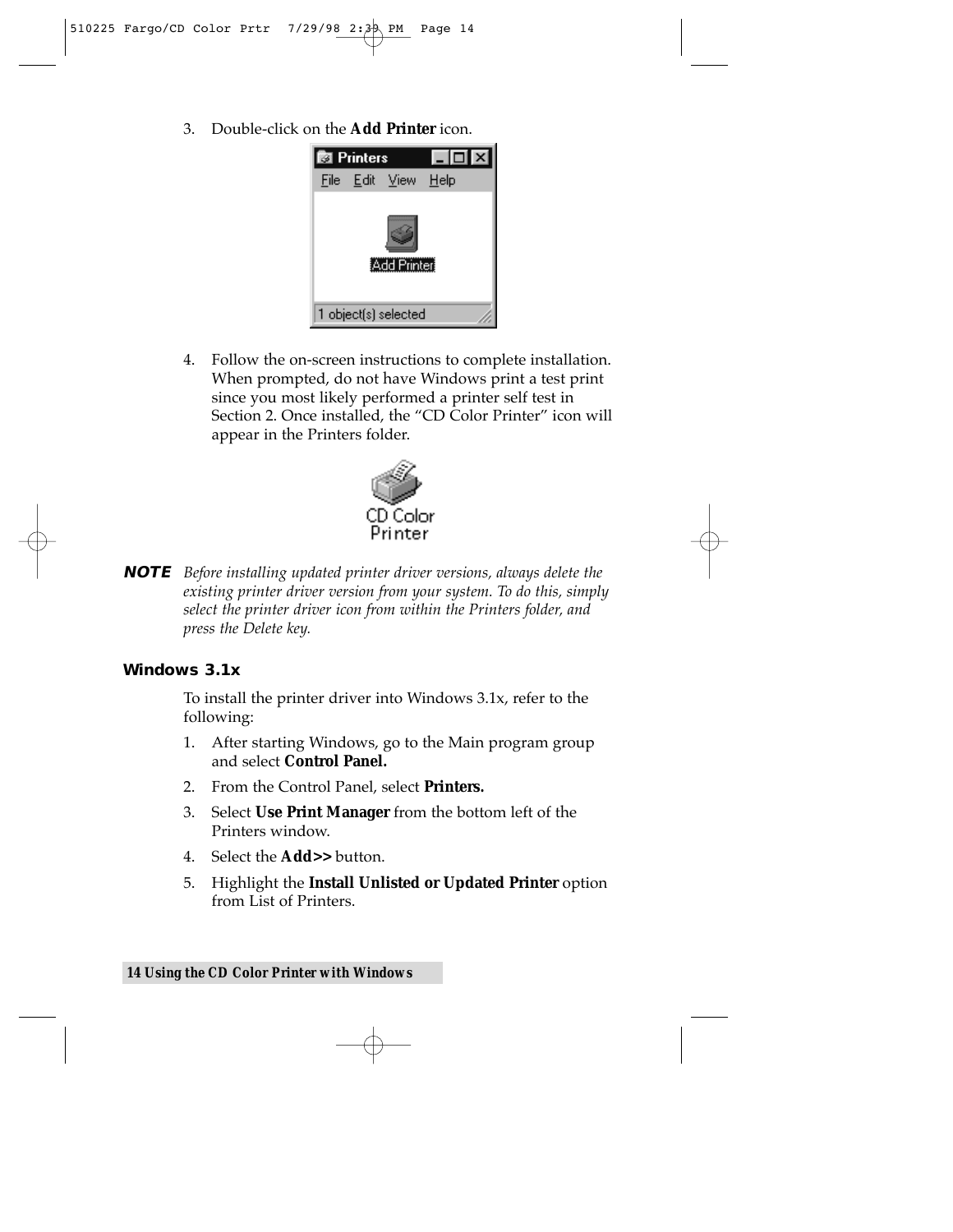- 6. Select the **Install** button.
- 7. Insert the supplied Printer Driver diskette into your computer's disk drive. If you insert the diskette in a drive other than the A: drive displayed in the Install Driver dialog box, you must change the drive designation. Select the **OK** button.
- 8. "CD Color Printer" should now be listed in the Add Unlisted or Updated Printer dialog box. Select the **OK** button. Your PC's disk drive will now load the printer driver. Depending upon your computer, loading will take about 10 to 20 seconds.
- 9. Select the **Set As Default Printer** button in the Printers window. The CD Color Printer has now been selected as your default (main) printer. If you wish to use another printer later, you must de-select the CD Color Printer and switch back to the other printer's driver.
- 10. Finally, select the **Connect** button. Check that the box called **Fast Printing Direct to Port** is selected. Although this option is not necessary, it helps optimize printer driver speed and performance. Select **OK** to exit the Connect window. Select **Close** to exit the Printers window. See Part D of this section for information on printer driver settings and options.

#### **C. INSTALLING THE 32-BIT PRINT SPOOLER FOR WINDOWS 95**

Your CD Color Printer ships with a print utility program called the 32-Bit Print Spooler. This print spooler is for use only with Windows 95. Once installed, the print spooler is able to process your print jobs and send them to the printer at consistently faster speeds than if sending print jobs through the Windows 95 print spooler. This is especially true if printing from a somewhat slower computer.

The 32-Bit Print Spooler is located on a single diskette and installs just like any other standard Windows 95 application program. To install the 32-Bit Print Spooler, refer to the following:

1. Insert the 32-Bit Print Spooler diskette into your computer's disk drive.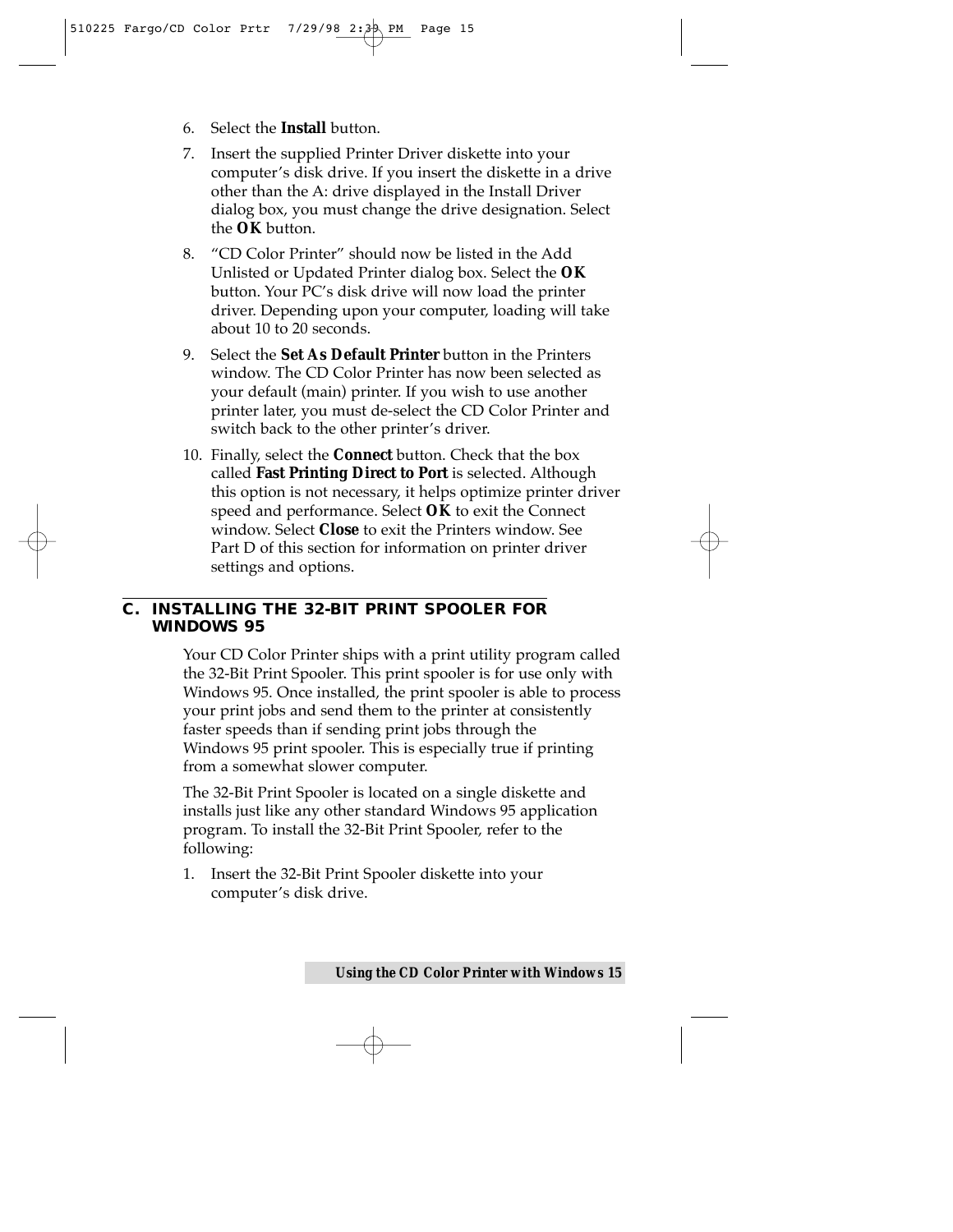2. Click the **Start** button, point to **Settings,** and select **Control Panel.**



3. Double-click on the **Add/Remove Programs** icon.

| ■ Control Panel                         |                     |                        |           | $ \Box$  |  |
|-----------------------------------------|---------------------|------------------------|-----------|----------|--|
| View<br>Edit<br>File                    | Help                |                        |           |          |  |
| ᇤ                                       |                     |                        |           |          |  |
| Accessibility<br>Options                | Add New<br>Hardware | Add/Remove<br>Programs | Date/Time | Display  |  |
|                                         |                     |                        |           |          |  |
| Find Fast                               | Fonts               | Internet               | Joystick  | Keyboard |  |
| Sets up programs and creates shortcuts. |                     |                        |           |          |  |

4. Follow the on-screen instructions to complete installation. When installed, the 32-Bit Print Spooler will appear in the Programs group of the Start menu.



**NOTE** *Before installing updated 32-Bit Print Spooler versions, always uninstall the existing print spooler version from your system. To do this, simply select 32-Bit Print Spooler from the list of programs in the Add/Remove Programs Properties window and click on the Add/Remove button.*

> To print with the 32-Bit Print Spooler, you must select the **Fast 32-bit Spooler** option from within the printer driver setup window as described in Part D of this section. When this option is selected, the print spooler will automatically open and close with the start and finish of each print job.

**NOTE** *You can also manually open the 32-Bit Print Spooler simply by selecting its icon from the Programs group of the Start menu.*

#### *16 Using the CD Color Printer with Windows*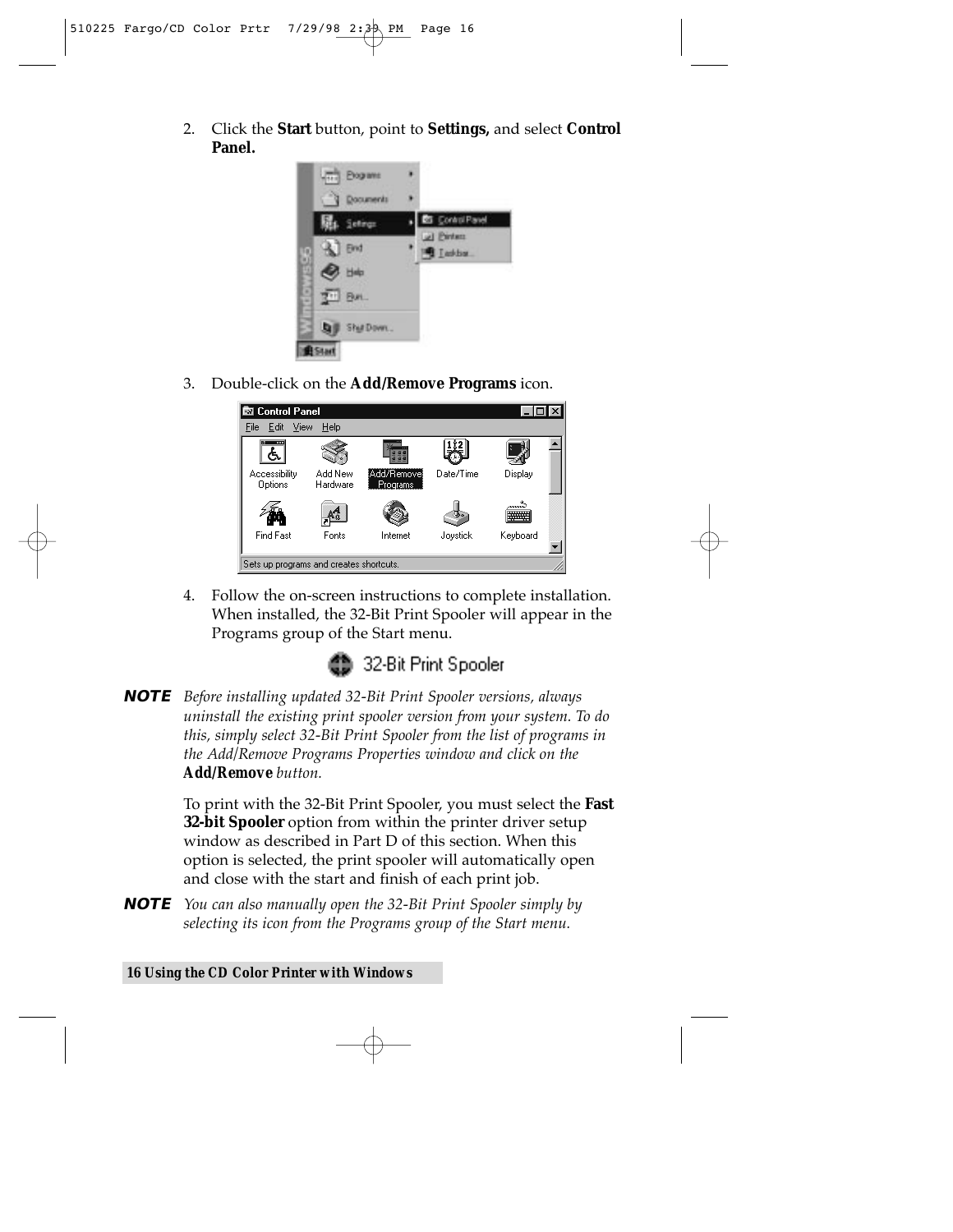When the 32-Bit Print Spooler is running, its icon will appear in the Windows 95 Task Bar. During a print job, it is sometimes helpful to click on this icon to bring the 32-Bit Print Spooler status window to the foreground of your application. This window provides a number of details about the print jobs being sent to the printer.

| Film <sup>2</sup> | <b><i>Import Conditional</i></b> |  |
|-------------------|----------------------------------|--|
| Sim               | 216.037                          |  |
|                   | Proven <b>2000000000</b>         |  |
|                   |                                  |  |
| Dapy 7 of 28      |                                  |  |

The **Current Job** tab tells you the name and size of the file printing, the progress of the overall print job, as well as the total number of copies left to print. It also provides buttons which allow you to pause or cancel the print job at any time during the printing process.

The **Settings tab** tells you the port and printer to which you are printing and also allows you to configure the timeout setting. In most instances, the settings under this tab rarely need to be changed.

The **Job Queue tab** appears only when a print job is being sent to the printer. This tab tells you the name and status of each job in the queue and shows you the order in which the jobs will print if you have sent multiple jobs to the printer. A control button is also provided which allows you to delete every job listed in the queue. To delete the job currently being printed, simply select the **Cancel Print** button under the Current Job tab.

#### **D. SETTING UP THE PRINTER DRIVER**

Once the printer driver has been successfully installed, you will need to set the driver up with the appropriate print options. Refer to the following steps to change or verify your printer driver options:

1. If using Windows 3.1x, go back to the Control Panel and the Printers group using steps 1 and 2 on page 14. If using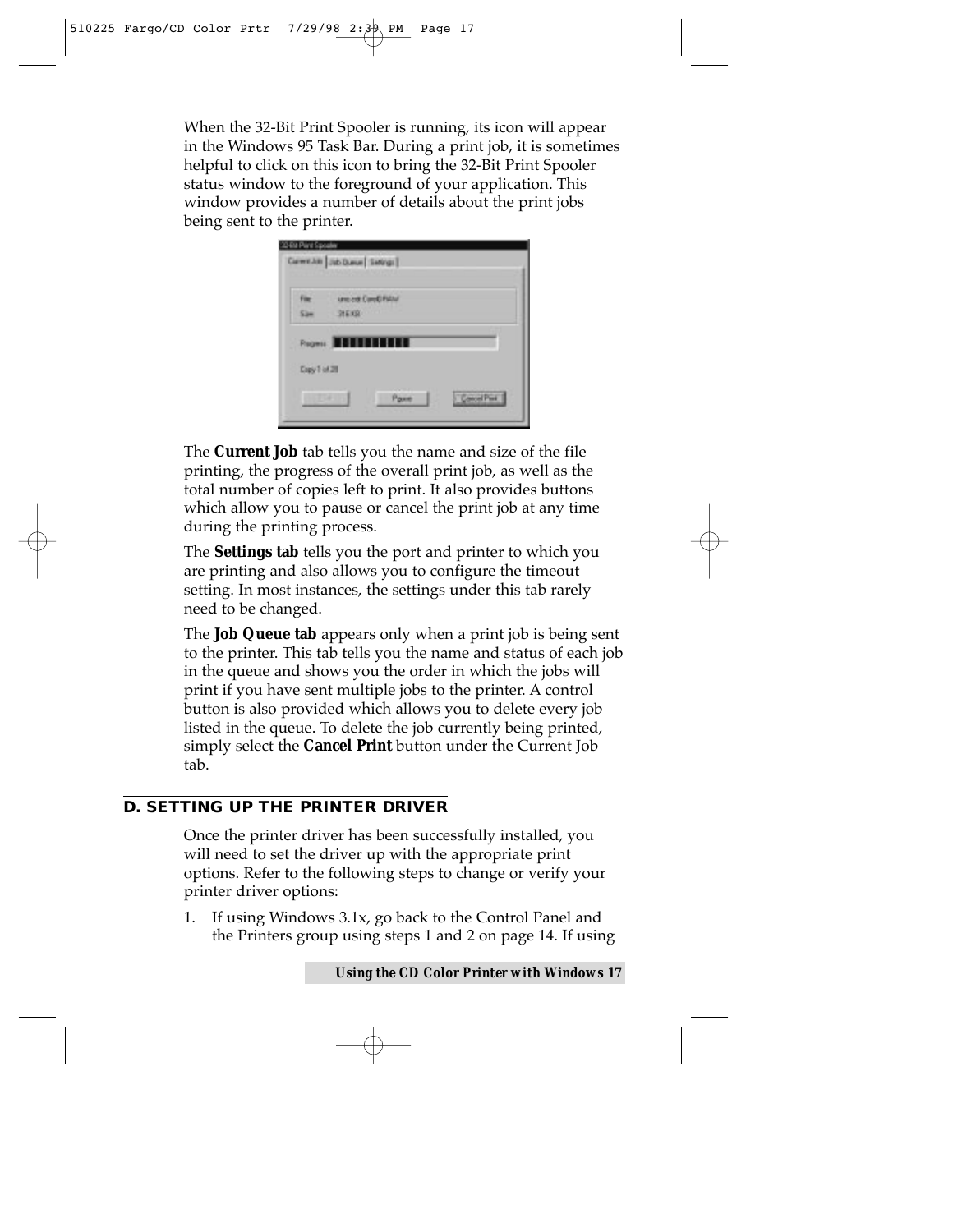Windows 95 or Windows NT, click the **Start** button, point to **Settings,** and select **Printers.** Then, click on the **CD Color Printer** icon with the right mouse button and select **Properties** if using Windows 95 or **Document Defaults** if using Windows NT.

- 2. In Windows 3.1x, select the **Setup** button. In Windows 95, click on the **Details** tab of the Properties window and select the **Setup** button. In Windows NT, click on the **Advanced** tab of the Document Settings window.
- **NOTE** *Most applications allow you to change these same printer driver options from their "Print" and/or "Printer Setup" screens. This means that you don't have to go back to the main printer setup window each time you want to change a setting or option in the printer driver. These applications will usually give you the same choices and options, but in a slightly altered format.*
	- 3. In Windows 3.1x and Windows 95, the CD Color Printer setup screen appears. In Windows NT, the CD Color Printer Document Settings appear. Change these options according to the following descriptions.

| Media                 | CD.                          | <b>UK</b>     |
|-----------------------|------------------------------|---------------|
| Ink Cartridge:        | Color                        | <b>Cancel</b> |
| <b>Print Quality:</b> | Pierrestation 300x300        | About         |
| Dither Mode:          | <b>Optimized for photon</b>  | Cortridge     |
| <b>Color Matching</b> | <b>FargoColor</b><br>뾔       |               |
| Ink Saturation: 8     |                              | Calibrate     |
| F Rotate 188          | 100%<br>Write Direct to Part |               |
| Nanual Load           | IV East 32 bit Spooks        |               |
| <b>Orientation</b>    | (F. Portrait                 | Help.         |
|                       | C Landscape                  |               |

#### **Media**

Click on the Media down arrow. A list of media selections appears. Select the **CD** option if printing onto printable CD-R's. Select **Booklet** if printing onto a jewel case booklet. Select **Insert** if printing onto a jewel case insert. When sizing your images for printing, keep in mind that each type of CD media has the following maximum printable areas: CD 4.56" round (116mm), Booklet 4.7" x 4.73" (119 x 120mm), and Insert 4.63" x 5.97" (118 x 152mm). For a complete description of each type of print media and to see how each is installed, refer to Section 2.

#### *18 Using the CD Color Printer with Windows*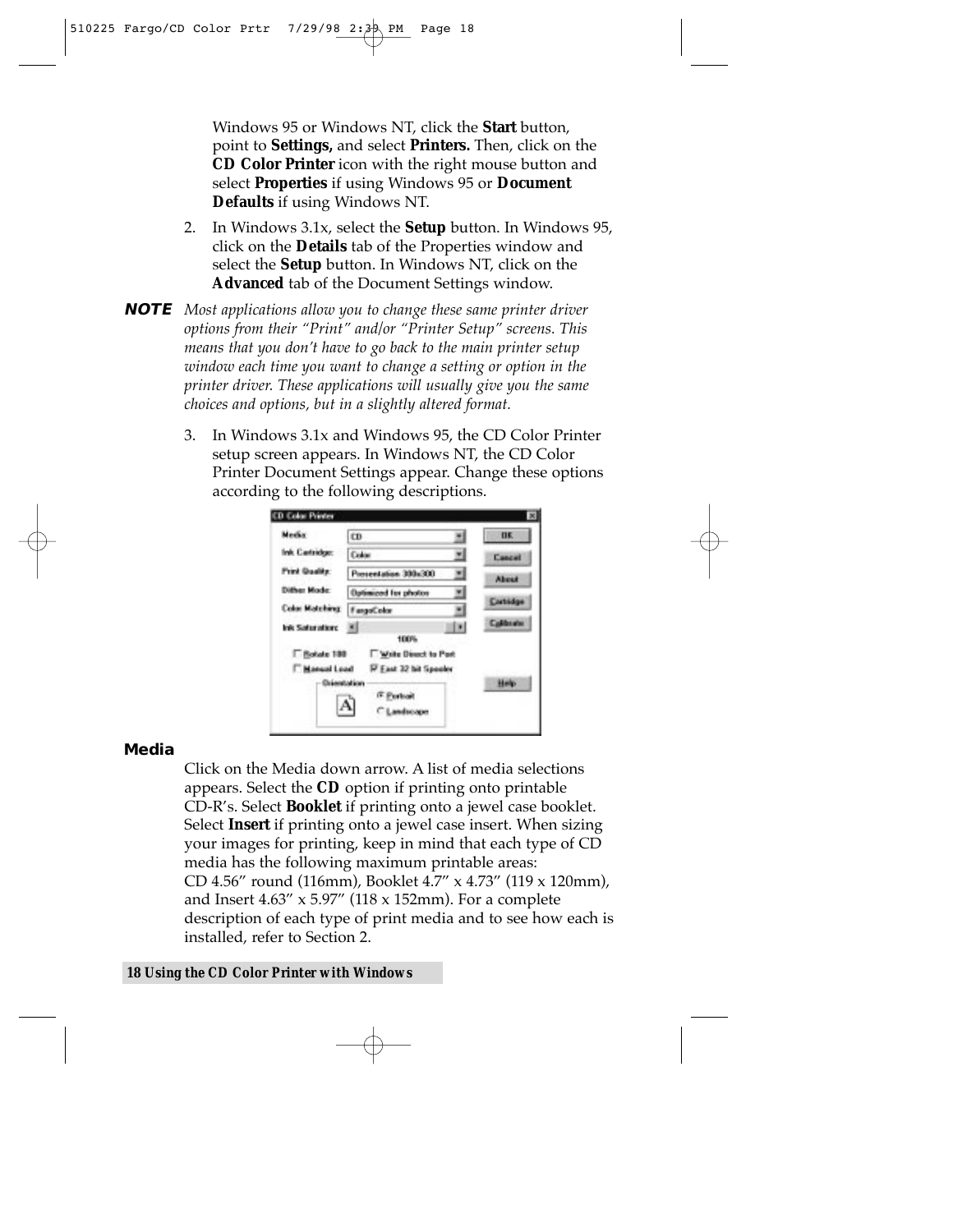#### **Ink Cartridge**

Select either **Color** or **Monochrome** according to the type of ink cartridge you have installed.

#### **Print Quality**

Select the appropriate print quality option for your image. Keep in mind that **Draft** provides the lowest quality but fastest print, and that **Presentation 600 x 300** provides the highest quality but slowest print. You may wish to experiment with these options to see which one is best for your particular CD label.

#### **Dither Mode**

Select this option to choose the appropriate dither mode for your image. Select **Optimize for photos** if printing a design primarily composed of photographic images. Select **Optimize for graphics** if mainly printing text, lines, and graphics.

#### **Color Matching**

Click on the Color Matching down arrow and choose the color matching option that's right for you. Select **None** if you are more interested in print speed rather than print color, if you have already color corrected your image for printing, or if you are using some other third party color matching software.

Select **Algebraic** if you would like the printer driver to make very simple color balance adjustments. This option gives you more natural looking images without actually utilizing any specific color matching software.

Select **FargoColor** to enable color matching profiles written specifically for the CD Color Printer. The FargoColor option automatically adjusts the color of your image according to preconfigured printer profiles and default system profiles. This results in a very precise color match compliant with ICC standards.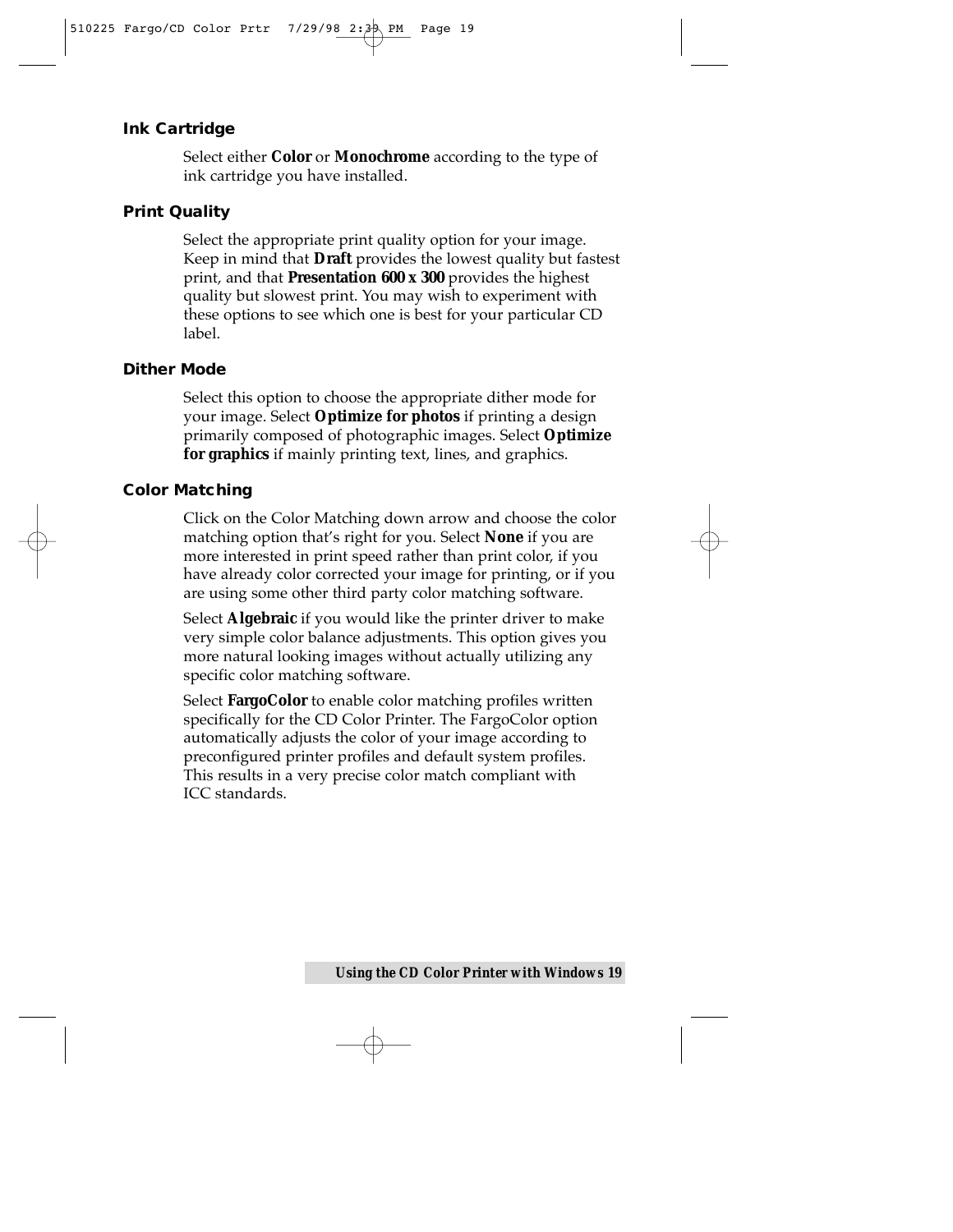#### **Ink Saturation**

This option controls the ink saturation of the printed image. When printing onto the printer manufacturer's TuffCoat CD-R media, this option should be left at its default setting of 100%. When printing onto other brands of printable CD-R media, you may need to adjust this control in order to optimize the ink saturation for the printable surface of your specific CD-R media. Click and drag on the slide's box, or click on the left and right arrows to change the ink saturation setting. Moving the slide's box to the left reduces the overall ink saturation, while moving it to the right increases it.

#### **Rotate 180**

Select this option to rotate your printed image 180°. Although this option is not relevant when printing onto a CD-R, it does provide greater flexibility when printing onto a jewel case booklet or insert.

#### **Manual Load**

Select this option when you are printing multiple copies of a single design or if using an auto-loader. If you do not select this option when printing multiple copies, the printer has no way of knowing whether or not you have loaded a blank CD-R and will print each of the selected number of copies onto the same CD. When this option is selected, you must press the  $\odot \ddagger$ CD Tray button after each new CD-R blank is loaded. This will close the CD Tray and let the printer know that a fresh CD-R is installed and ready to be printed.

#### **Write Direct to Port**

Select this option to provide faster print processing when printing from Windows 3.1x. When selected, this option allows the printer driver to bypass the Windows 3.1x print manager and to send all print data directly to the printer. This option devotes all of your system resources to the current print job, thereby increasing overall print speed. When the print job is finished, your system resources will again be devoted to the normal function of your on-screen applications.

Depending upon the brand of your computer, you may or may not wish to select this option when printing. For most computers, selecting this option will enhance the rasterizing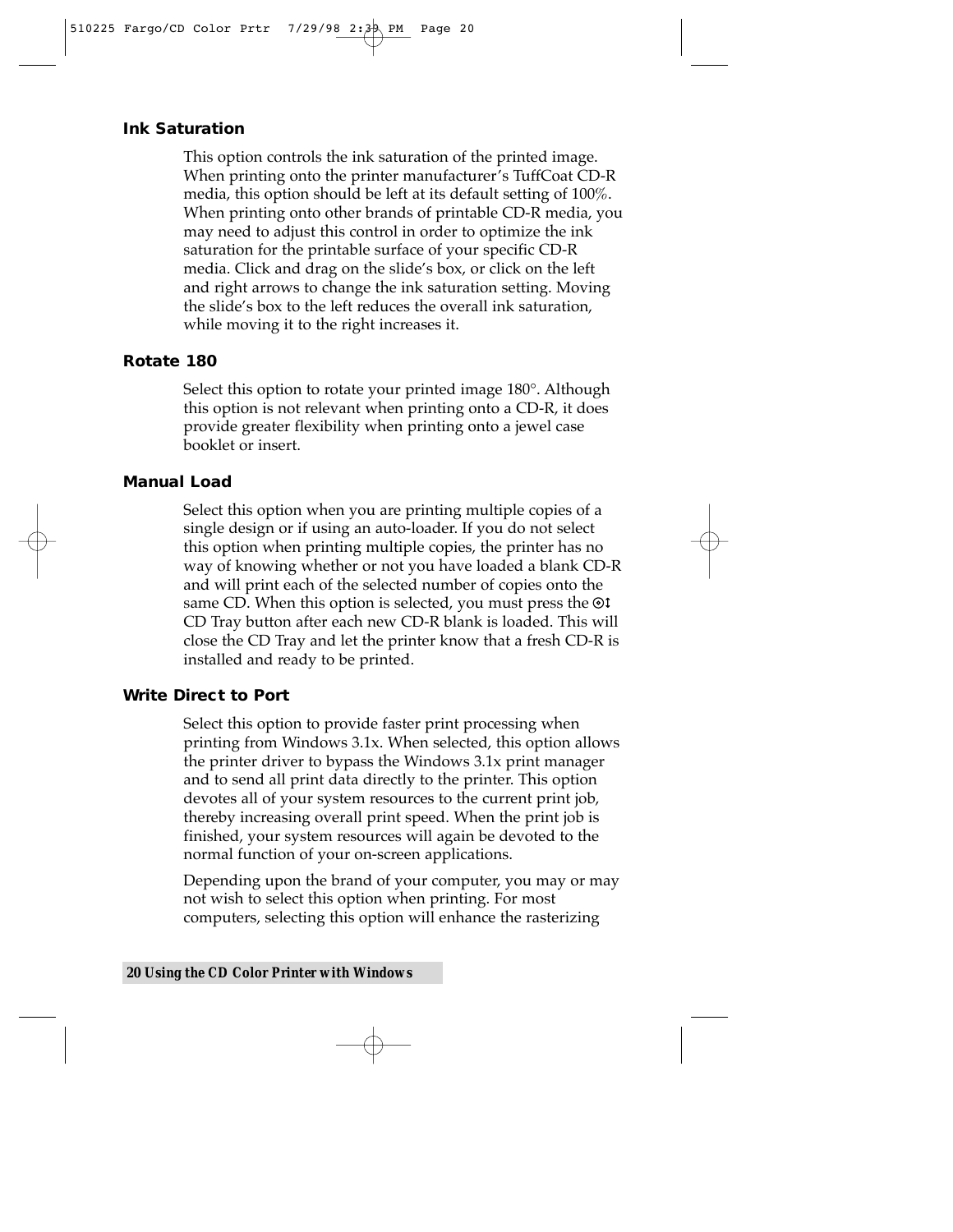and printing process. In this case, the **Write Direct to Port** option should be selected. For some computers, however, this option may not be supported by the particular brand of PC and should not be selected.

#### **Fast 32-bit Spooler**

Select this option for consistently faster print processing under Windows 95. This option is only selectable if operating under Windows 95 and if the included 32-Bit Print Spooler software has been installed. When selected, this option allows the printer driver to send all print jobs to the 32-Bit Print Spooler rather than to the Windows 95 print spooler. See Part C of this section for complete details on the 32-Bit Print Spooler. This option and the 32-Bit Print Spooler software will not function in Windows 3.1x or Windows NT.

#### **Orientation**

Select either **Portrait** or **Landscape** according to the orientation of your jewel case booklet/insert design. An icon illustrating each orientation helps your remember the difference between the two. This option does not apply when printing onto a CD-R.

#### **Cartridge**

This button is only selectable if operating under Windows 95 and if the included 32-Bit Print Spooler software has been installed. Select this button to display the type of ink cartridge currently installed as well as its current ink levels.

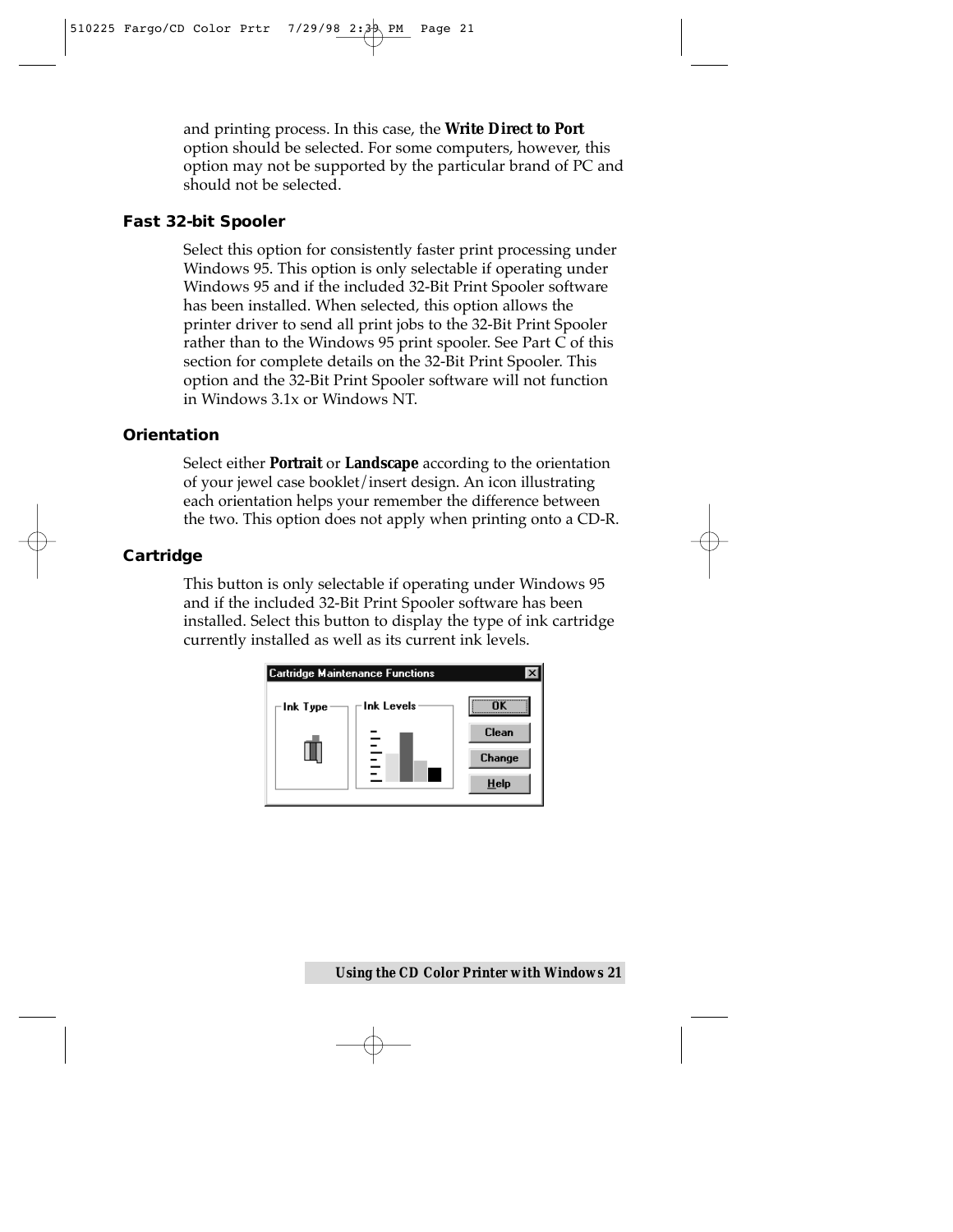If this window appears as shown below, check that an ink cartridge is installed, that the 32-Bit Print Spooler is installed, and that your computer is connected and communicating properly with the printer.



The Cartridge Maintenance Functions window also provides the following other functions:

Select the **Clean** button to send a simple test print pattern to the printer. Be sure to have a CD template installed. This test print pattern purges the ink cartridge nozzles and lets you know if any one of the Yellow, Magenta, or Cyan nozzles is clogged. If one of these colors does not appear on the test print, repeat the cleaning procedure. If after several cleanings a color still does not appear on the test print, the cartridge may be damaged or empty and may need to be replaced.

Select the **Change** button to install a fresh, new ink cartridge or to switch back and forth between a previously used color cartridge and a previously used monochrome cartridge. After the cartridge has been replaced according to the instructions in Section 2-E, select either the **New Cartridge Installed** button or the **Old Cartridge Installed** button accordingly. These selections are necessary for the printer to accurately keep track of ink cartridge ink levels.

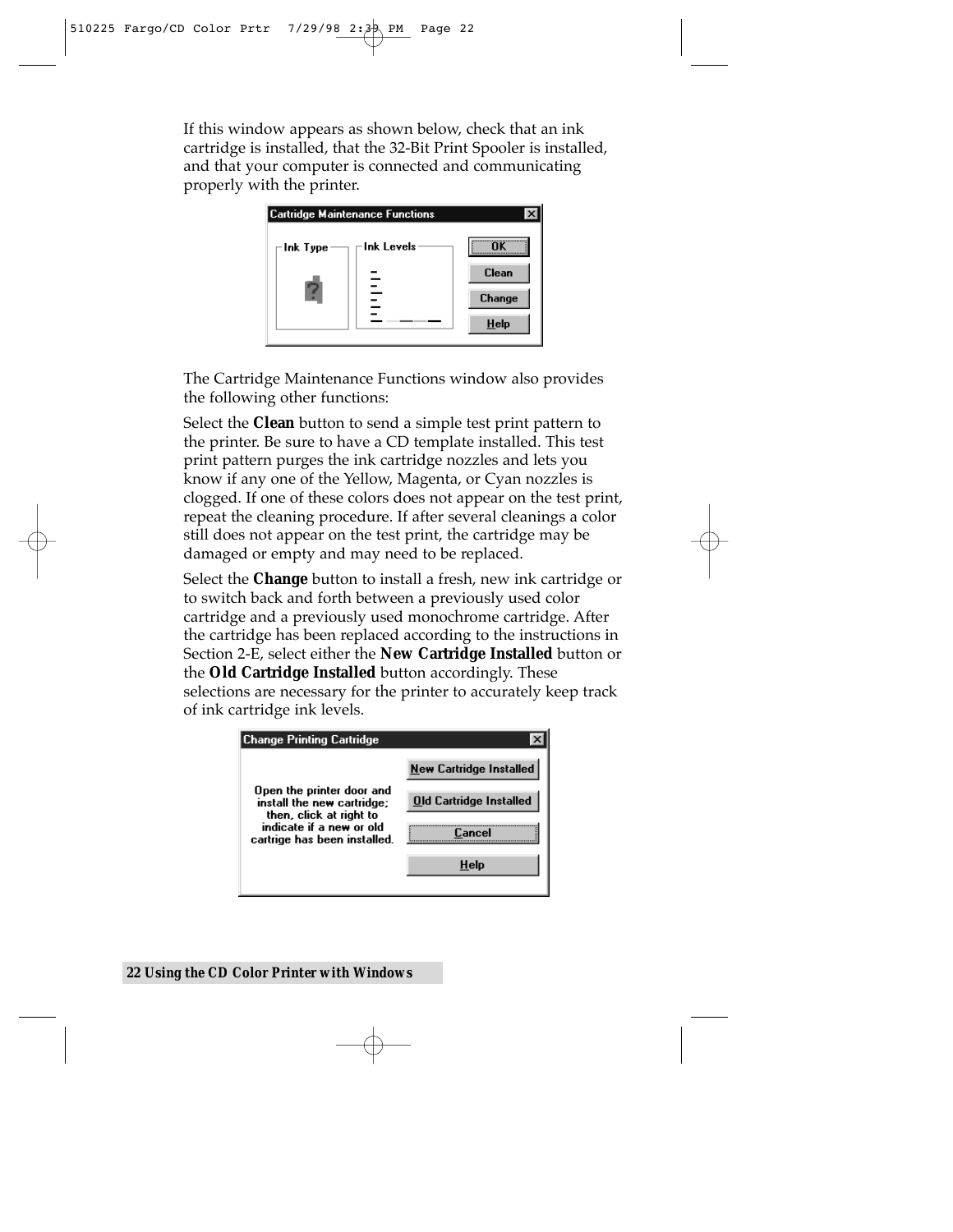#### **Calibrate**

Select this button to display options for fine-tuning the position of your printed image and the size of a CD-R's non-printable center.

| Calibration<br>Vertical<br>Harizantal | Cancel<br><b>Test Paint</b> |
|---------------------------------------|-----------------------------|
| Center Size:<br>ū                     | Help                        |

When facing the printer, the **Vertical** adjustment moves the printed image toward the printer if a positive number is entered and away from the printer if a negative number is entered. The **Horizontal** adjustment moves the printed image toward the lefthand side if a positive number is entered and toward the righthand side if a negative number is entered. The **Center Size** adjustment enlarges the non-printable center if a positive number is entered and reduces its size if a negative number is entered. As a rule, an adjustment of 12 pixels is equivalent to approximately 1 millimeter. Once you have entered the optimum calibration values, you will most likely not need to change them again. The following diagram illustrates exactly how each of these adjustments affect the printed image.



**HINT:** *Notice the direction the Vertical and Horizontal adjustment arrows point within the Calibration window are representative of the direction the printed image moves on the CD-R.*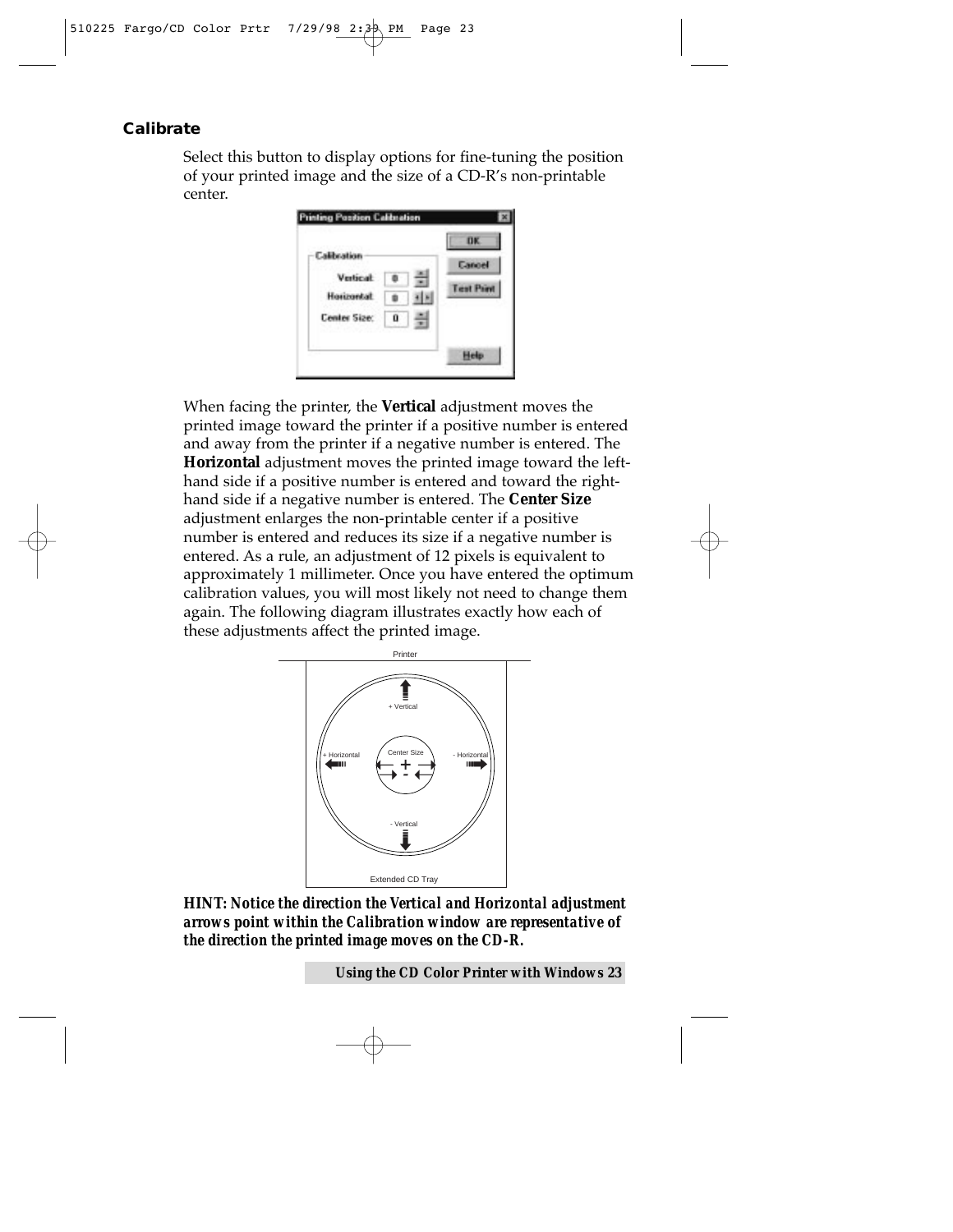If you have just unboxed your new printer and are using it for the first time, you should run a simple calibration procedure to assure that your images will be centered when printed on a CD. To calibrate your printer, refer to the following steps:

- 1. Verify that a cardboard CD template and a color ink cartridge are installed in the printer. Also, verify that the printer is powered ON and that it is connected to your computer.
- 2. Click on the **Test Print** button of the Printing Position Calibration window. The printer will begin printing the calibration test print.
- 3. When the print is complete, rotate the CD template 180º in the CD Tray and repeat step 2 using the same CD template.
- 4. When the second run of the print is compete, you should have a test print that looks like the following:



- 5. Along the Vertical axis of the printed CD template, find the number whose lines touch. For example, in the above illustration, the number would be -6. Enter that number into the Vertical box of the Calibration window. Repeat this same step for the Horizontal axis.
- 6. Select the **OK** button. The numbers you entered will stay the same until you change them. Your images should now be centered when printed on a CD.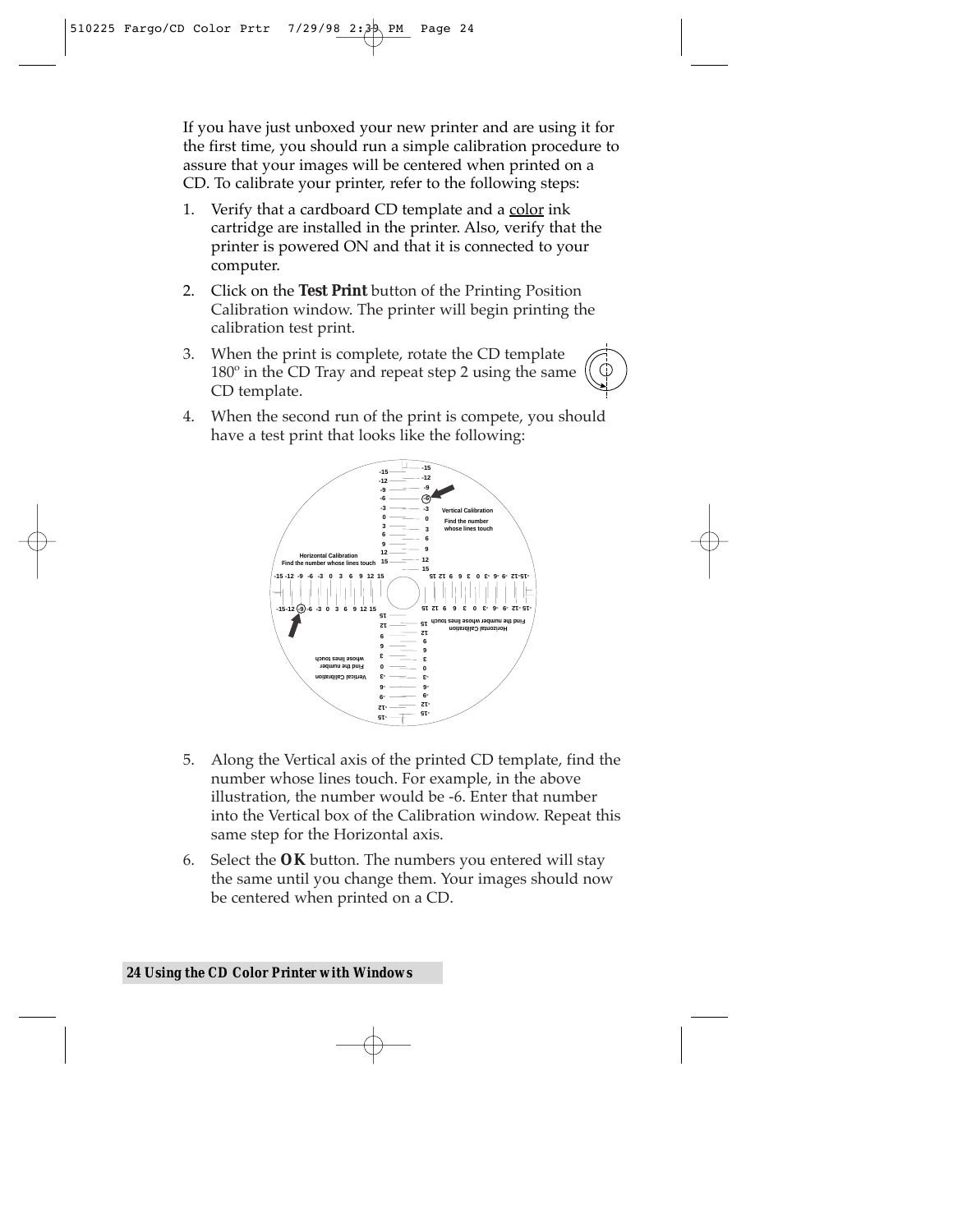After your selections have been made, close out of the printer setup window. You are now ready to go to an application program and print. All printer driver selections will stay the same until you change them.

#### **E. PRINTING A CD-R**

Now that you have hooked up the printer, loaded the print supplies, and installed the printer driver, you are ready to print you first CD-R label. Follow these steps to print your first image:

- 1. Go to your favorite graphics application program. Or, install and open the Windows CD creation software included with your printer.
- 2. Open or create the image file you wish to print. If using a program other than the included Windows CD creation software, you will need to create a custom page or canvas size in your program according to the type of label you intend to create. The following tips will help you do this:
	- If creating a label for a **CD-R,** set your page size to 4.56" x 4.56" (116 x 116mm). Although your image will appear square on screen, the printer driver will automatically crop your image to the round shape of a CD-R for printing. The driver will also automatically crop out the center 1.6" (41mm) of your image to accommodate a CD-R's non-printable center hub. If you would like to better visualize where the round outside edge and the round non-printable center of a CD-R will fall in relation to your image, simply draw one circle with a 4.56" (116mm) diameter and another with a 1.6" (41mm) diameter. Then, center both circles within your active page or canvas area. These circles will serve as a guide while designing your image. Be sure to delete these circles before printing.
	- If creating a label for a jewel case **Booklet,** set your page size to 4.7" x 4.73" (119 x 120mm).
	- If creating a label for a jewel case **Insert,** set your page size to 4.63" x 5.97" (118 x 152mm).
- 3. Once you have created your image and are ready to print, select **Print Setup** (or the equivalent) from the program's File menu to verify that the printer driver settings are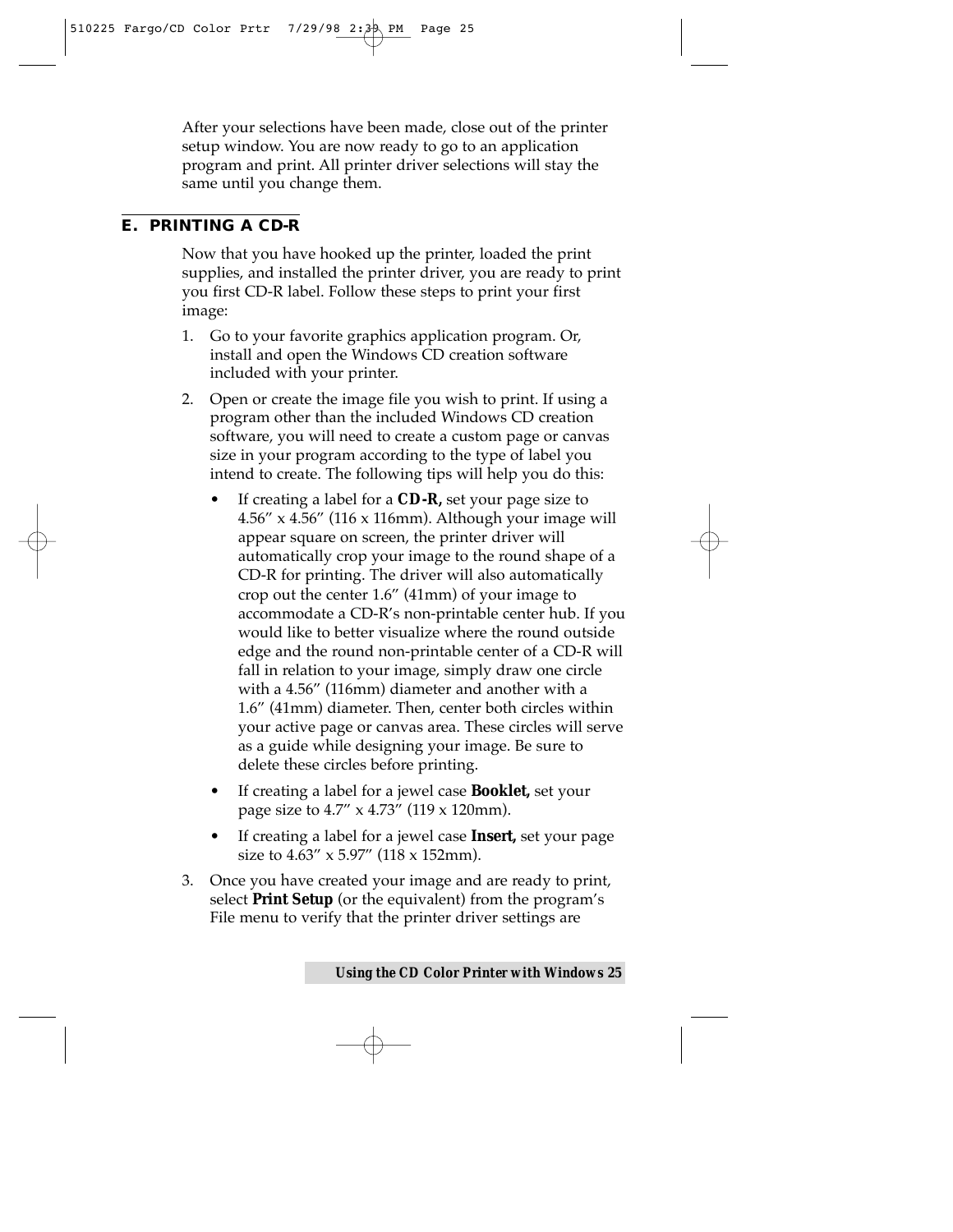correct for your image. Be sure the proper Media and Ink Cartridge options are selected according to the supplies you have installed in the printer. Once the driver is set, select **Print** from the program's File menu.

- 4. The printer driver will then begin to process the image. Depending upon the size of the image and the processing speed of your computer, processing time can take from several seconds to a few minutes.
- 5. Once processing is complete, the printer will begin to print. Print time will vary depending on whether you are printing with a color or monochrome cartridge and on which Print Quality setting you selected. When printing is complete, the CD Tray will automatically open and remain fully extended until the next print job is received.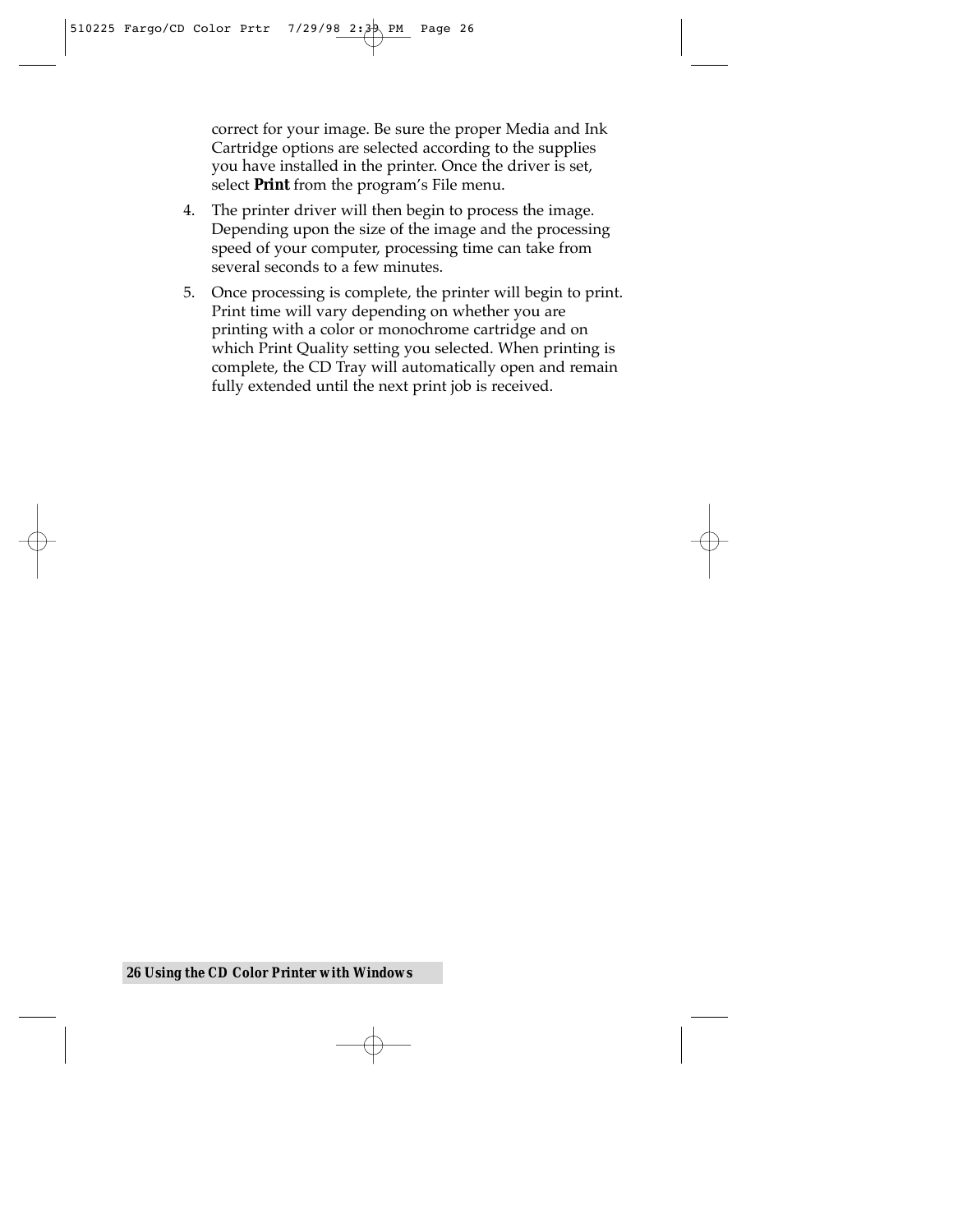### *Section 4:* **Using the CD Color Printer with Macintosh**

#### **A. CONNECTING THE PRINTER TO YOUR COMPUTER**

The CD Color Printer is designed to be used with any Apple Macintosh supporting Color QuickDraw™ and running system software 7.0 or higher. For best performance, a Macintosh with a 68040 processor and 8Mb of RAM (or higher) or a PowerPC™ with 8Mb of RAM (or higher) is recommended. The printer driver is accelerated for use with a PowerPC.

The printer is equipped with a high-speed serial port. This port is the means through which the printer receives data from your computer. This port is not AppleTalk™ compatible. To connect the printer to your computer, simply obtain a standard serial cable with an 8 pin mini-DIN connection on each end, and refer to the following steps:

1. Connect one end of the serial cable to the printer.



2. Connect the other end of the cable to either the Printer or Modem port of your Macintosh.



*Using the CD Color Printer with Macintosh 27*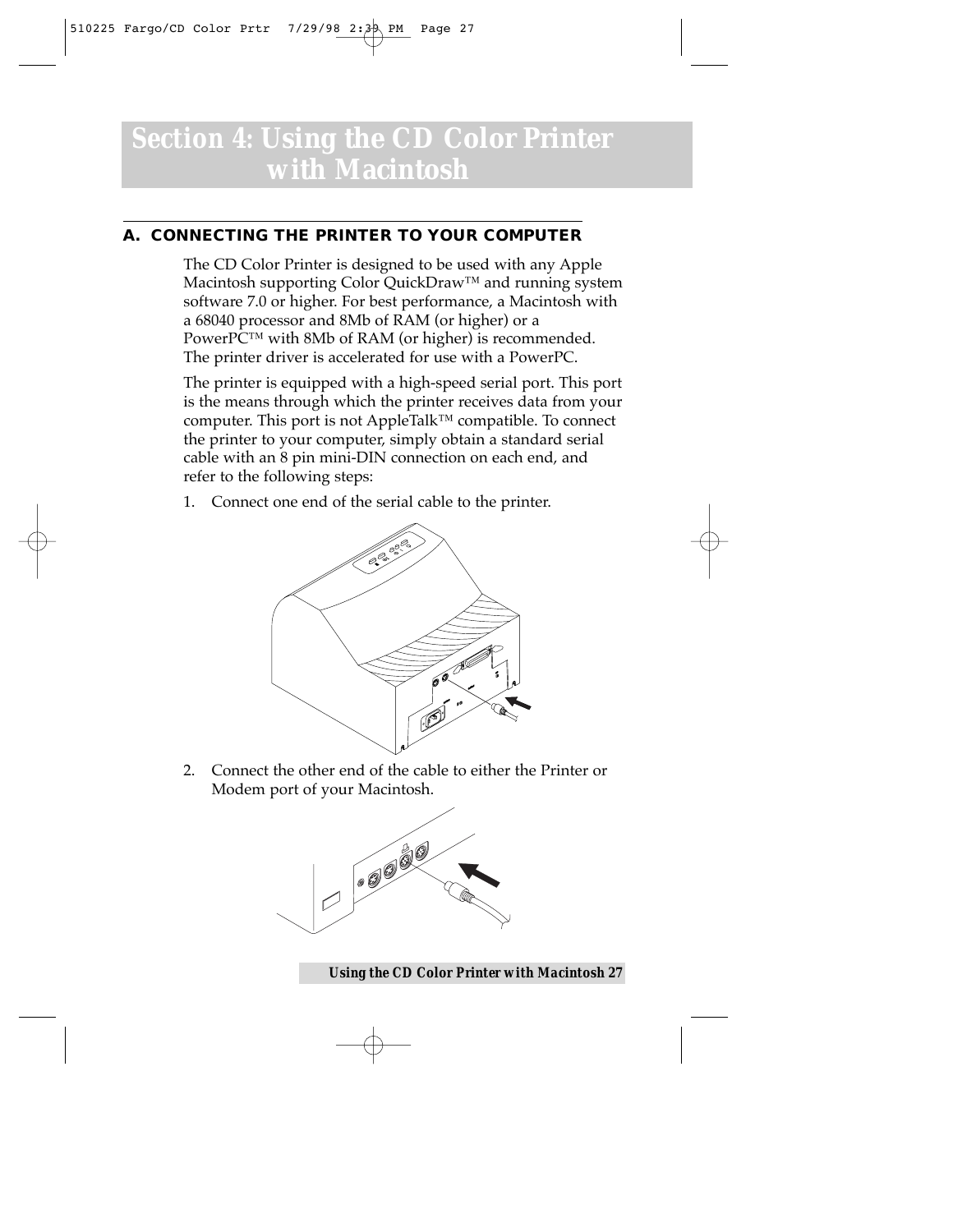The printer must have its Power light illuminated to receive data. If the light is not on, press the  $\circlearrowright$  Power button.

#### **B. INSTALLING THE PRINTER DRIVER**

The CD Color Printer can be used with virtually any Macintosh application program. This is accomplished by installing what is called a "printer driver." The printer driver is simply a diskette with software on it which gives the printer all the information needed for printing. Use the following steps to install the printer driver. Once the driver is installed, put it away in a safe place in case it ever needs to be re-installed.

- **NOTE:** *This section of the Operator's Manual assumes that you are already familiar with a Macintosh Operating System (OS) and know how it operates. If you are not yet familiar with a Macintosh OS, consult the appropriate documentation to become familiar with the basics before proceeding.*
	- 1. After starting your Macintosh, insert the supplied printer driver diskette into your computer's disk drive. The CD Color Printer Installer automatically opens.



- 2. Click on the READ ME file(s) to get the latest information on the driver and the installation process. When you are finished reading, select **Quit** from the File menu.
- 3. Double-click on the CD Color Printer Installer icon.

| <b>CD Color Printer Installer</b>                                                                                                                                                                                                                                                                                                                                                                                                                                                                                                                                                                                                              |                                                                                                   |
|------------------------------------------------------------------------------------------------------------------------------------------------------------------------------------------------------------------------------------------------------------------------------------------------------------------------------------------------------------------------------------------------------------------------------------------------------------------------------------------------------------------------------------------------------------------------------------------------------------------------------------------------|---------------------------------------------------------------------------------------------------|
| late: Sant virus-protection proprend<br>ClabsCooper; SAPI, Trines, etc.) may want you about<br>same of him apenalisas performed by the installar.<br>This is normal. You should sharp give the installer-<br>pertetestan la perform the requested aperation. You<br>meg find it seeks: to disable any virus- protection<br>programs Sellere running the installer.<br>Thank seq<br>for cheesing this CD Color Printer, H is the<br>perfect was for gos to hibel all of your custom CE/s:<br>prinklig, earlig, and with a touch of class. The CD<br>Deler Prister lets you print rape-starp text.<br>Vittmant spot collers, and even of unining | lead all are:<br><b>Plus Miller Mill</b><br><b>Nation requires</b><br>culate or colone<br>Install |
| [6] Install CD Color Printer Driver<br>Install Background Print Stilling<br>Thusall Series HH (see help above)<br>C Install Color Hatching Software                                                                                                                                                                                                                                                                                                                                                                                                                                                                                            | <b>Duit</b><br><b><i><u>Битвеции</u></i></b>                                                      |

*28 Using the CD Color Printer with Macintosh*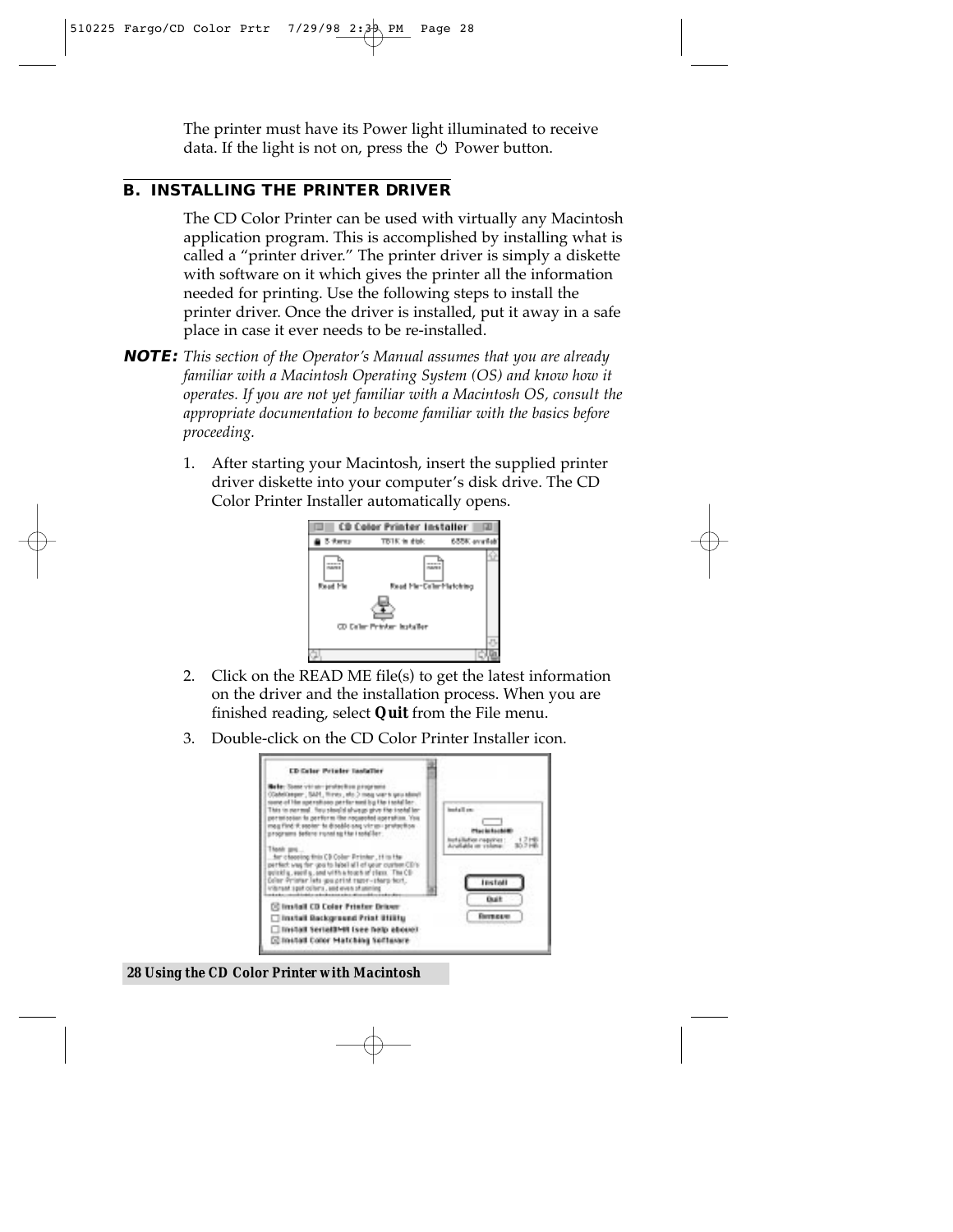- 4. When the Installer window appears, select the options you would like the installer program to install. In most instances, the default selections will suffice. For a description of each of these options, refer to the notes found in the box directly above these options (use the up and down arrows to scroll through the notes). Once the desired options are selected, click on **Install.** The appropriate files will automatically install onto your computer. An alert box will then display indicating that installation is complete.
- 5. Click on **OK** to exit the installer. Driver installation is now complete.

#### **C. THE CHOOSER**

The Chooser is a Desk Accessory in the Apple menu. Before you can use the printer, you need to select the CD Color Printer driver using the Chooser. This instructs your Macintosh to send print jobs to the CD Color Printer instead of to some other printer you may already have connected to your system. Refer to the following steps to select the CD Color Printer driver:

- 1. Select **Chooser** from the Apple menu.
- 2. The Chooser displays an icon for all the printer drivers installed in the System Folder. Among these, you should see the icon for the CD Color Printer driver you just installed. If you do not see the icon, go through the installation procedure again making sure the **Install driver and prefs** option is selected. Once you locate the CD Color Printer icon, click on the icon to select it.



*Using the CD Color Printer with Macintosh 29*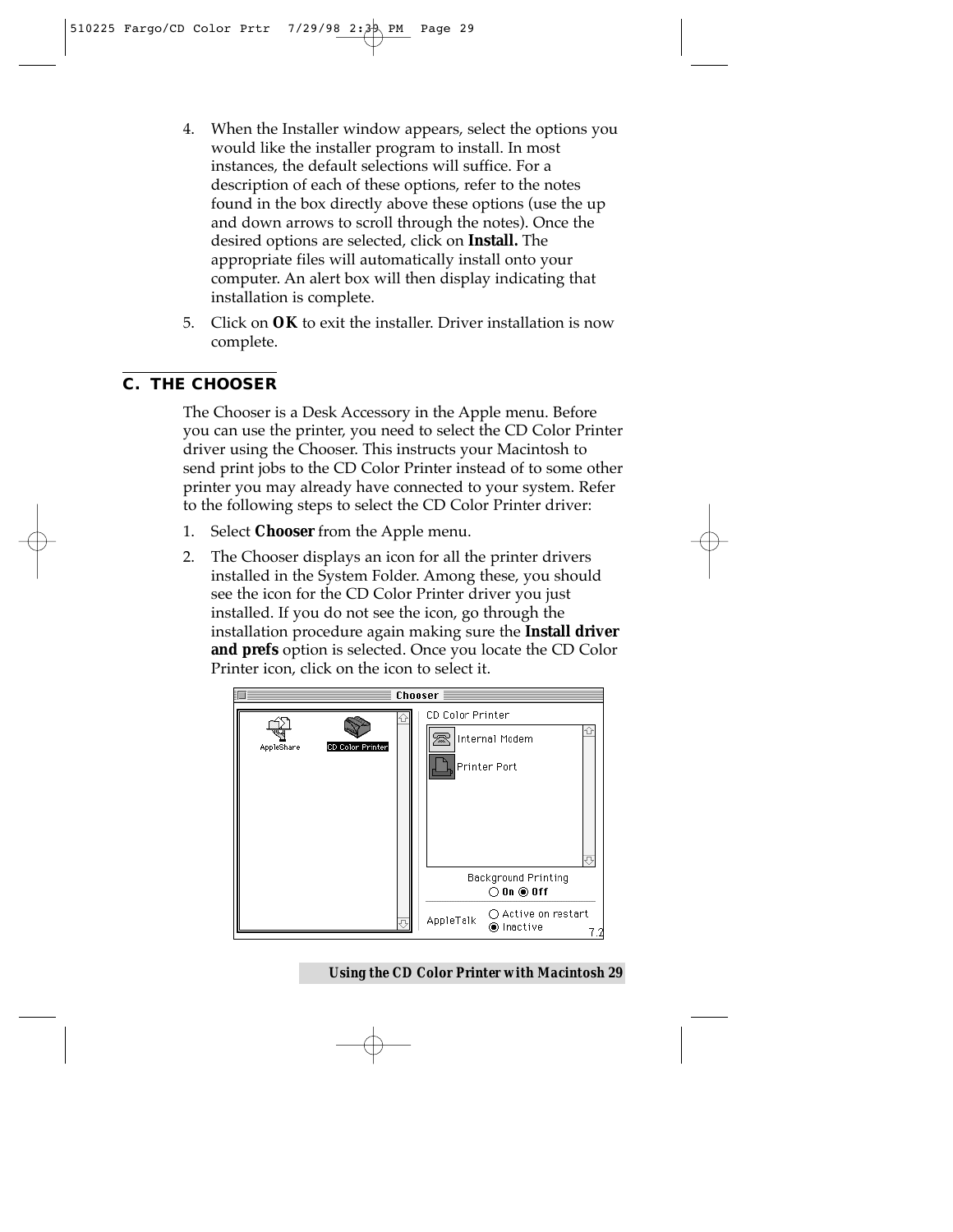- 3. Select either the **Modem** or **Printer Port** to indicate to which port the serial interface cable was connected. If the Printer port is selected, AppleTalk should remain inactive while printing unless you are using AppleTalk through your Ethernet port. AppleTalk does not apply when printing with the Modem port selected.
- 4. Select either **On** or **Off** to enable or disable the printer's Background Printing function. When enabled, this function allows you to work in the foreground of your application program while printing in the background. Please refer to Section 5 for more information on background printing.

The next time you open the Chooser, the selected driver will no longer be highlighted. The Chooser remembers, however, which driver is the current one but does not display it when opened.

#### **D. SETTING UP THE PRINTER DRIVER**

Once the printer driver has been successfully installed, you will need to set the driver up with the appropriate print options. To change or verify your printer driver options, select **Page Setup** from the File menu and change the options as follows:

| <b>CD Color Printer</b><br>Vention : 1.1.2                                                                                              | [Cartridge]<br>0K<br>Calibrate<br>Cancel                                                                               |  |
|-----------------------------------------------------------------------------------------------------------------------------------------|------------------------------------------------------------------------------------------------------------------------|--|
| Media :   CD-ROM<br><b>Ink Cartridge : Color</b><br>Print Quality :   Presentation<br>Color Matching : FargoColor<br>Ink Saturation : ⊜ | Manuel Load<br>Orientation : <b>[[6]</b> 15<br>Dither Mode: Best For Graphics<br>Enlarge/reduce : <b>FEE</b> %<br>100% |  |

#### **Media**

Click on the Media down arrow. A list of media selections appears. Select the **CD** option if printing onto printable CD-R's. Select **Booklet** if printing onto a jewel case booklet. Select **Insert** if printing onto a jewel case insert. When sizing your images for printing, keep in mind that each type of CD media has the following maximum printable areas: CD 4.56" round (116mm), Booklet 4.7" x 4.73" (119 x 120mm), and Insert  $4.63''$  x  $5.97''$  (118 x 152mm). For a complete description of each type of print media and to see how each is installed, refer to Section 2.

#### *30 Using the CD Color Printer with Macintosh*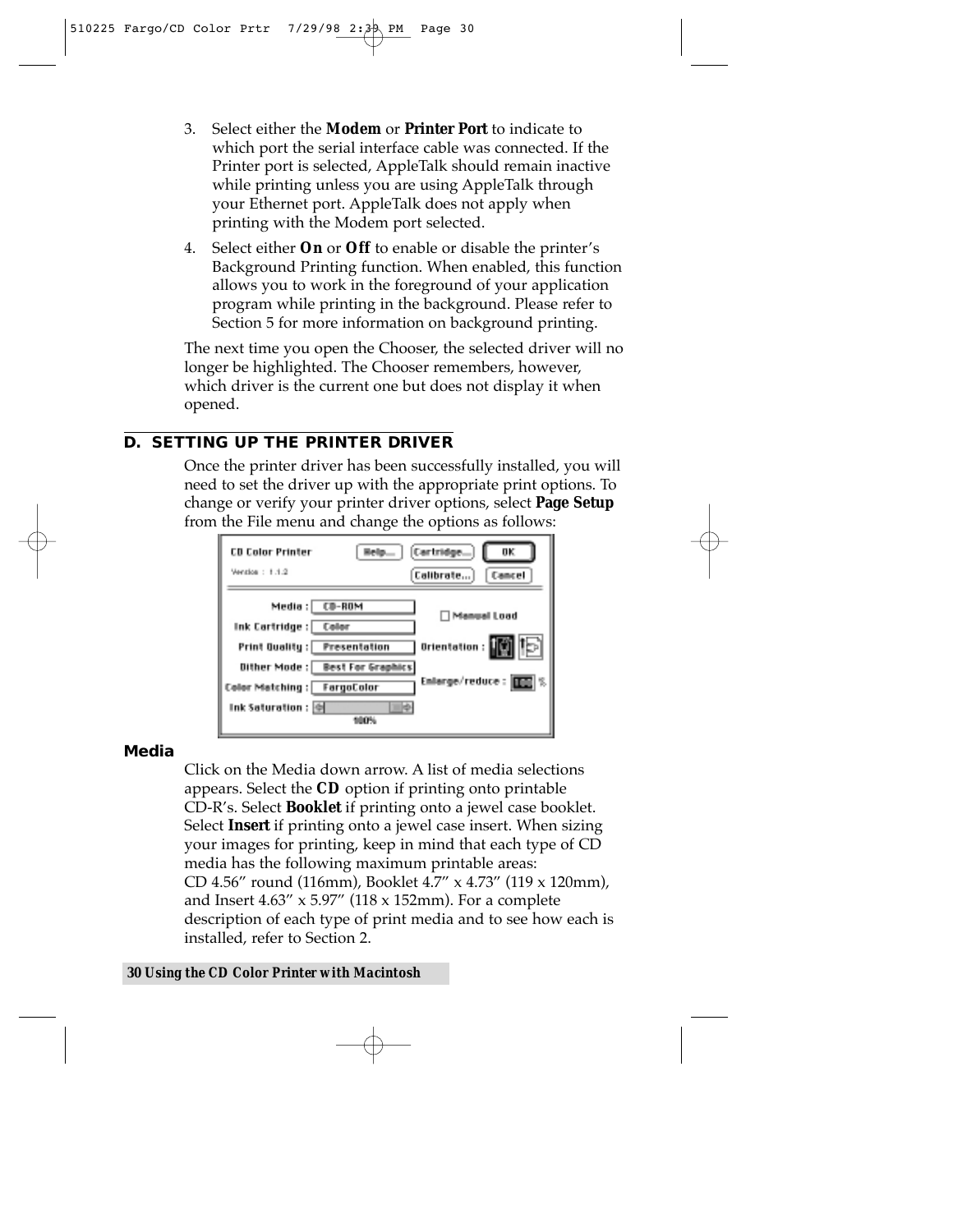#### **Ink Cartridge**

Select either **Color** or **Monochrome** according to the type of ink cartridge you have installed.

#### **Print Quality**

Select the appropriate print quality option for your image. Keep in mind that **Draft** provides the lowest quality but fastest print, and that **Presentation** provides the highest quality but slowest print. You may wish to experiment with these options to see which one is best for your particular CD label.

#### **Dither Mode**

Select this option to choose the appropriate dither mode for your image. Select **Best For Photos** if printing a design primarily composed of photographic images. Select **Best For Graphics** if mainly printing text, lines, and graphics.

#### **Color Matching**

Click on the Color Matching box and choose the color matching option that's right for you. Select **None** if you are more interested in print speed rather than print color, if you have already color corrected your image for printing, or if you are using some other third party color matching software.

Select **Algebraic** if you would like the printer driver to make very simple color balance adjustments. This option gives you more natural looking images without actually utilizing any specific color matching software.

Select **FargoColor** to enable color matching profiles written specifically for the CD Color Printer. The FargoColor option automatically adjusts the color of your image according to preconfigured printer profiles and default system profiles. This results in a very precise color match compliant with ICC standards.

Select **ColorSnyc** to perform a ColorSync™ match on the image to be printed. This option enables ColorSync to color correct your image according to preset printer profiles and the selected system profiles. A recommended default system profile is installed into the ColorSync Preferences folder. For best results, it is recommended that only this default system profile be used. To select this profile, select **Control Panel** from the Apple menu, and double-click on **ColorSync System Profile.** Then,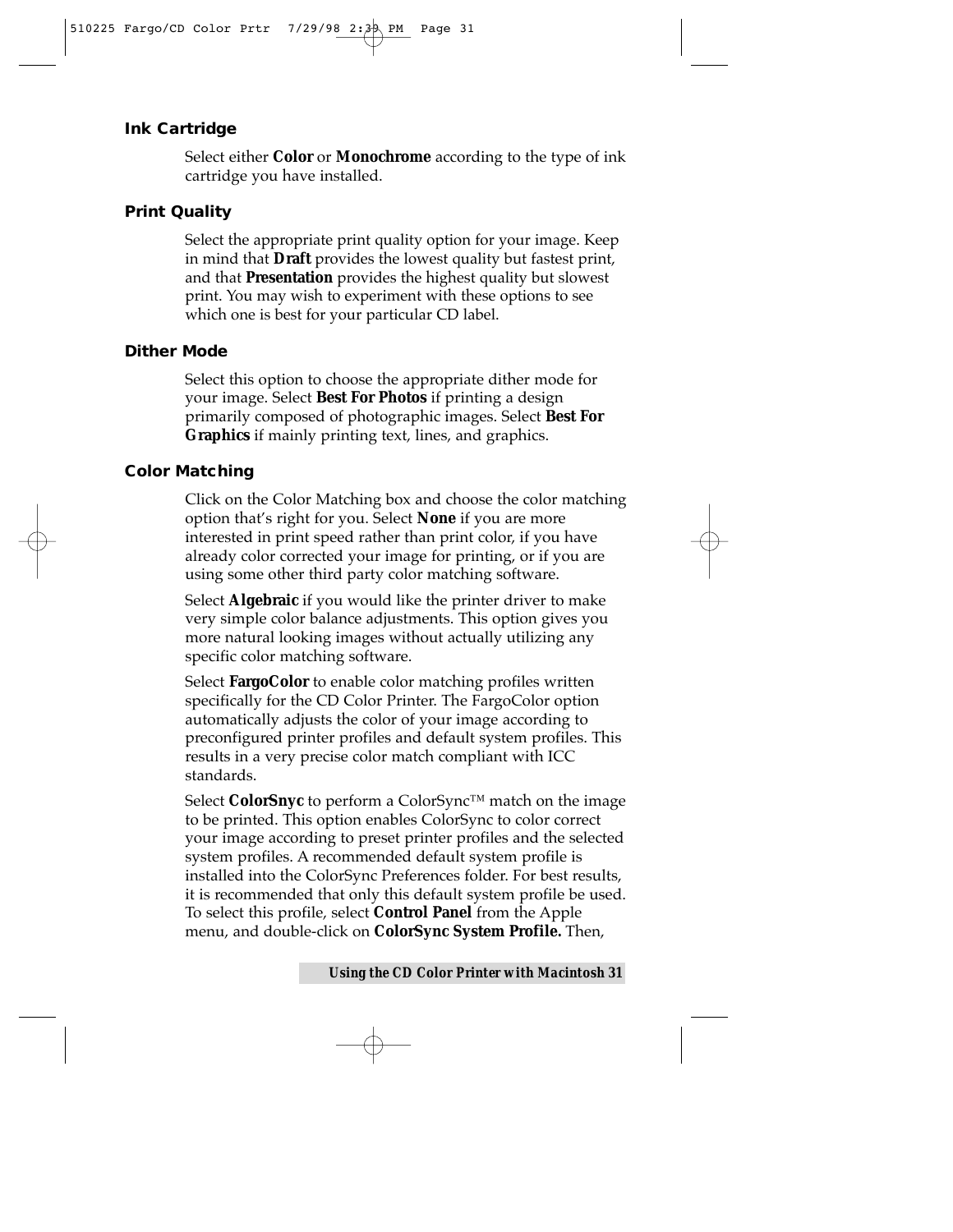click on the **Set Profile…** button, select the **FARGO Default System (icc)** profile, and click on the **Select** button. The profile is now selected.

#### **Ink Saturation**

This option controls the ink saturation of the printed image. When printing onto the printer manufacturer's TuffCoat CD-R media, this option should be left at its default setting of 100%. When printing onto other brands of printable CD-R media, you may need to adjust this control in order to optimize the ink saturation for the printable surface of your specific CD-R media. Click and drag on the slide's box, or click on the left and right arrows to change the ink saturation setting. Moving the slide's box to the left reduces the overall ink saturation, while moving it to the right increases it.

#### **Manual Load**

Select this option when you are printing multiple copies of a single design or if using an auto-loader. If you do not select this option when printing multiple copies, the printer has no way of knowing whether or not you have loaded a blank CD-R and will print each of the selected number of copies onto the same CD. When this option is selected, you must press the  $\odot$ t CD Tray button after each new CD-R blank is loaded. This will close the CD Tray and let the printer know that a fresh CD-R is installed and ready to be printed.

#### **Orientation**

Select either **Portrait** or **Landscape** according to the orientation of your jewel case booklet/insert design. An icon illustrating each orientation helps your remember the difference between the two. This option does not apply when printing onto a CD-R.

#### **Enlarge/reduce**

This option alters the size of the printed image between the integers of 25% and 400%. A setting of 100% indicates the document will be printed at actual size. Please note that significantly enlarging or reducing the image may cause the image to appear pixelated or "jaggy" when printed.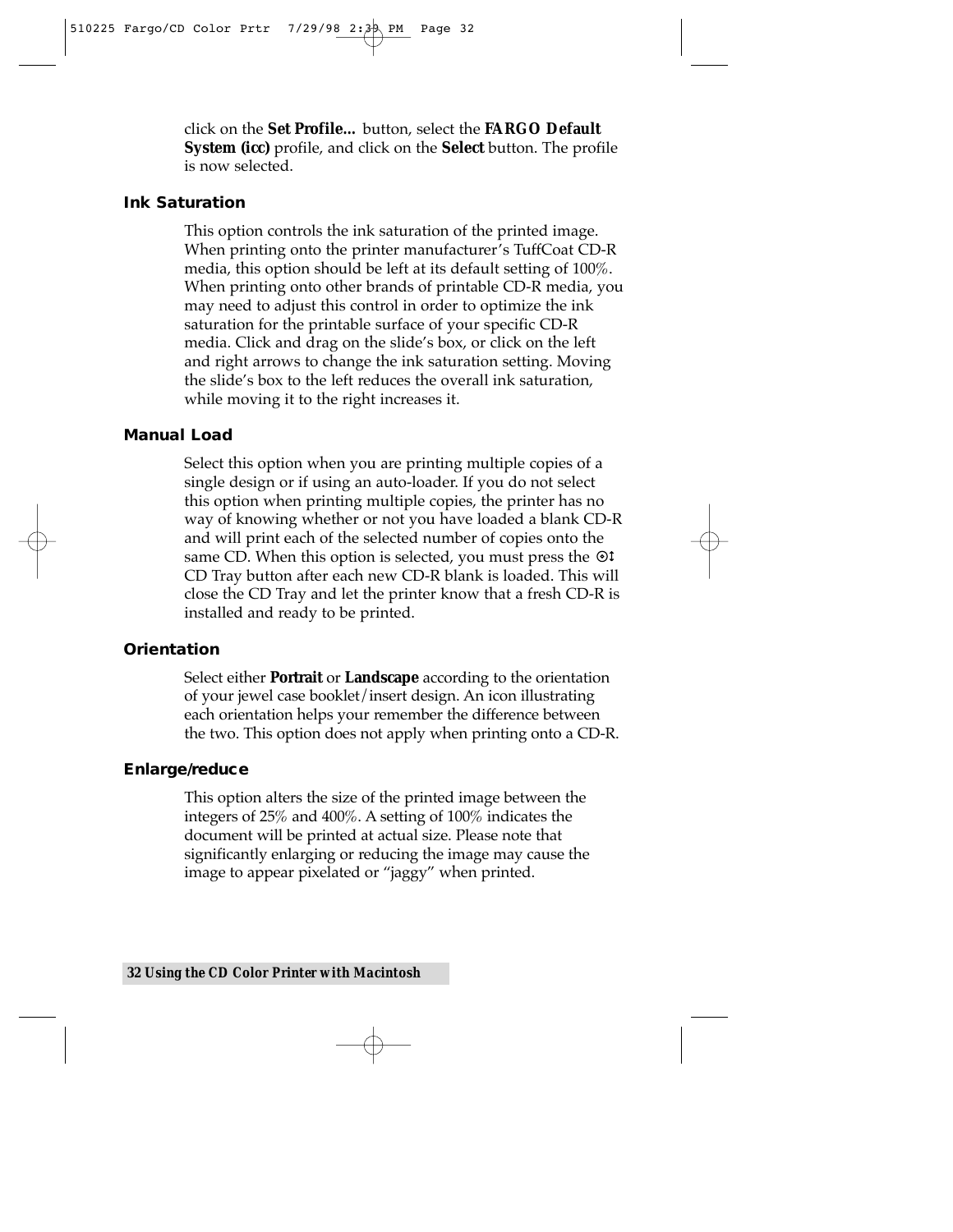#### **Cartridge**

Select this button to display options for changing or cleaning an ink cartridge.



Select the **Change** button to move the printer's ink cartridge carrier to the load position in order to change ink cartridges. Note that pressing the printer's  $\blacksquare$  Ink Cartridge button serves this same purpose. See Section 2 for further information on changing ink cartridges.

Select the **Clean** button to send a simple test print pattern to the printer. Be sure to have a CD template installed. This test print pattern purges the ink cartridge nozzles and lets you know if any one of the Yellow, Magenta, or Cyan nozzles is clogged. If one of these colors does not appear on the test print, repeat the cleaning procedure. If after several cleanings a color still does not appear on the test print, the cartridge may be damaged or empty and may need to be replaced.

#### **Calibrate**

Select this button to display options for fine-tuning the position of your printed image and the size of a CD-R's non-printable center.



When facing the printer, the **Vertical** adjustment moves the printed image toward the printer if a positive number is entered and away from the printer if a negative number is entered. The **Horizontal** adjustment moves the printed image toward the left-hand side if a positive number is entered and toward the right-hand side if a negative number is entered.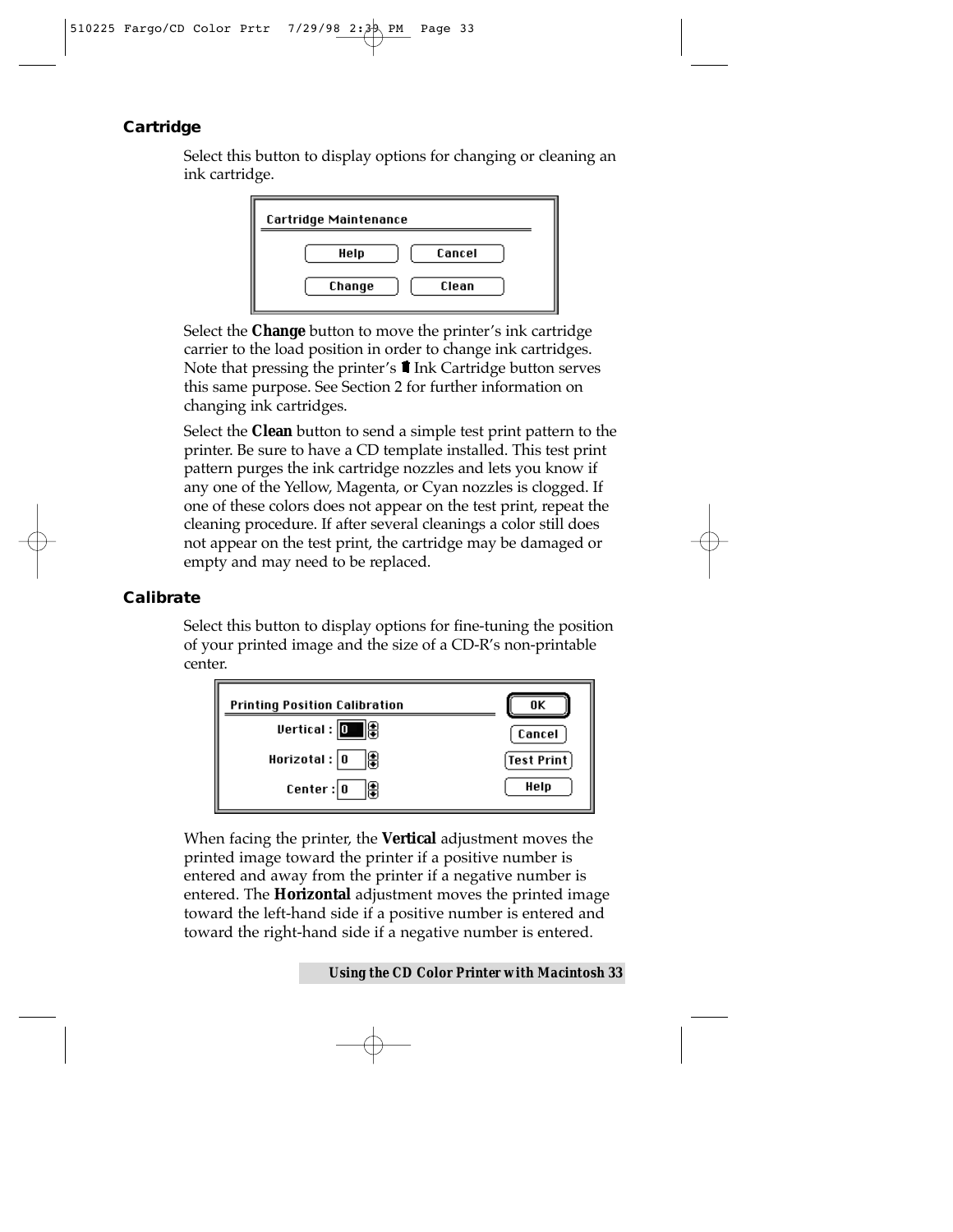The **Center Size** adjustment enlarges the non-printable center if a positive number is entered and reduces its size if a negative number is entered. As a rule, an adjustment of 12 pixels is equivalent to approximately 1 millimeter. Once you have entered the optimum calibration values, you will most likely not need to change them again. The following diagram illustrates exactly how each of these adjustments affect the printed image.



If you have just unboxed your new printer and are using it for the first time, you should run a simple calibration procedure to assure that your images will be centered when printed on a CD. To calibrate your printer, refer to the following steps:

- 1. Verify that a cardboard CD template and a color ink cartridge are installed in the printer. Also, verify that the printer is powered ON and that it is connected to your computer.
- 2. Click on the **Test Print** button of the Printing Position Calibration window. The printer will begin printing the calibration test print.
- 3. When the print is complete, rotate the cardboard CD template 180° in the CD Tray and repeat step 2 using the same CD template.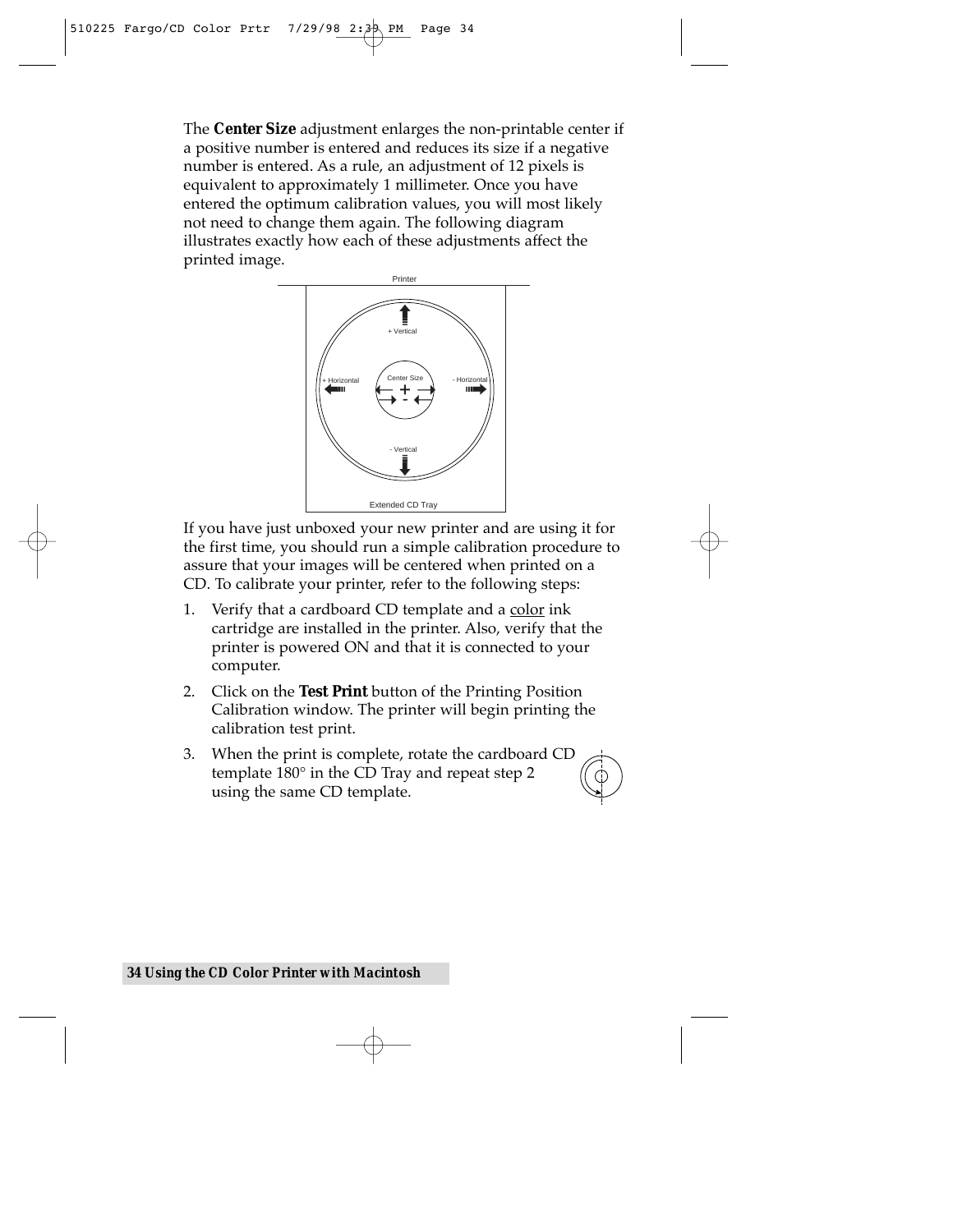4. When the second run of the print is compete, you should have a test print that looks like the following:



- 5. Along the Vertical axis of the printed CD template, find the number whose lines touch. For example, in the above illustration, the number would be -6. Enter that number into the Vertical box of the Calibration window. Repeat this same step for the Horizontal axis.
- 6. Select the **OK** button. The numbers you entered will stay the same until you change them. Your images should now be centered when printed on a CD.

After your selections have been made, select the **OK** button to save your printer driver selections and to exit the Page Setup window. You are now ready to go to an application program and print. All printer driver selections will stay the same until you change them.

#### **E. PRINTING A CD-R**

Now that you have hooked up the printer, loaded the print supplies, and installed the printer driver, you are ready to print you first CD-R label. Follow these steps to print your first image:

- 1. Go to your favorite graphics application program.
- 2. Open or create the image file you wish to print. You will need to create a custom page or canvas size in your program according to the type of label you intend to create. The following tips will help you do this: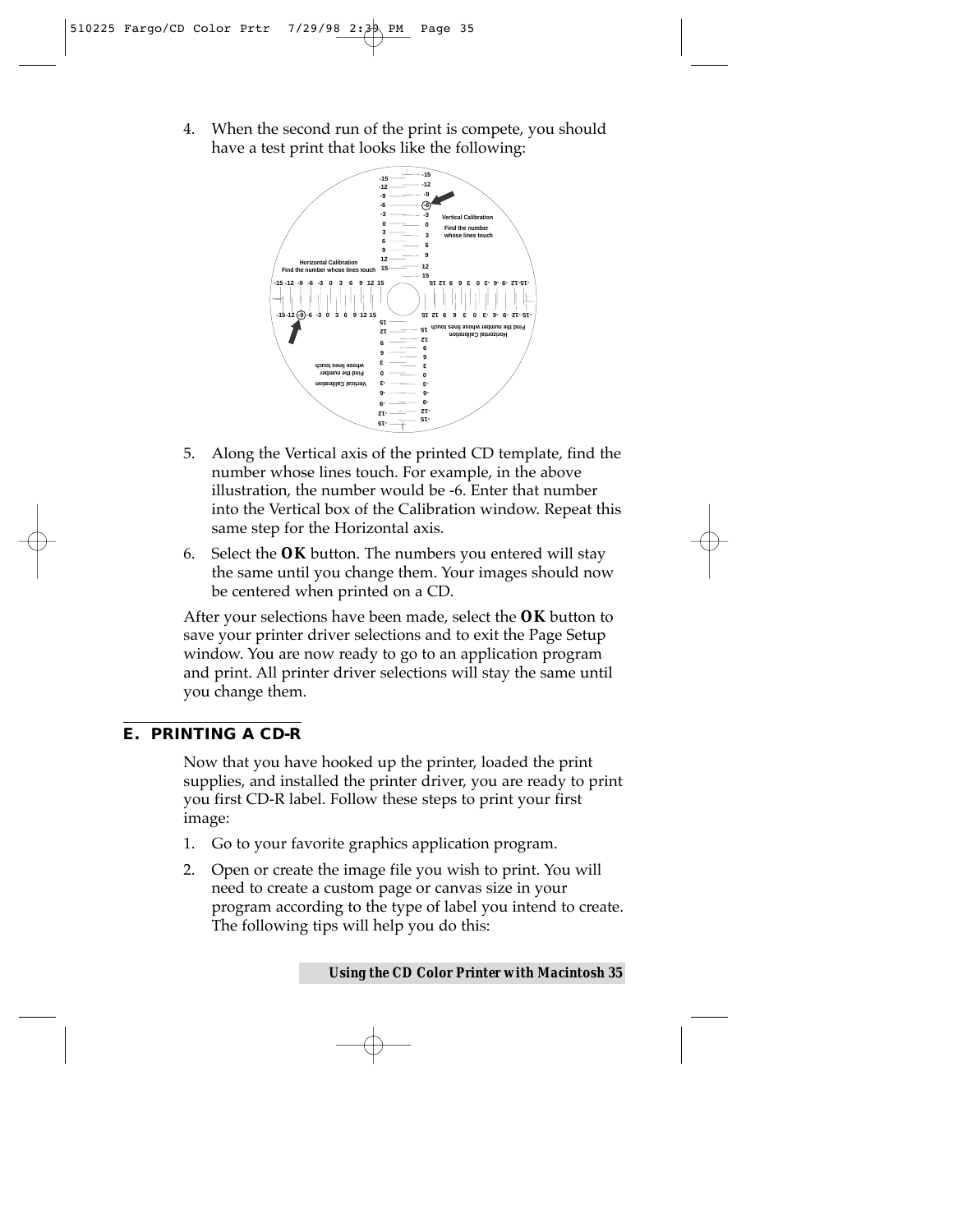- If creating a label for a **CD-R,** set your page size to 4.56" x 4.56" (116 x 116mm). Although your image will appear square on screen, the printer driver will automatically crop your image to the round shape of a CD-R for printing. The driver will also automatically crop out the center 1.6" (41mm) of your image to accommodate a CD-R's non-printable center hub. If you would like to better visualize where the round outside edge and the round non-printable center of a CD-R will fall in relation to your image, simply draw one circle with a 4.56" (116mm) diameter and another with a 1.6" (41mm) diameter. Then, center both circles within your active page or canvas area. These circles will serve as a guide while designing your image. Be sure to delete these circles before printing.
- If creating a label for a jewel case **Booklet,** set your page size to 4.7" x 4.73" (119 x 120mm).
- If creating a label for a jewel case **Insert,** set your page size to 4.63" x 5.97" (118 x 152mm).
- 3. Once you have created your image and are ready to print, select **Page Setup** (or the equivalent) from the program's File menu to verify that the printer driver settings are correct for your image. Be sure the proper Media and Ink Cartridge options are selected according to the supplies you have installed in the printer. Once the driver is set, select **Print** from the program's File menu.
- 4. The printer driver will then begin to process the image. Depending upon the size of the image and the processing speed of your computer, processing time can take from several seconds to a few minutes.
- 5. Once processing is complete, the printer will begin to print. Print time will vary depending on whether you are printing with a color or monochrome cartridge and on which Print Quality setting you selected. When printing is complete, the CD Tray will automatically open and remain fully extended until the next print job is received.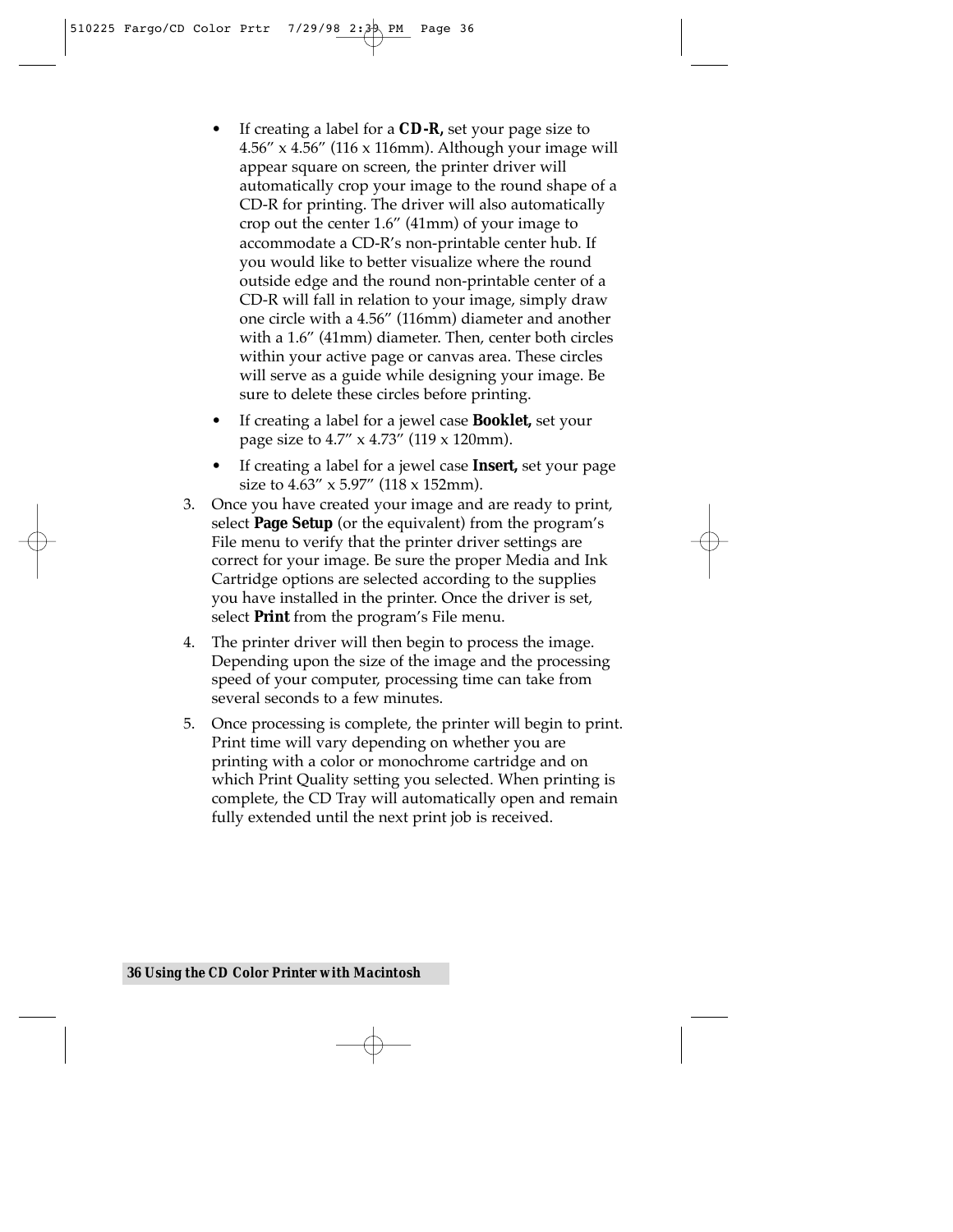### *Section 5:* **Using the Print Backgrounder for Macintosh**

The printer driver for Macintosh provides a background print utility called the Print Backgrounder. This print utility is turned on or off through the Chooser. When the Backgrounder is turned on, it allows you to conveniently continue working in the foreground of your application while printing in the background. When Backgrounder is turned off, all print jobs are processed immediately in the foreground of your application. The Backgrounder offers many helpful features which are described further in this section.

#### **A. INSTALLING THE BACKGROUNDER**

The Backgrounder is installed by selecting the **Install Background Print Utility** option from within the printer driver's installer program. This option is NOT selected by default, so if you did not select the Backgrounder option when installing the printer driver, it is most likely not installed. To install the Backgrounder, simply go through the printer driver installation procedure described in Section 4-B making sure that the **Install Background Print Utility** option is selected. The Backgrounder installs into the Extensions folder of your startup drive. Once installed, Backgrounder will automatically open and close with the start and finish of each print job. To manually open Backgrounder, double-click on the Print Backgrounder icon within the Extensions folder.

#### **B. PRINTING WITH THE BACKGROUNDER**

With the Backgrounder turned on in the Chooser, select **Print** from the File menu to print your image. A message appears telling you the image is being spooled to disk for Background/ Later processing. Once the message disappears, background processing has begun so your application is free to be used for other work.

The print job is processed automatically by the Backgrounder. Other documents can be printed and, in turn, will be processed by Backgrounder. While Backgrounder is running, you can quit the current application and start another without disturbing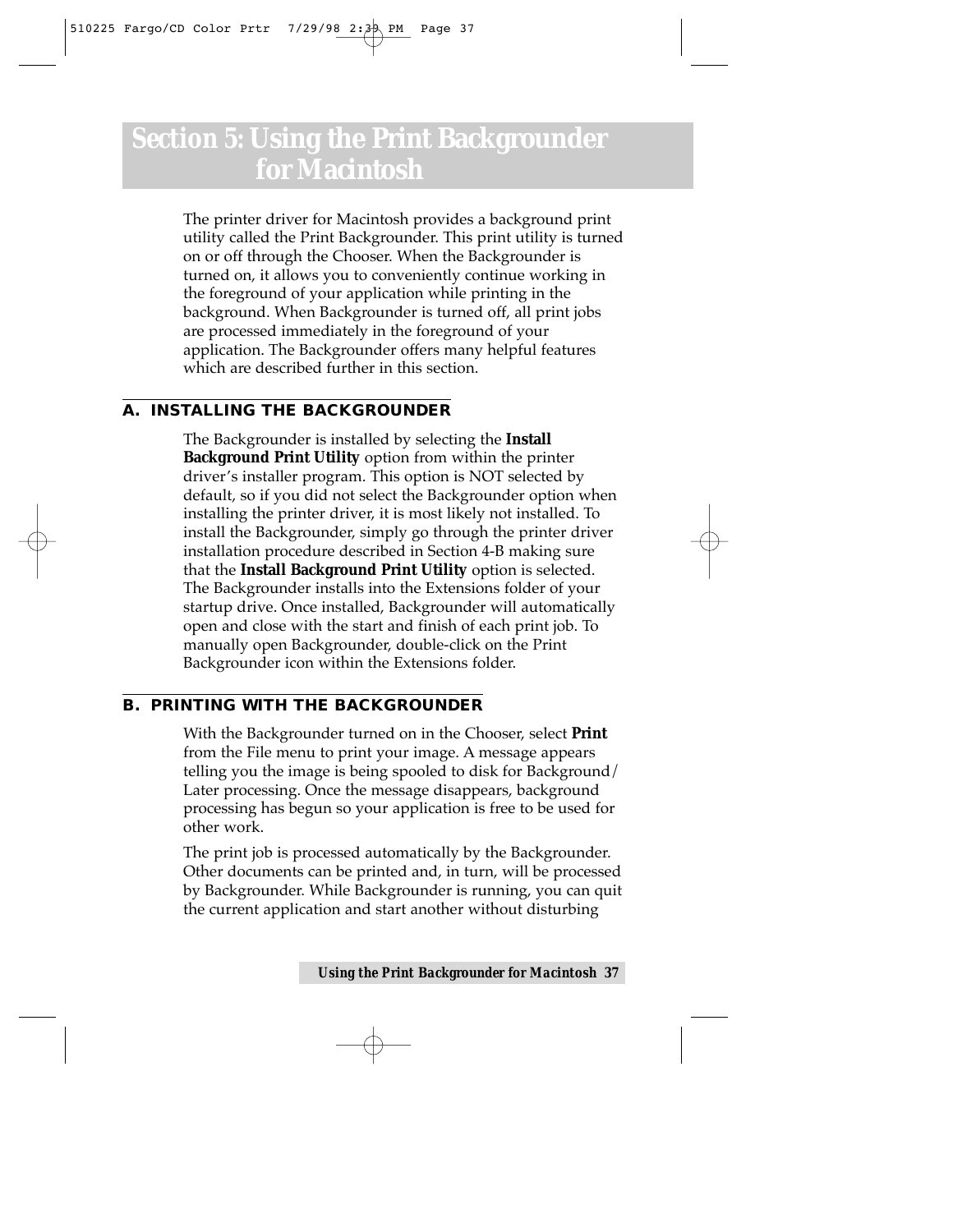your print jobs. Backgrounder processes all print jobs in the order in which they were sent to the printer.

#### **C. THE BACKGROUNDER STATUS WINDOW**



Status of currently processing print job

Print job in which a print error has occurred

The Backgrounder status window gives you detailed information about the status of the print job currently processing and about each print job waiting in the queue. The status of the job currently processing displays at the top of the status window. The message indicates how much of the job has been processed and displays any other relevant information. This line is blank if, for example, you manually start Backgrounder and no job is currently being processed.

The list of queued jobs displays below the current job in the order in which they were sent to the printer. Some applications, however, may put each page of the document into a separate spool file, creating a different job in the queue for each page. Print jobs are always added to the bottom of the queue. When the job currently processing is complete, the spool file for that job is deleted from the hard disk, and the top-most job in the queue is then processed.

Jobs that are "on hold" are displayed at the bottom of the job list in italic font. A job goes on hold when it has been canceled or when an error is detected during processing. An overall status message about the Backgrounder displays in the lower left corner of the window. The normal message is "Available," indicating that the Backgrounder can process jobs immediately or add them to the queue.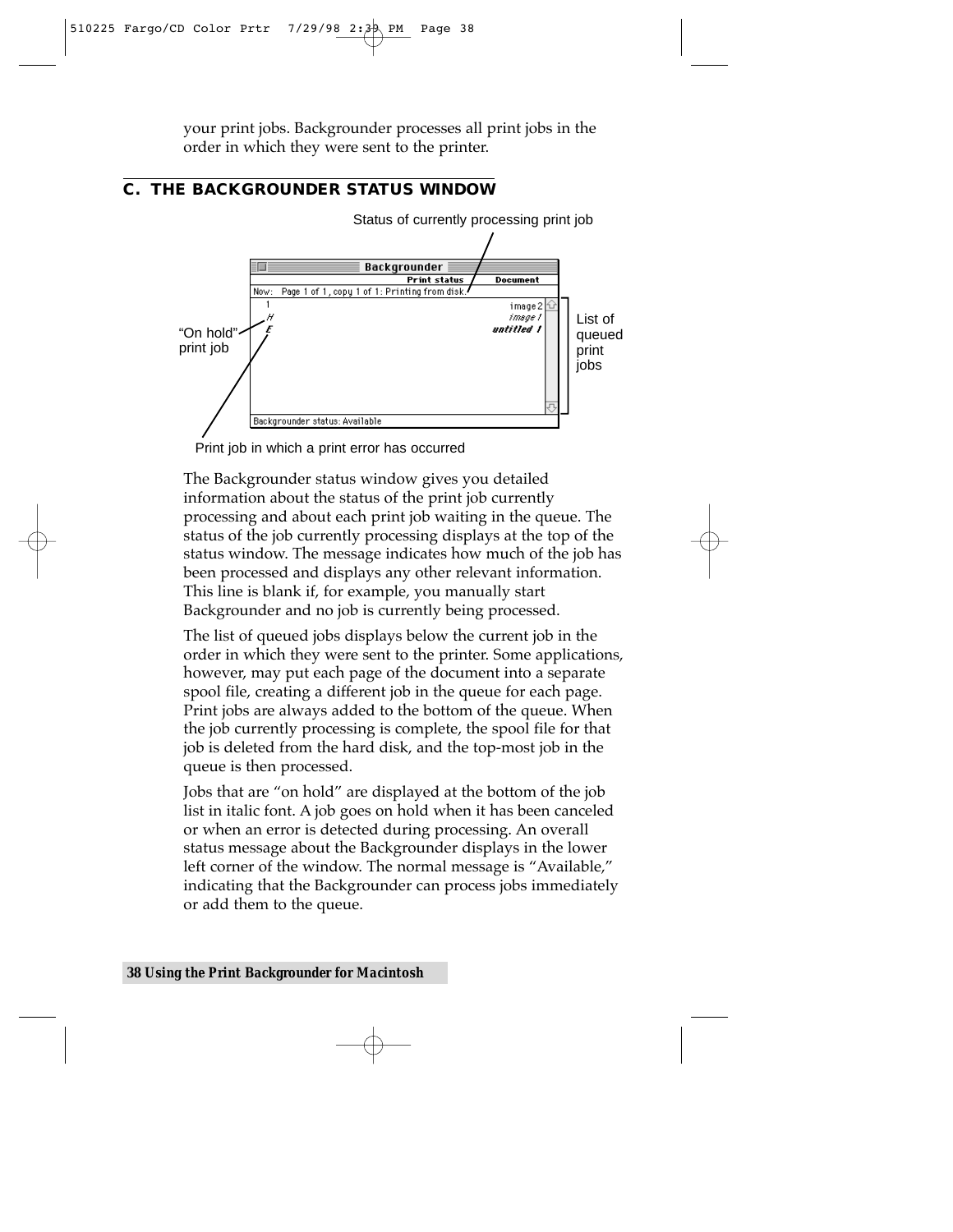#### **D. BACKGROUNDER MENUS**

#### **File menu**

**Open Status Window** and **Close Status Window:** Opens and closes the Backgrounder status window. The Backgrounder continues to work if the status window is closed.

**Log Files:** The Backgrounder has the ability to create and maintain a sequential history file, or **Log** file, of Backgrounder print jobs. This Log file can be enabled and manipulated with the following commands of the File menu:

**New Log File:** Selects a new file in which to maintain your ongoing Backgrounder printing log.

**Save Copy of Log as:** Saves the current Log file to a new file name or location of your specification.

**Start Recording Log:** Begins logging print history. Before the Log file is started, you are asked to specify a Log file in which to save your processed print job entries. When logging begins, this option dims.

**Stop Recording Log:** Stops logging print history. This option dims once print logging stops.

**Get Info:** Provides additional information about the currently selected print job. Click on the processing job or any job in the queue, before selecting Get Info. Double-clicking on a job in the status window is a shortcut for Get Info.

**Quit:** Exits the Backgrounder. Note that you cannot quit while a job is being processed (see **Stop Processing** on the following page). All jobs in the queue are retained and processed when Backgrounder is next started.

**NOTE:** *The spool files are stored in the "Spool Folder," inside the "System Folder." If these files are deleted, the corresponding print jobs will be lost, and must be printed again.* 

#### **Admin menu**

**Stop Processing:** Stops the Backgrounder from processing any jobs, although it will still receive them and add them to the queue. A dialog box is displayed if Stop Processing is selected while Backgrounder is processing a job, asking when the job should be put on hold. The Backgrounder status box in the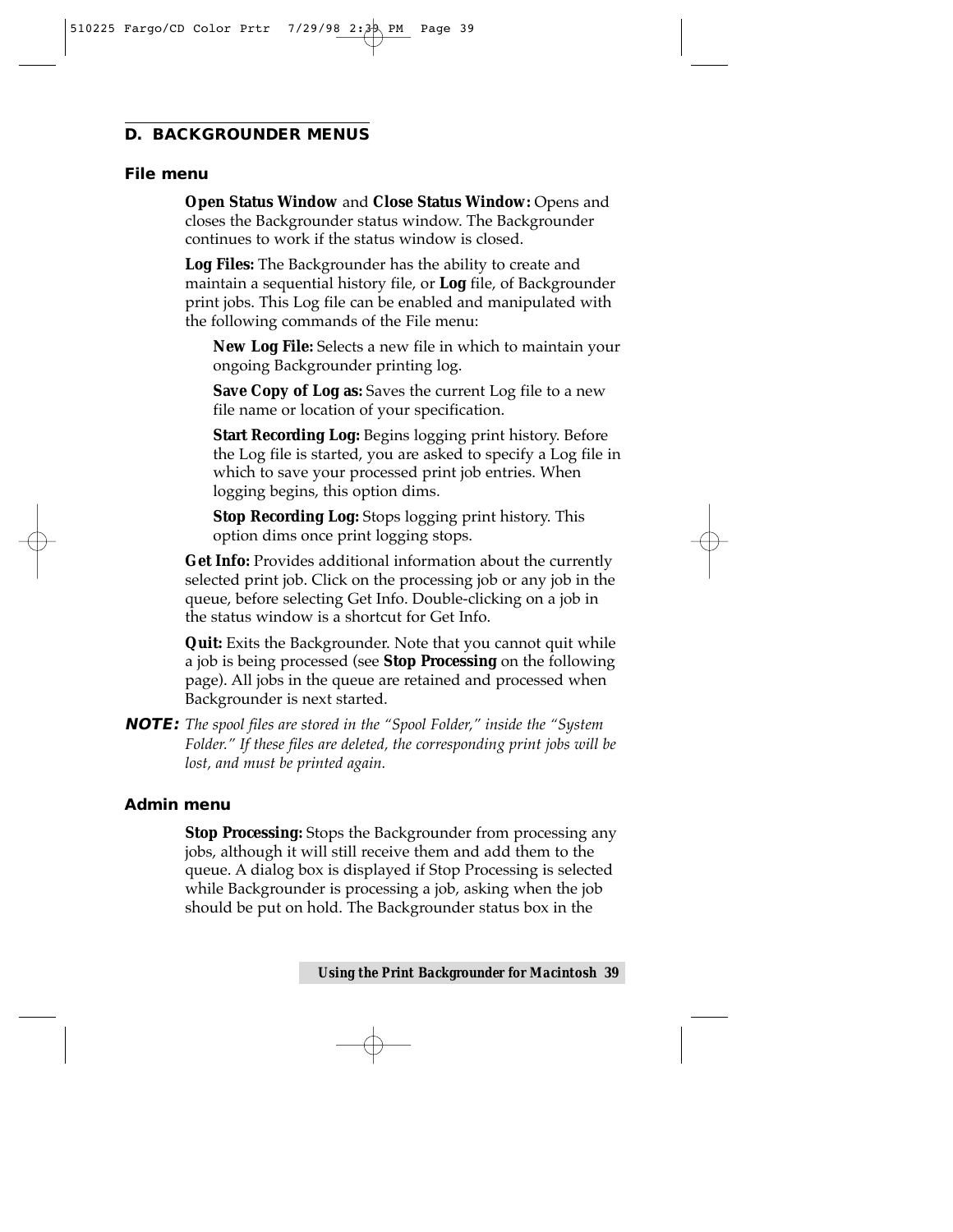lower left-hand corner of the window indicates that Backgrounder has stopped.

You cannot quit from Backgrounder while it is processing a job. **Stop Processing** must first be selected to cancel the processing job and stop Backgrounder. When Backgrounder stops, the menu changes to **Continue Processing.** When this option is selected, the server starts processing the top job in the queue.

**Preferences:** Presents a dialog box containing options for finetuning the Backgrounder. **Background printing priority** determines how much time your Mac spends processing the image, and how much time it spends in the foreground application (interpreting mouse clicks, key presses, etc.). When the priority is set to **High**, Backgrounder processes the image faster, but the foreground application may become less responsive. With the priority set to **Low**, Backgrounder takes longer to process the image, yet the responsiveness of the other applications is improved.

#### **Jobs menu**

All commands in the Jobs menu act on the currently selected job.

**Hold:** Prevents an individual job from being processed. Jobs that are "on hold" are displayed in italic font at the bottom of the queue. Placing a job on hold is useful if you wish to create a print job at present, yet save its processing until later.

If **Hold** is selected on the job currently processing, the job is canceled before it is placed on hold. Canceling the current job can take some time, since the printer software may be performing a lengthy task that cannot be interrupted.

**Remove Hold:** Moves the job from the hold section of the list and places it at the bottom of the waiting queue.

**Delete:** Permanently removes the selected print job. The corresponding spool file is deleted from the Spool Folder. Use this command only when you are sure that you do not wish to process the job. Note that the job currently processing cannot be deleted (this happens automatically when it is printed successfully).

**Move Job Up** and **Move Job Down:** Adjusts the position of the selected job in the queue, allowing you to prioritize jobs. The queue is processed in top-to-bottom order.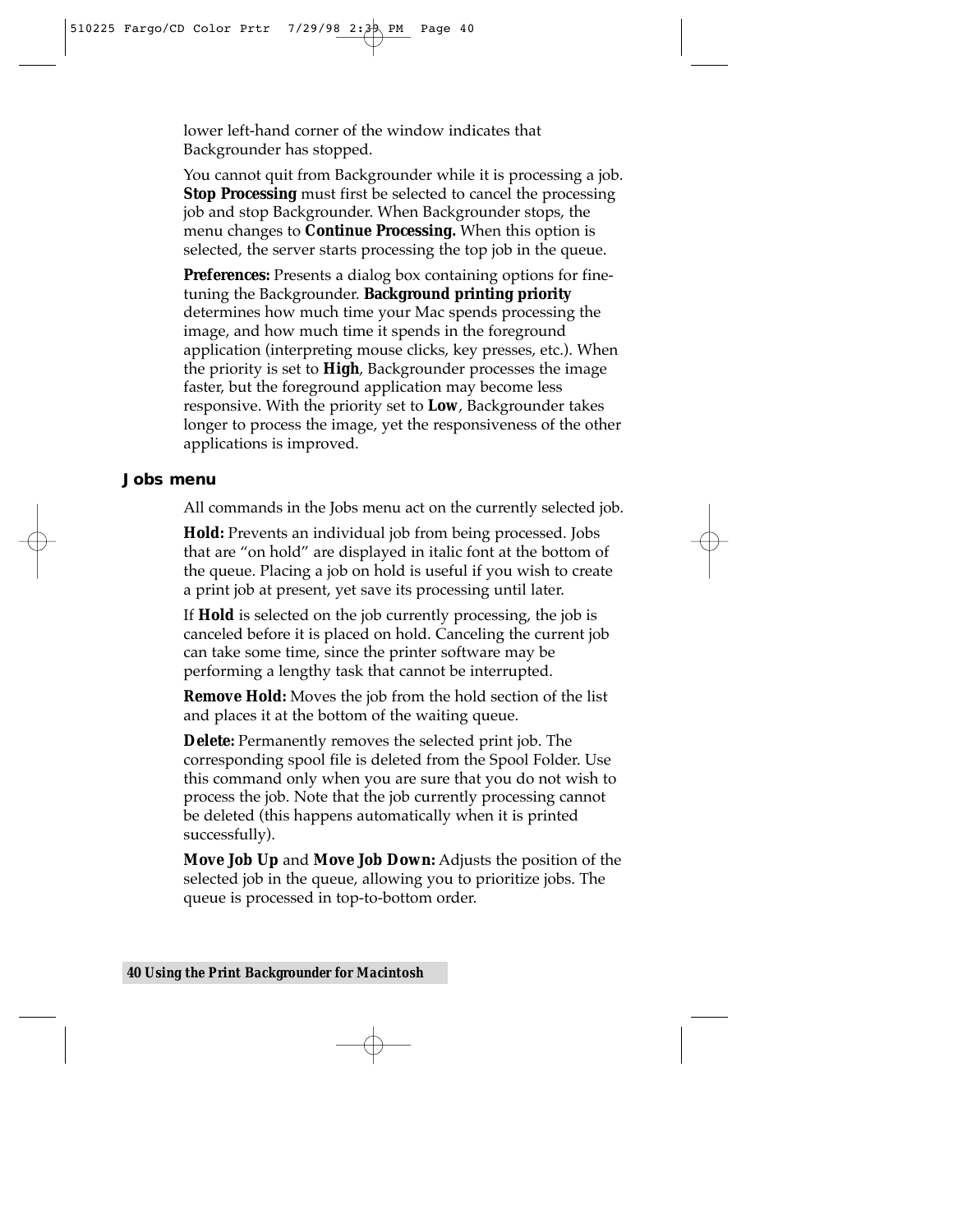#### **E. PROBLEMS DURING A BACKGROUND PRINT**

Errors that are detected during a background print must be reported. The Backgrounder, however, cannot simply present a dialog box as soon as the error occurs, since the dialog could obscure work that is being done in the foreground. Error dialogs appear immediately, however, if the Backgrounder is in the foreground when the error is detected.

If operating in the background, Backgrounder stops processing until it is brought to the front. When Backgrounder detects an error, it beeps and visually indicates an error condition. This error condition is signaled by alternately flashing between the Application menu and the Backgrounder icon. A small diamond symbol is also displayed next to the Backgrounder icon within the Application menu.

Complete and save any work in the foreground application before bringing the Backgrounder to the front. Once Backgrounder is in the foreground, the error dialog displays and processing continues or is canceled. Some errors force Backgrounder to stop processing all jobs.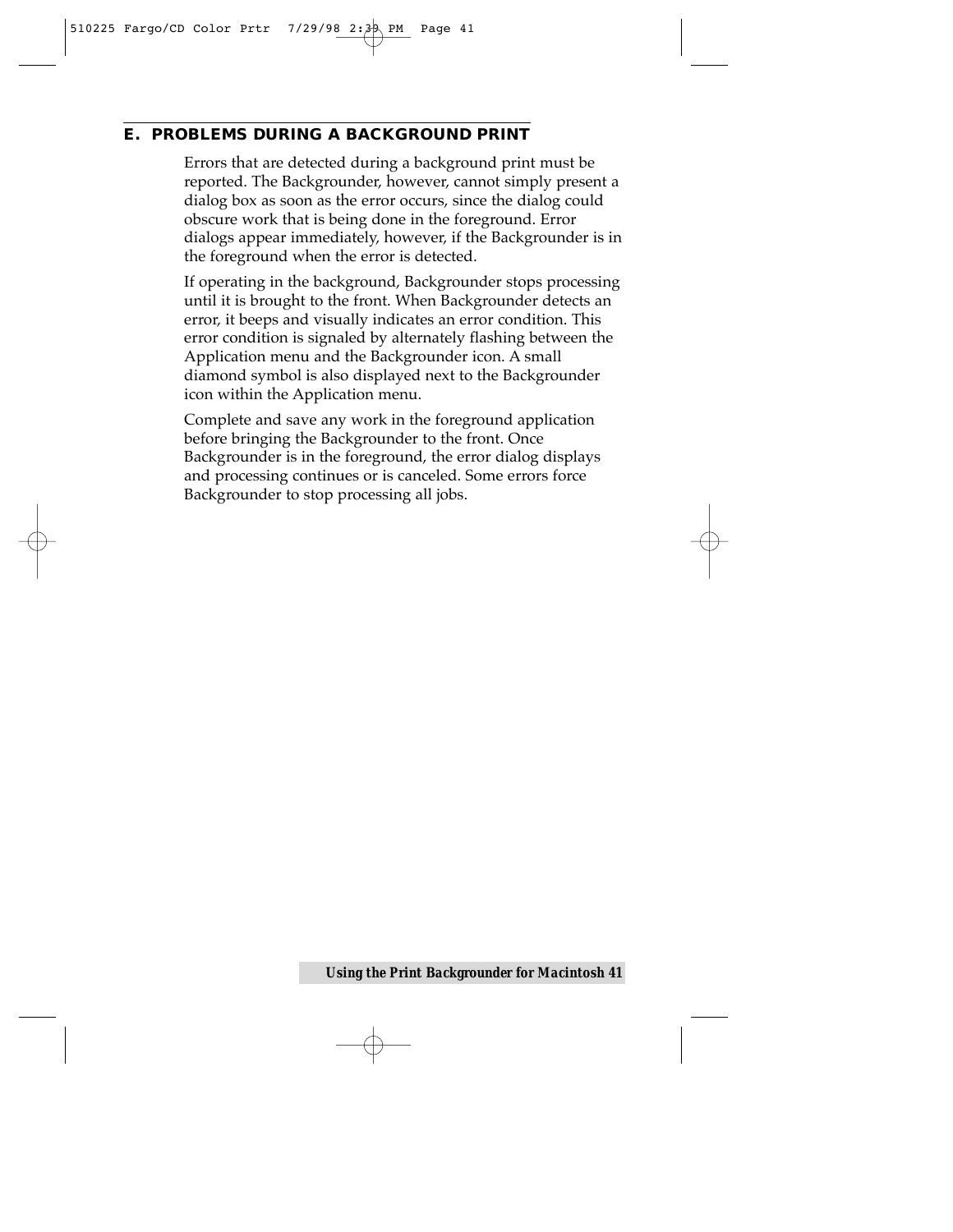## *Section 6:* **Interpreting the Printer's Indicator Lights**

The **Power** and **Busy** LED indicator lights located on the top of the printer can tell you a lot about what is happening inside the printer. To accurately interpret what it means when these lights are on, off, or flashing, please refer to the following:



**Power Light ©Busy Light Printer** 

| on solid                                                | off             | Is ready to receive a print job.                                                                                                                                                                                                                                                               |
|---------------------------------------------------------|-----------------|------------------------------------------------------------------------------------------------------------------------------------------------------------------------------------------------------------------------------------------------------------------------------------------------|
| on solid                                                | on solid        | Is processing and printing an image.                                                                                                                                                                                                                                                           |
| on solid                                                | blinking slowly | Has received a print job and is<br>waiting for you to load CD-R media<br>or has a print media jam.                                                                                                                                                                                             |
|                                                         |                 | If media loading is required, simply<br>load media into the CD Tray<br>according to Section 2-C and press<br>the ©‡ CD Tray button to resume<br>printing. If print media is jammed,<br>clear the media from the printer and<br>turn the printer OFF and ON to reset<br>for the next print job. |
| blinking                                                | on solid        | Is not receiving print data properly.<br>Turn the printer OFF and ON to reset<br>and cancel print job from your<br>computer. Before sending next print<br>job, make sure you are using a<br>shielded interface cable and that it is<br>properly connected.                                     |
| both lights are flashing<br>alternately with each other |                 | Has either the wrong ink cartridge or<br>no ink cartridge installed.<br>See Section 2-B or 2-E for more<br>information on changing or replacing<br>ink cartridges.                                                                                                                             |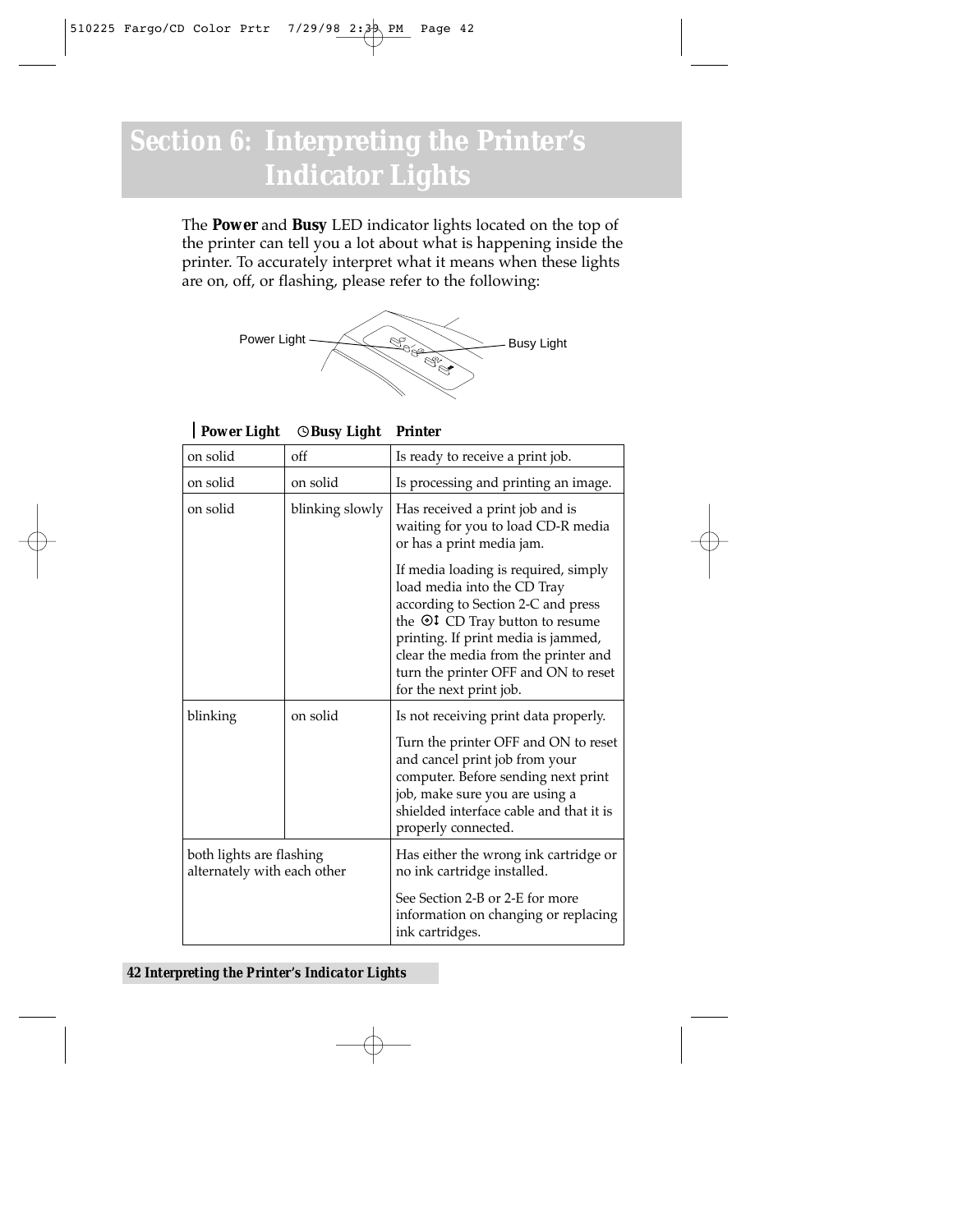The CD Color Printer is designed to require very little maintenance. Nevertheless, there are a few procedures you can perform on a regular basis or as needed to ensure your printer's best performance.

#### **A. CLEANING THE INK CARTRIDGE NOZZLES**

This procedure is done if the printer does not seem to be laying down ink evenly or if you suspect an ink cartridge nozzle has become slightly dried out or clogged. If using Windows 95 or a Macintosh, refer to the cleaning procedure explained within the **Cartridge** button description of Section 3-D or 4-D, or refer to the steps below.

If using a Windows 3.1x or Windows NT, simply perform the printer's self test procedure as described below:

- 1. If printer power is ON, turn it OFF now. The Power light should be OFF. Verify that print supplies are installed and that the CD Tray is closed.
- 2. With the printer's front cover shut, press and  $\underline{\text{hold}}$  the  $\odot\text{1}$ CD Tray button as you turn the printer power ON.
- 3. Continue to hold the  $\odot$  CD Tray button down for approximately 8 seconds, until you hear the self test begin to print.

The self test print pattern purges the ink cartridge nozzles and lets you know if a nozzle is not functioning. If using a color ink cartridge and one of the Yellow, Magenta, or Cyan colors does not appear on the self test print, repeat the cleaning procedure. If after several cleanings a color still does not appear on the test print, the cartridge may be damaged or empty and may need to be replaced.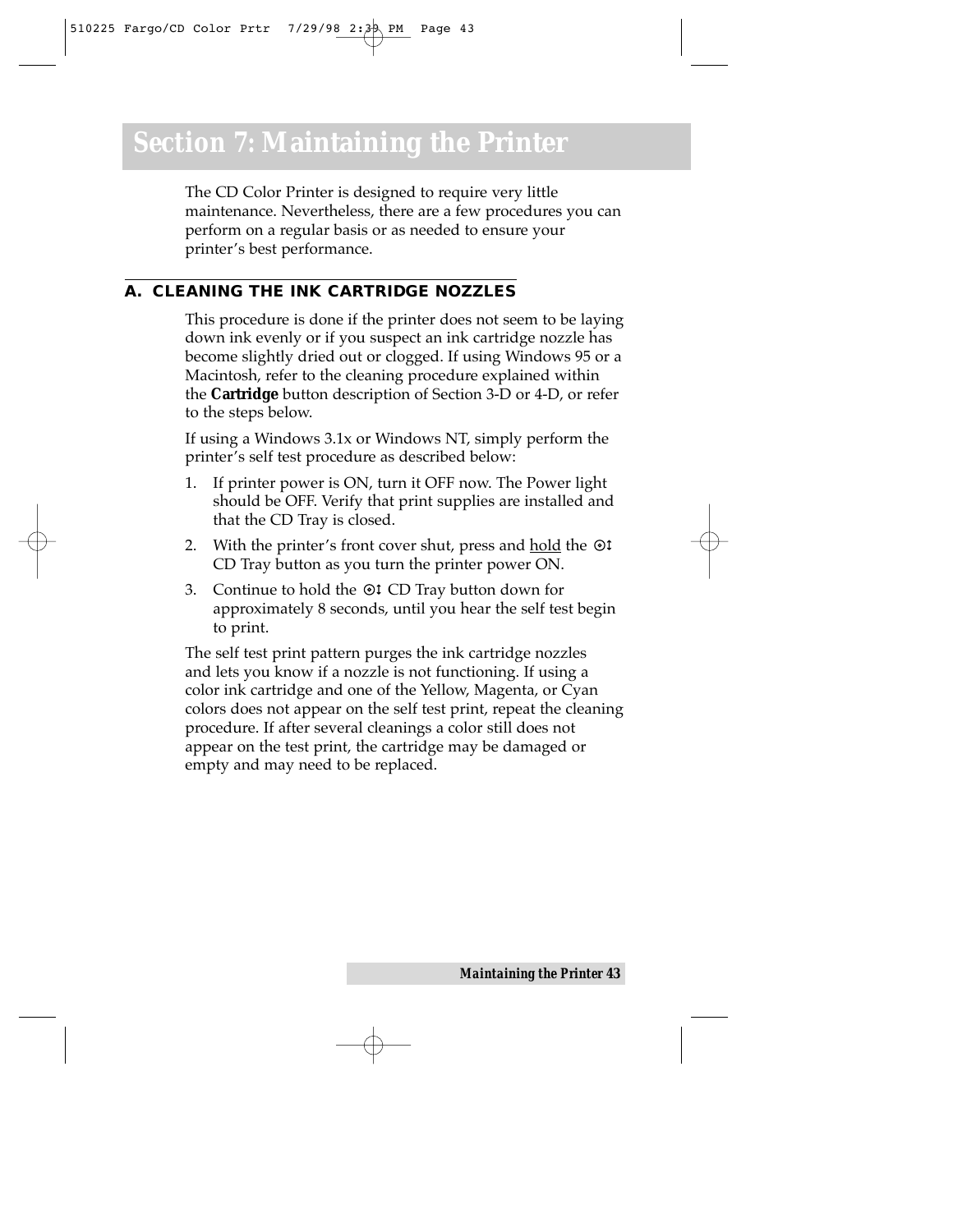#### **B. CLEANING THE CD TRAY AND PRINTER CASING**

If ink gets on the printer's CD Tray, it may stain if left on the tray too long. To avoid this, simply wipe off any ink from the CD Tray as soon as you notice it. Use a lint-free cloth *slightly* moistened with isopropyl alcohol to wipe off the CD Tray. If necessary, use these same items to wipe off the outside casing of the printer. **Always disconnect your printer's power cord before cleaning.** Do not allow alcohol to drip inside the printer. Resume printer operation only after the printer is completely dry.

#### **C. CLEARING A CD MEDIA JAM**

If CD Media becomes jammed inside the printer, first press the CD Tray button to try and eject the media. If this does not work, turn the printer power OFF and gently try to clear or remove the CD media manually.

#### **D. TECHNICAL SUPPORT**

If you have difficulty operating your CD Color Printer, the procedures in this manual should, in most cases, solve the problem. If you still have difficulty, contact the technical support number listed on the insert in this manual. Technical support representatives are available Monday through Friday, 7:30 AM to 5:30 PM Central Standard Time.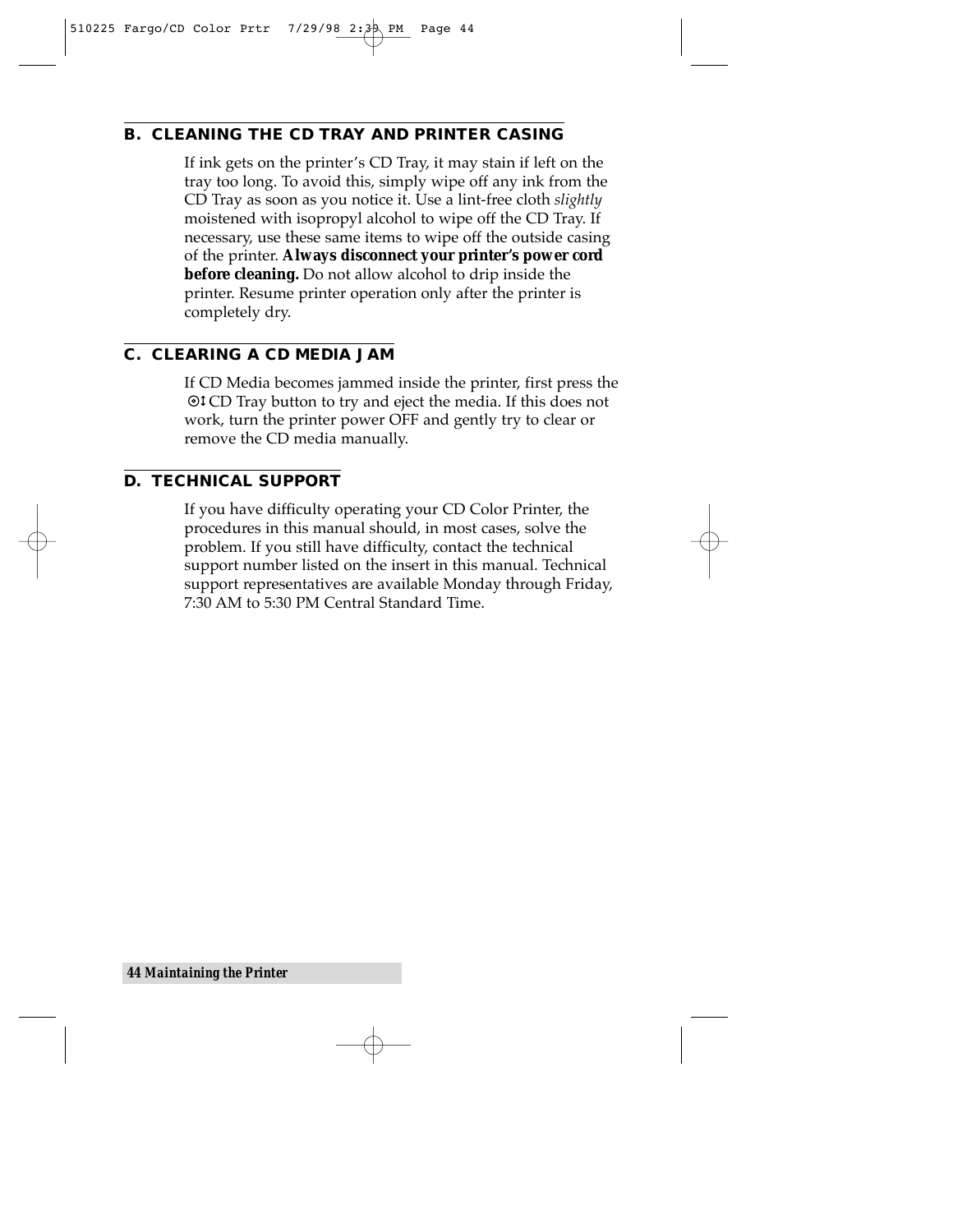## *Section 8:* **Technical Specifications**

| <b>Print Method:</b>        | Thermal Ink-Jet                                                                                                                                  |
|-----------------------------|--------------------------------------------------------------------------------------------------------------------------------------------------|
| <b>Print Resolution:</b>    | Normal: 300 x 300 dpi                                                                                                                            |
|                             | Highest Quality: 600 x 300 dpi                                                                                                                   |
| <b>Print Speed:</b>         | Depends upon coverage and print quality mode;<br>about two minutes per full-color CD, less than 30 seconds for monochrome black (15% coverage)   |
| <b>Colors:</b>              | 16.7 million colors or black monochrome                                                                                                          |
| <b>Printer Driver:</b>      | Windows $3.1x$ /Windows NT/Windows 95 or<br>Macintosh Color OuickDraw                                                                            |
| <b>Interface:</b>           | Standard 8-Bit Centronics-type Parallel (IBM- PC) and<br>High-Speed Serial (Macintosh),                                                          |
|                             | <b>Auxiliary Port (Transporter)</b>                                                                                                              |
| <b>Ink Cartridges:</b>      | $3$ -Color (C, M, Y)                                                                                                                             |
|                             | Black Monochrome (K)                                                                                                                             |
| Media:                      | Printable-surface CD-R's, cardboard CD templates,<br>jewel case booklets and inserts                                                             |
| <b>System Requirements:</b> |                                                                                                                                                  |
| Recommended:                | 486/66 MHz or Pentium™, 8MB RAM, 100MB free<br>hard drive space or Macintosh 68040 processor or<br>PowerPC, 8MB RAM, 100MB free hard drive space |
| <b>Dimensions:</b>          | 10.5"W x 7.5"H x 10.5"D (266mmW x 190mmH x 266mmD)                                                                                               |
| Weight:                     | 8.5lbs (3.9 kg)                                                                                                                                  |
| Temperature:                |                                                                                                                                                  |
| Operating:                  | $10^{\circ}$ C to $43^{\circ}$ C                                                                                                                 |
| Storage:                    | -20 $^{\circ}$ C to 60 $^{\circ}$ C                                                                                                              |
| Humidity:                   |                                                                                                                                                  |
| Operating:                  | $20\%$ to $80\%$ (RH non-condensation)                                                                                                           |
| Storage:                    | 5% to 80% (RH non-condensation)                                                                                                                  |
| <b>Supply Voltage:</b>      | 100-120 VAC .4A 50Hz/60Hz                                                                                                                        |
|                             | 220-250 VAC .2A 50Hz/60Hz                                                                                                                        |
| Safety:                     | $USA - UL1950$                                                                                                                                   |
|                             | Canada - C22.2 No. 950-95                                                                                                                        |
|                             | Europe - EN60950                                                                                                                                 |
| <b>Safety Approvals:</b>    | UL, UL-C, TÜV-GS, CE                                                                                                                             |
| EMC:                        | USA - FCC Class B                                                                                                                                |
|                             | Canada - CRC c1374, Class B                                                                                                                      |
|                             | Europe - IEC 801-2,-3,-4, CISPR 22-B                                                                                                             |
| <b>EMC Approvals:</b>       | TÜV-GS, CE                                                                                                                                       |
| <b>Warranty:</b>            | One year parts and labor                                                                                                                         |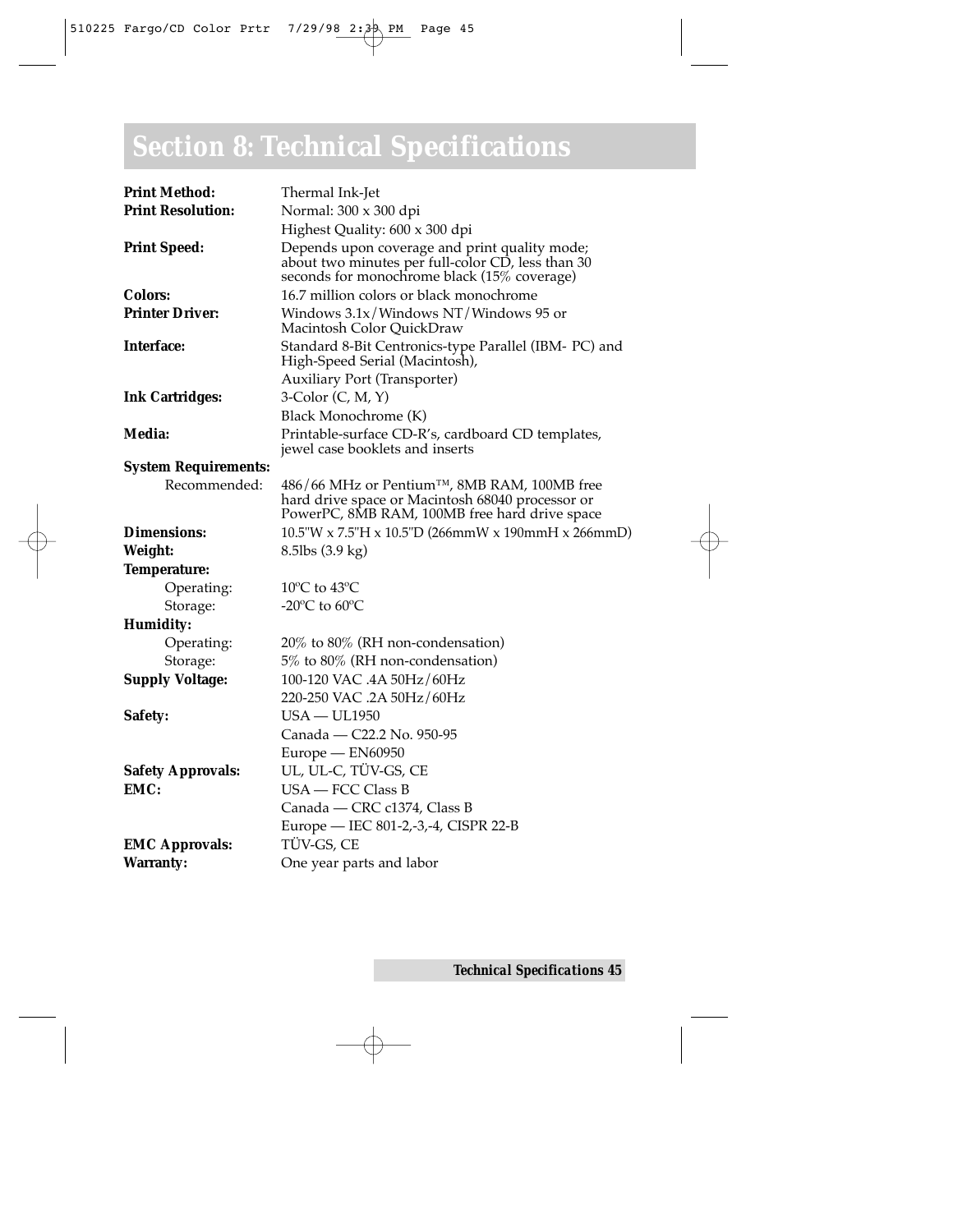#### **A. INTRODUCTION**

The CD Color Printer is equipped with both a standard 8-bit centronics-type parallel interface port and a high-speed serial interface port. These communication ports are the means through which the printer receives data from your computer. This section describes the pin assignments and signal specifications for each of these ports as well as for the printer's auxiliary interface port.

#### **B. CENTRONICS-TYPE PARALLEL INTERFACE**

The Centronics-type parallel interface is the most widely used printer interface due to its simplicity, speed, and standardization throughout the computer industry. The printer's parallel interface connector is a standard 36-pin Amp type with two metal-wire retaining clips. It mates with a standard computer to printer parallel cable. For best results, always use a shielded, bidirectional parallel cable which is less than 6 feet in length.



Pin assignments are as follows:

**TABLE A-1: Parallel Interface Pin Assignments**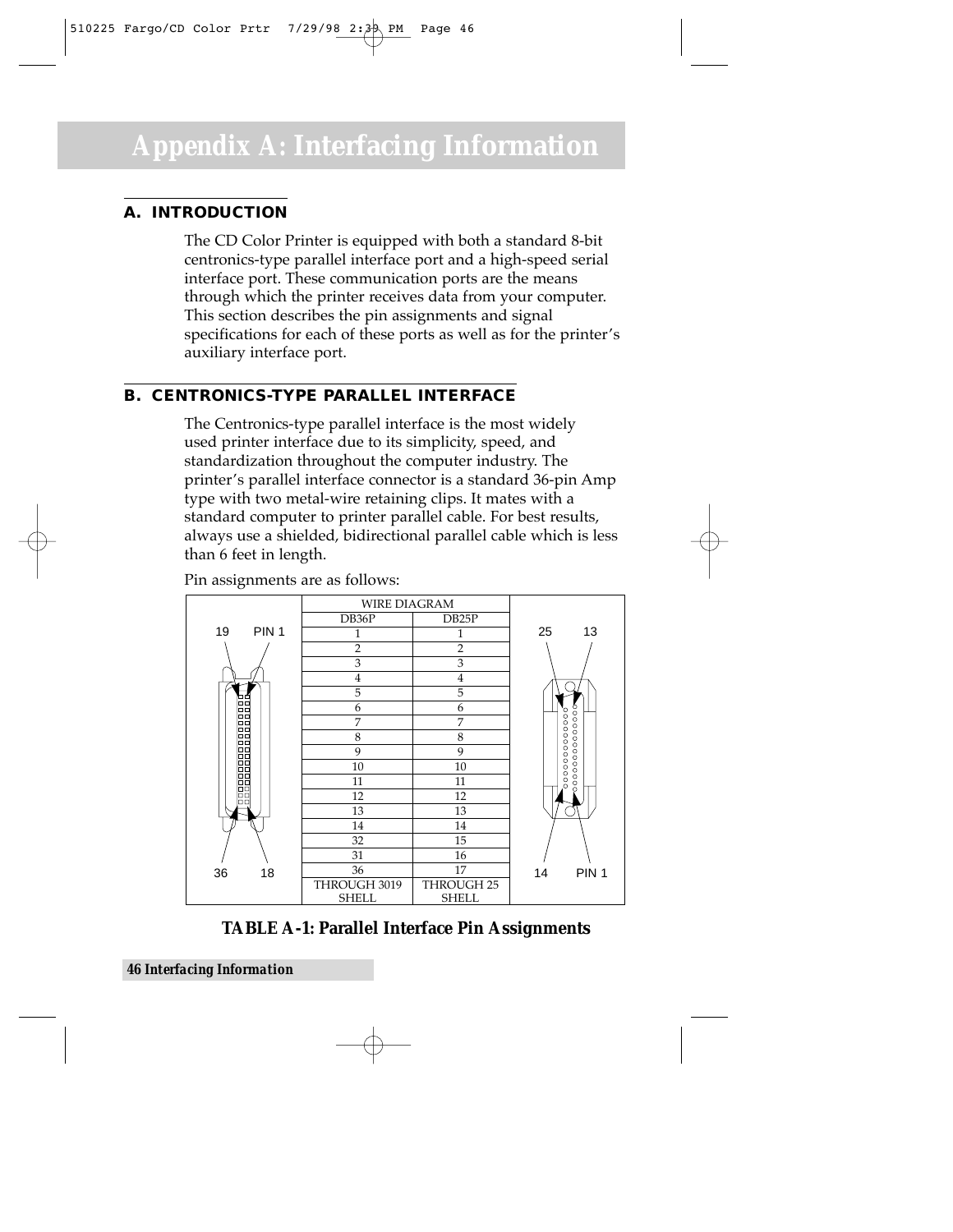#### **C. MINI 8-PIN SERIAL INTERFACE**

The mini 8-pin serial interface connector is the standard interface used by Macintosh. The printer's serial port mates with a standard computer to printer serial cable. For best results, always use a high-quality serial cable which is less than 6 feet in length.

Pin assignments are as follows:



| <b>Pin Number</b> | <b>Signal Name</b> | <b>Signal Description</b>                         |
|-------------------|--------------------|---------------------------------------------------|
|                   | HSKo               | External Clock Output                             |
|                   |                    | $\pm$ 2V < Vout < $\pm$ 3.6V; Rout < 450 $\Omega$ |
| $\mathcal{P}$     | HSKi               | Not Connected                                     |
| 3                 | TxD-               | Not Connected                                     |
| 4                 | <b>GND</b>         | Signal ground. Connected to                       |
|                   |                    | logic and chassis ground.                         |
| 5                 | $RxD-$             | Receive data (inverted); Vih = $0.2V$ ;           |
|                   |                    | $Vil = -0.2V$ ; Rin > 12K $\Omega$                |
| 6                 | $TxD+$             | Not Connected                                     |
| 7                 | GPi                | Not Connected                                     |
| 8                 | $RxD+$             | Receive data. Received uninverted                 |
|                   |                    | at $SCC's RxD$ . Vih = 0.2V;                      |
|                   |                    | $Vil = -0.2V$ ; Rin > 12K $\Omega$                |

**TABLE A-2: Serial Interface Pin Assignments**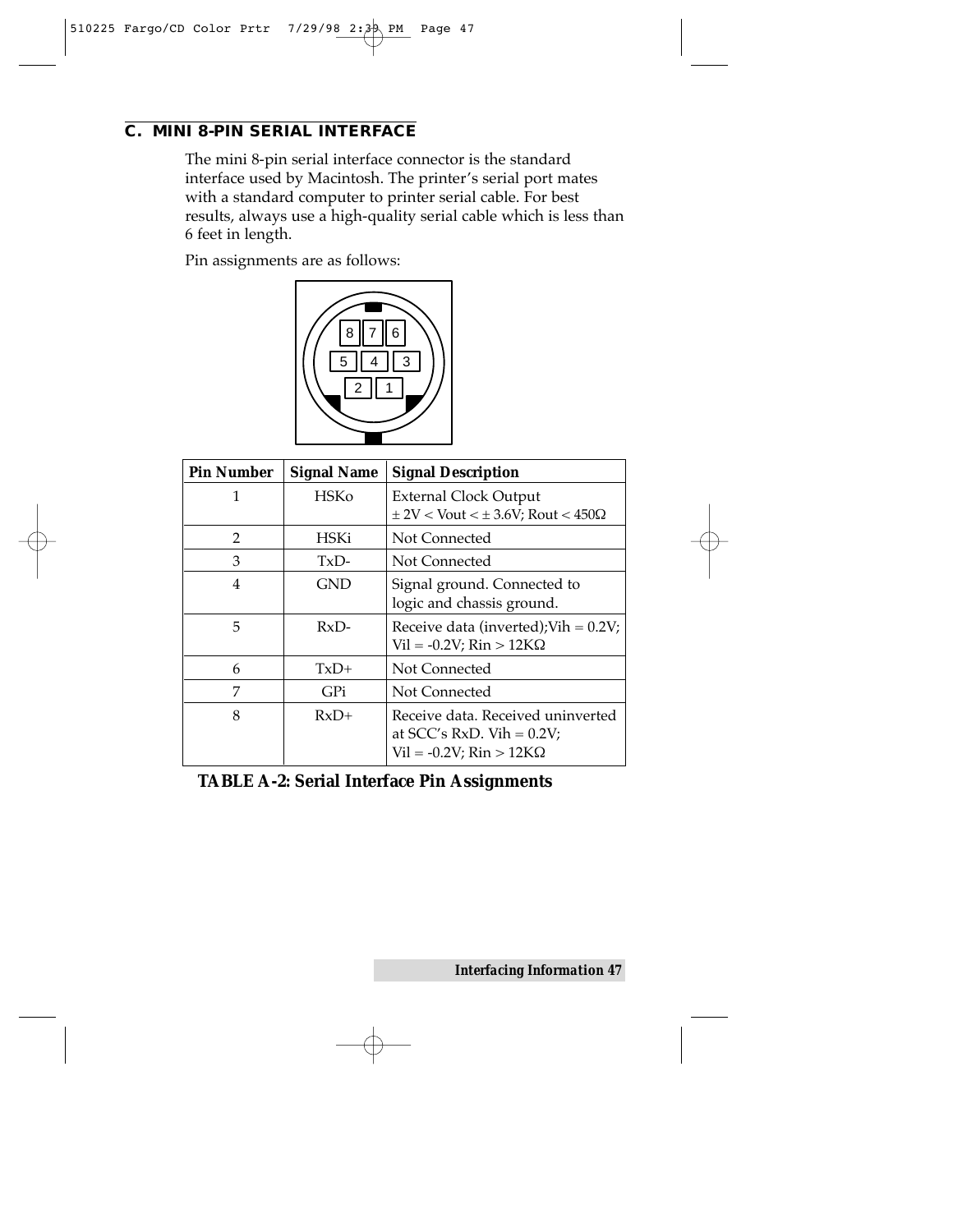#### **D. 6-PIN MINICIRCULAR AUXILIARY INTERFACE**

The 6-pin minicircular auxiliary interface is used for connecting the printer with auxiliary equipment such as a CD transporter $\overline{I}$ auto-loader.

Pin assignments are as follows:



Uses 74HC logic voltage levels

| <b>Pin Number</b> | <b>Signal Description</b>                                                            |
|-------------------|--------------------------------------------------------------------------------------|
|                   | Busy - Output is high when the printer is busy<br>or moving the CD Tray.             |
| 2                 | Tray Out - Output is high when the CD Tray<br>is fully ejected.                      |
| 3                 | Tray In - Output is high when the CD Tray is<br>fully inserted.                      |
| 4                 | CD In - Output is high when the CD Tray is in<br>and a CD is present.                |
| 5                 | Ground.                                                                              |
| 6                 | Tray In/Out - A low input moves the CD Tray<br>in if it is out, and out if it is in. |

#### **TABLE A-3: Auxiliary Interface Pin Assignments**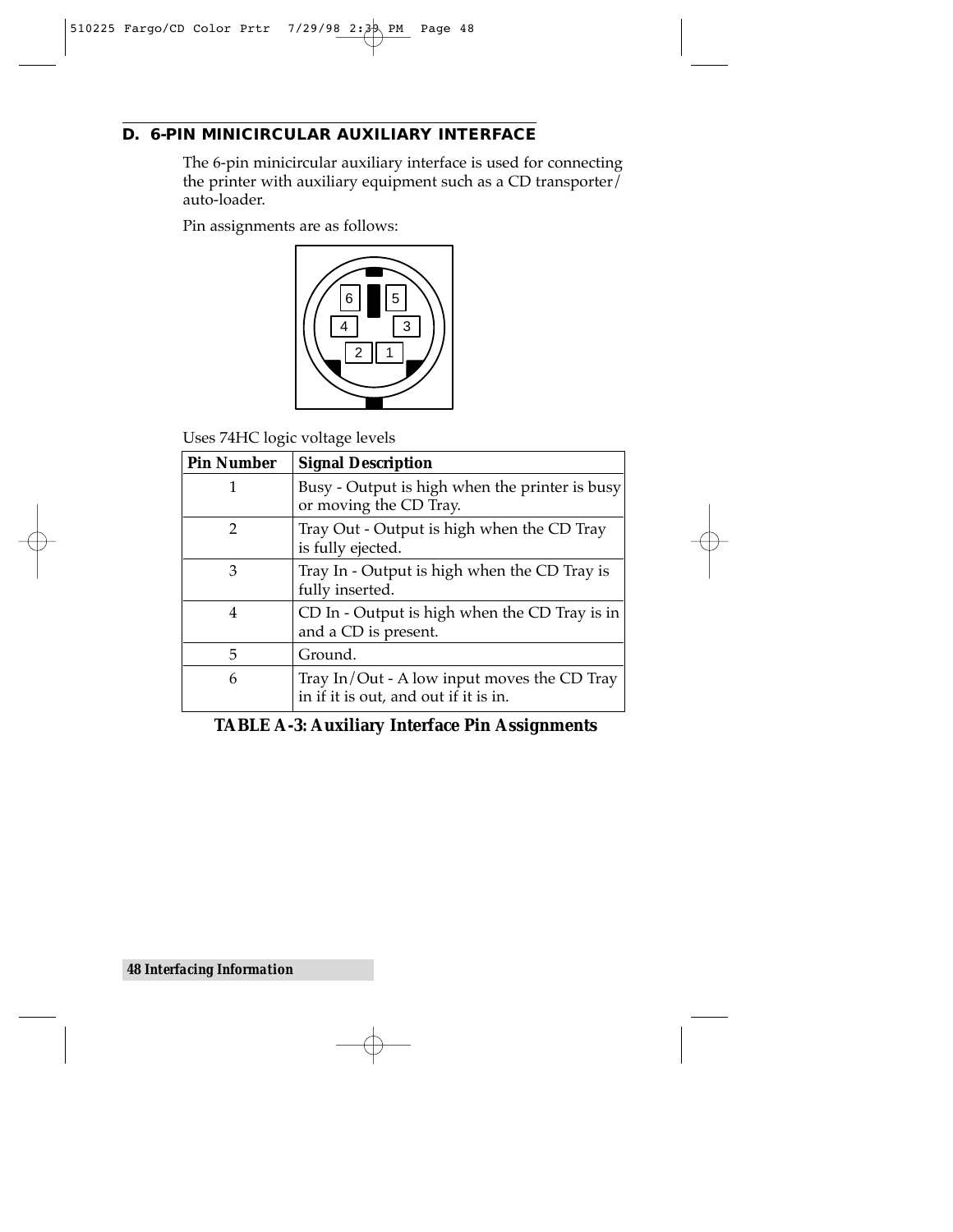## Index